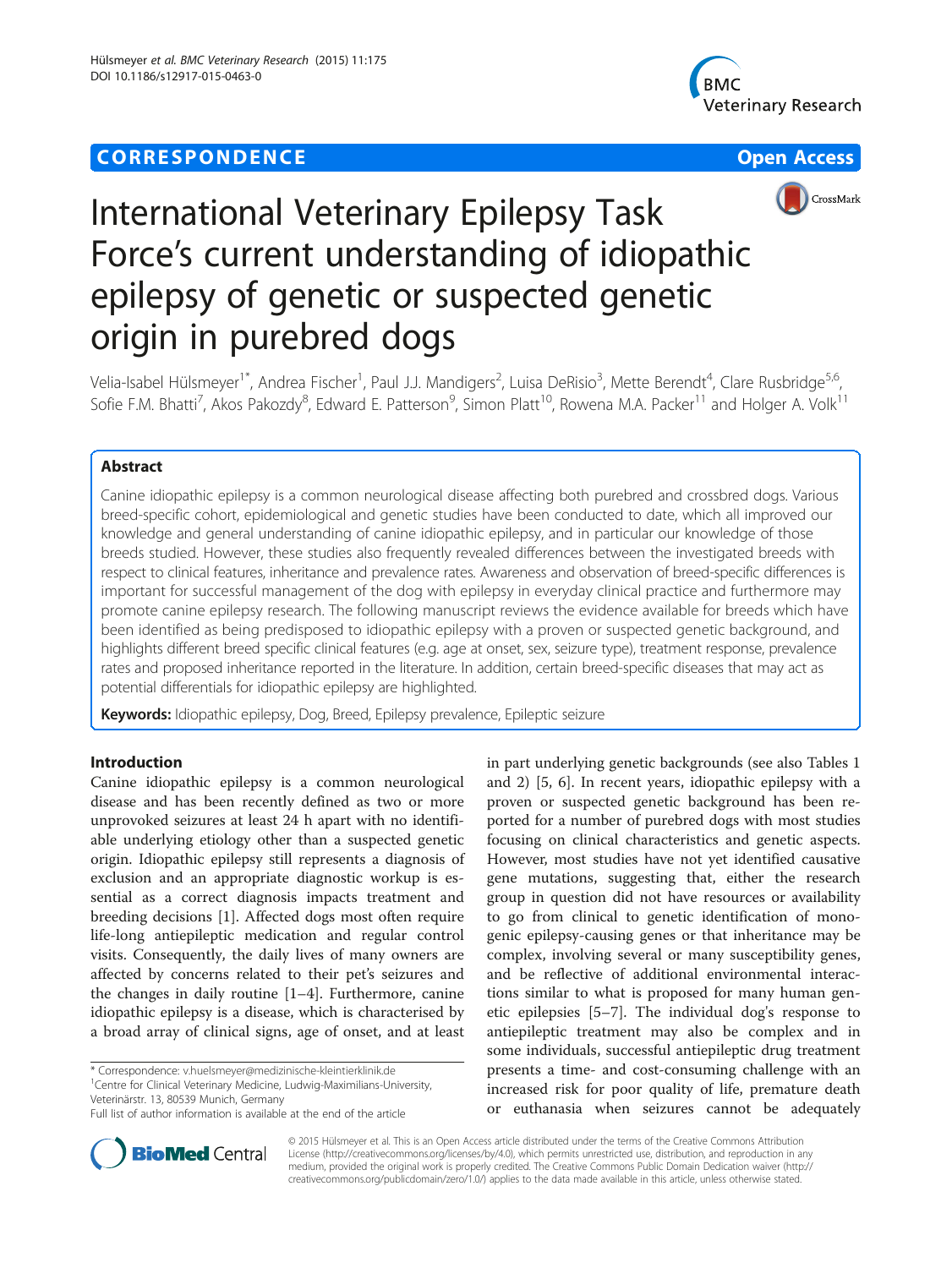| Breed                        | Age at seizure onset                                 | Reference                  |
|------------------------------|------------------------------------------------------|----------------------------|
| Australian Shepherd          | 2.5 years (median)                                   | Weissl et al. 2012 [9]     |
| Belgian Shepherd             | 3.3 years (mean)                                     | Berendt et al. 2008 [23]   |
|                              | 3.3 years (mean)                                     | Seppala et al. 2012 [34]   |
| Bernese Mountain dog         | 26.5 months (mean)                                   | Kathmann et al. 1999 [45]  |
| <b>Border Collie</b>         | 2.5 years (median)                                   | Hülsmeyer et al. 2010 [8]  |
| <b>Border Terrier</b>        | 3.2 years (mean)                                     | Kloene et al. 2008 [56]    |
| Dalmatian                    | 2.9 years (median), 3.2 years (mean)                 | Licht et al. 2002 [65]     |
| English Springer Spaniel     | 3 years (median)                                     | Patterson et al. 2005 [74] |
| Finnish Spitz                | 3 years (median)                                     | Viitmaa et al. 2013 [82]   |
| Golden Retriever             | 27.5 months (mean)                                   | Srenk et al. 1994 [84]     |
|                              | 24.9 months (mean)                                   | Lengweiler&Jaggy 1999 [86] |
| Hungarian (Magyar) Vizsla    | 3 years (median)                                     | Patterson et al. 2003 [87] |
| Irish Wolfhound              | by the age of 3 years in 73 % of dogs                | Casal et al. 2006 [24]     |
| Italian Spinone              | 38 months (mean)                                     | De Risio et al. 2015 [93]  |
| Labrador Retriever           | 30.6 months (mean)                                   | Jaggy et al. 1998 [95]     |
|                              | 34 months for males and 28 months for females (mean) | Heynold et al. 1997 [94]   |
|                              | by the age of 4 years in 76 % of dogs                | Berendt et al. 2002 [26]   |
| Lagotto Romganolo            | 6.3 weeks (mean)                                     | Jokinen et al. 2007 [105]  |
| Petit Basset Griffon Vendeen | 2 years (median)                                     | Gulløv et al. 2011 [25]    |
| Shetland Sheepdog            | predominantly between 1 and 1.5 years                | Morita et al. 2002 [109]   |
| Standard Poodle              | 3.7 years (median)                                   | Licht et al. 2007 [113]    |
|                              | 2.4 years (median), 2.8 years (mean)                 | Licht et al. 2002 [65]     |

<span id="page-1-0"></span>Table 1 Depicting breed-specific data regarding age of seizure onset

controlled [\[8](#page-24-0)–[13\]](#page-25-0). Estimated prevalence data among the general dog population have been reported with variable results [\[14](#page-25-0)–[17\]](#page-25-0). The true prevalence of epilepsy in dogs is unknown and has been estimated to be 0.6–0.75 % in general dog population [\[16](#page-25-0), [18\]](#page-25-0). However, prevalence rates may differ considerably when looking at hospital populations with prevalence rates of  $0.5 - 5$  % in nonreferral population and of 1–2.6 % in referral hospital population [\[14](#page-25-0)–[17](#page-25-0), [19](#page-25-0)–[22](#page-25-0)]. In breeds, which are predisposed to idiopathic epilepsy, considerable higher prevalence rates are reported [\[23](#page-25-0)–[26\]](#page-25-0) than the prevalence estimated for the general dog population (see Table [3](#page-5-0).), which is one of the reasons a genetic component is suspected in certain canine breeds. Current data show that the clinical courses, seizure semiology, treatment responses and heritability may differ substantially between dog breeds and also between geographically distinct populations of the same breed, which further highlights the complexity of the disease. In summary, knowledge and consideration of these breed-specific (or even population-specific) differences is important, as this may potentially impact the choice of treatment regimen, prognosis for the patient and advice given to owners of an epileptic dog. In the future breed-specific knowledge and epileptic syndromes may be defined in further detail

which may not only advance future research in identifying causative gene mutations but also may support the development of "personalised" or "breed-specific" treatment concepts. The following manuscript reviews dog breeds, which have been identified as being predisposed to idiopathic epilepsy, with a special focus on different epilepsy phenotypes regarding clinical features, treatment response and inheritance. In addition, certain breed-specific diseases that may act as potential differentials for idiopathic epilepsy are highlighted. The seizure terminology used in the original studies has been adapted and uniformed (as far as possible) in line with the new Guidelines for Epilepsy Definition, Classification and Terminology in Companion Animals throughout the manuscript.

# Australian Shepherd

In the current literature, there is one specific study of idiopathic epilepsy in Australian Shepherds available [[9](#page-24-0)]. This longitudinal German cohort study was published in 2012 and includes detailed data for 50 affected Australian Shepherds (from Germany, Switzerland and Austria). Fifty unaffected Australian Shepherds served as control dogs. Idiopathic epilepsy was defined as recurrent seizures ( $≥2$  seizures  $≥4$  weeks apart), age at onset  $≤ 5$  years,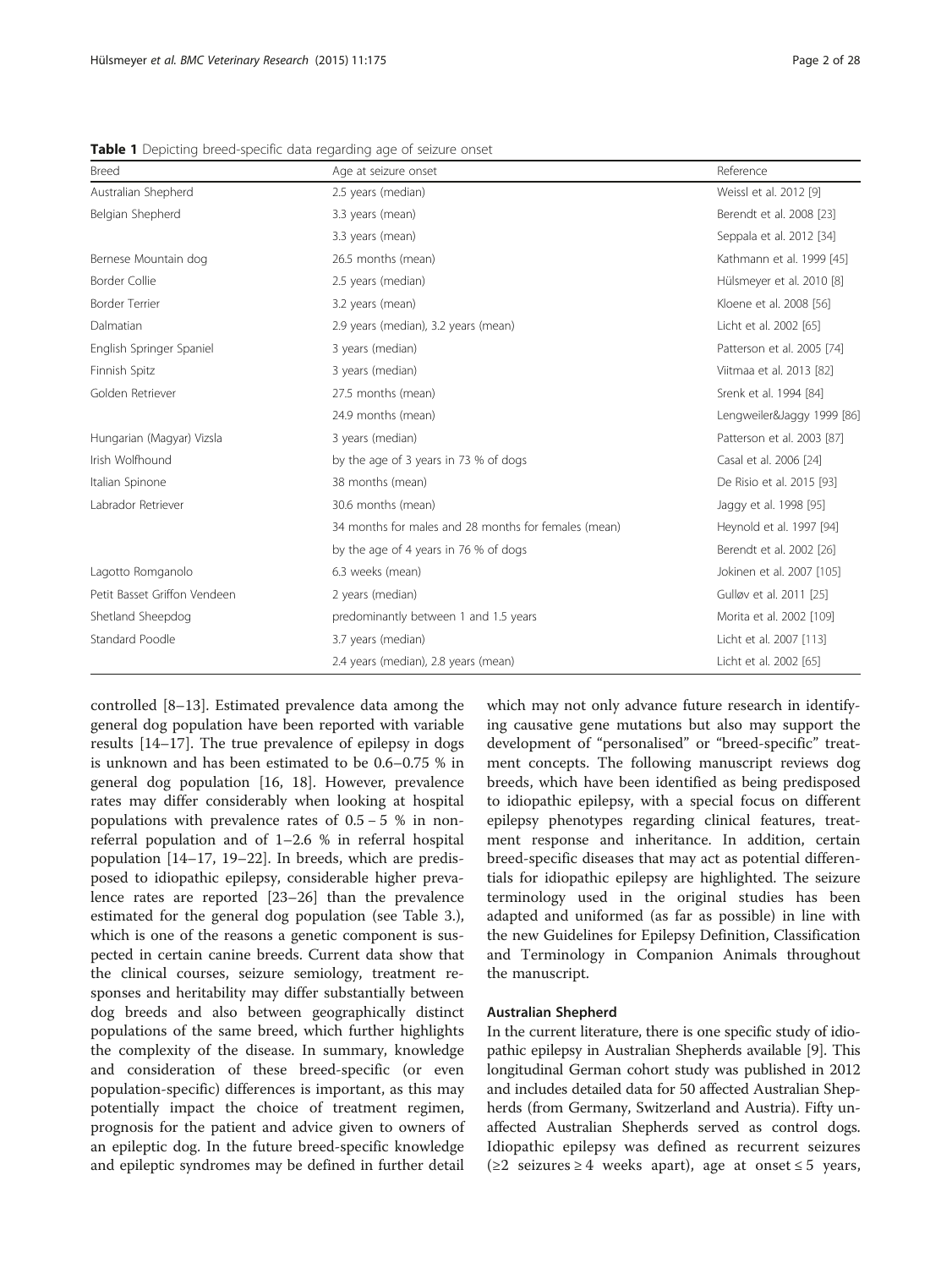| <b>Breed</b>          | Seizure type                                                                                                                                                            | History of cluster seizures or Remission rate Reference<br>status epilepticus |        |                           |  |
|-----------------------|-------------------------------------------------------------------------------------------------------------------------------------------------------------------------|-------------------------------------------------------------------------------|--------|---------------------------|--|
| Australian Shepherd   | 36 % generalised epileptic seizures                                                                                                                                     | 20 % cluster seizures                                                         | 12 %   | Weissl et al. 2012 [9]    |  |
|                       | 26 % focal epileptic seizures evolving into<br>generalised seizures                                                                                                     | 12 % status epilepticus                                                       |        |                           |  |
|                       | 38 % both seizure types                                                                                                                                                 | 48 % history of both                                                          |        |                           |  |
|                       | 52 % showed also focal epileptic seizures<br>(in addition to their generalised epileptic<br>seizures or focal                                                           |                                                                               |        |                           |  |
|                       | epileptic seizures evolving into<br>generalised seizures)                                                                                                               |                                                                               |        |                           |  |
| Belgian Shepherd      | 18 % generalised epileptic seizures                                                                                                                                     | n.s.                                                                          | n.s.   | Berendt et al. 2008 [23]  |  |
|                       | 25 % focal                                                                                                                                                              |                                                                               |        |                           |  |
|                       | 53 % focal epileptic seizures evolving into<br>generalised seizures                                                                                                     |                                                                               |        |                           |  |
|                       | 4 % unclassified                                                                                                                                                        |                                                                               |        |                           |  |
|                       | 6 % generalised epileptic seizures                                                                                                                                      | n.s.                                                                          | n.s.   | Berendt et al. 2009 [41]  |  |
|                       | 83 % focal epileptic seizures or focal<br>epileptic seizures evolving into<br>generalised seizures                                                                      |                                                                               |        |                           |  |
|                       | 11 % unclassified                                                                                                                                                       |                                                                               |        |                           |  |
|                       | n.s.                                                                                                                                                                    | 33 % cluster seizures                                                         | 13.7 % | Gulløv et al. 2012 [37]   |  |
|                       | 18 % generalised epileptic seizures                                                                                                                                     | 33 % cluster seizures                                                         | n.s.   | Seppala et al. 2012 [34]  |  |
|                       | 7 % focal epileptic seizures                                                                                                                                            |                                                                               |        |                           |  |
|                       | 37 % focal epileptic seizures evolving into<br>generalised epileptic seizures                                                                                           |                                                                               |        |                           |  |
|                       | 34 % generalised epileptic seizures with<br>unknown onset                                                                                                               |                                                                               |        |                           |  |
|                       | 4 % unclassified                                                                                                                                                        |                                                                               |        |                           |  |
| Bernese Mountain dog  | 98 % generalised epileptic seizures                                                                                                                                     | n.s.                                                                          | n.s.   | Kathmann et al. 1999 [45] |  |
|                       | 2 % focal epileptic seizures                                                                                                                                            |                                                                               |        |                           |  |
|                       | Distinction between (primary) generalised<br>epileptic seizures and focal epileptic seizures<br>evolving into generalised seizures was<br>not performed.                |                                                                               |        |                           |  |
| <b>Border Collie</b>  | 8 % generalised epileptic seizures                                                                                                                                      | 45 % cluster seizures                                                         | 18 %   | Hülsmeyer et al. 2010 [8] |  |
|                       | 78 % focal epileptic seizures evolving into<br>generalised seizures                                                                                                     | 4 % status epilepticus                                                        |        |                           |  |
|                       | 14 % unclassified                                                                                                                                                       | 49 % history of both                                                          |        |                           |  |
|                       | 45 % showed also focal epileptic seizures<br>(in addition to their generalised epileptic<br>seizures or focal epileptic seizures evolving<br>into generalised seizures) |                                                                               |        |                           |  |
| <b>Border Terrier</b> | 68 % generalised epileptic seizures                                                                                                                                     | n.s.                                                                          | n.s.   | Kloene et al. 2008 [56]   |  |
|                       | 32 % focal epileptic seizures                                                                                                                                           |                                                                               |        |                           |  |
|                       | Distinction between (primary) generalised<br>epileptic seizures and focal epileptic seizures<br>evolving into generalised seizures was<br>not performed.                |                                                                               |        |                           |  |
| Cavalier King Charles | 39 % generalised epileptic seizures                                                                                                                                     | n.s.                                                                          | n.s.   | Driver et al. 2013 [59]   |  |

# <span id="page-2-0"></span>Table 2 Depicting breed-specific data regarding seizure type and seizure remission

36 % focal epileptic seizures

generalised seizures

25 % focal epileptic seizures evolving into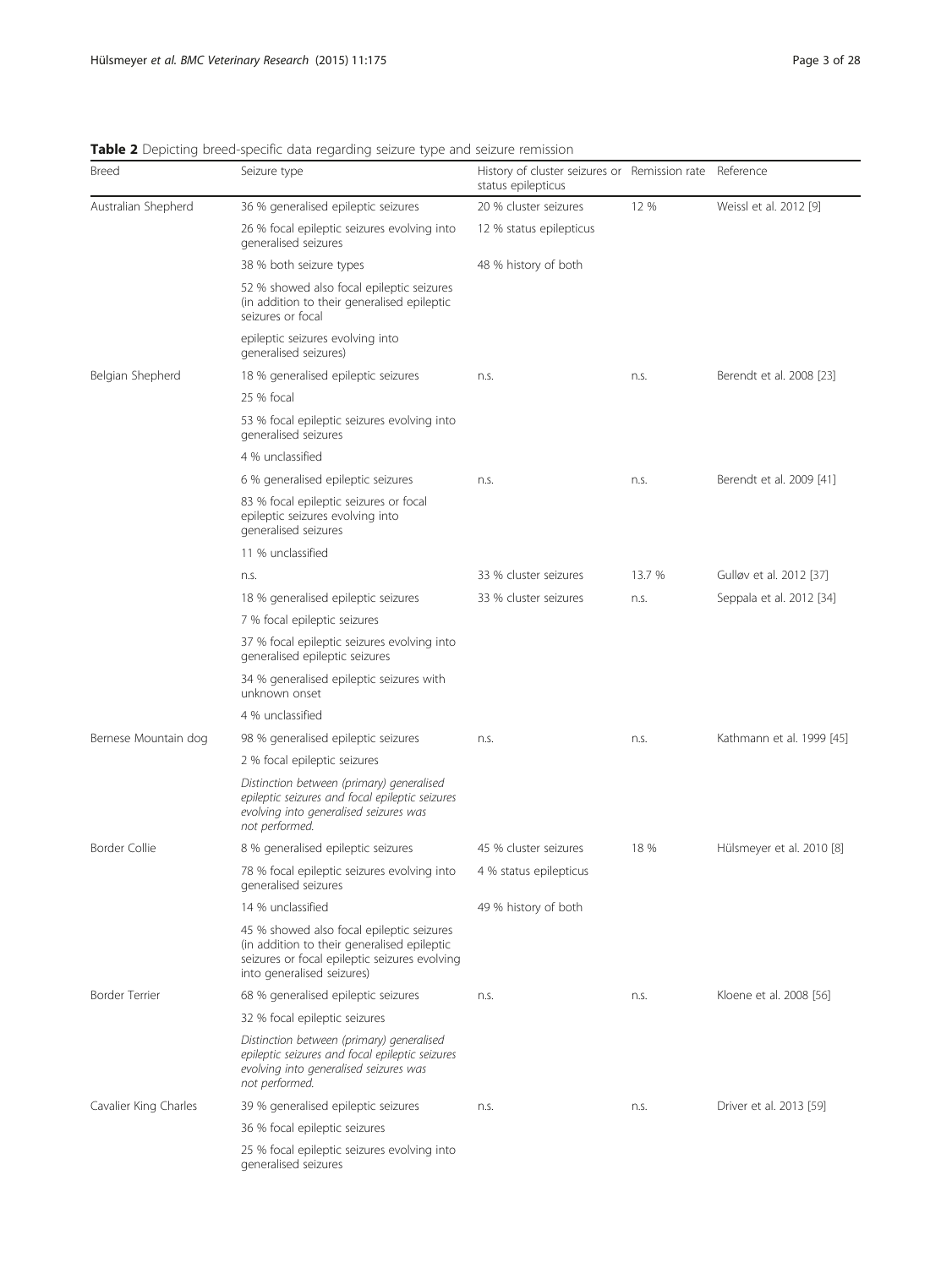| Collie (rough and smooth) | Predominantly generalised                                                                                                                                | 35 % cluster seizures   | n.s. | Munana et al. 2012 [64]    |
|---------------------------|----------------------------------------------------------------------------------------------------------------------------------------------------------|-------------------------|------|----------------------------|
|                           | Distinction between (primary) generalised<br>epileptic seizures and focal epileptic seizures<br>evolving into generalised seizures was<br>not performed. |                         |      |                            |
| Dalmatian                 | 20 % generalised epileptic seizures                                                                                                                      | 63.6 % cluster seizures | n.s. | Licht et al. 2002 [65]     |
|                           | 80 % focal epileptic seizures or focal<br>epileptic seizures evolving into<br>generalised seizures                                                       |                         |      |                            |
| English Springer Spaniel  | 47 % generalised epileptic seizures                                                                                                                      | 38 % cluster seizures   | n.s. | Patterson et al. 2005 [74] |
|                           | 33 % focal epileptic seizures                                                                                                                            |                         |      |                            |
|                           | 20 % focal epileptic seizures evolving into<br>generalised seizures                                                                                      |                         |      |                            |
| Finnish Spitz             | 1 % generalised epileptic seizures                                                                                                                       | 16.2 % cluster seizures | n.s. | Viitmaa et al. 2013 [82]   |
|                           | 54 % focal epileptic seizures                                                                                                                            |                         |      |                            |
|                           | 31 % focal epileptic seizures evolving into<br>generalised seizures                                                                                      |                         |      |                            |
|                           | 7 % generalised with unknown onset                                                                                                                       |                         |      |                            |
|                           | 7 % completely unclassified                                                                                                                              |                         |      |                            |
| Golden Retriever          | 83 % generalised epileptic seizures                                                                                                                      | n.s.                    | n.s. | Lengweiler&Jaggy 1999 [86] |
|                           | Distinction between (primary) generalised<br>epileptic seizures and focal epileptic seizures<br>evolving into generalised seizures was<br>not performed. |                         |      |                            |
|                           | 92 % generalised epileptic seizures                                                                                                                      | n.s.                    | n.s. | Srenk et al. 1994 [84]     |
|                           | Distinction between (primary) generalised<br>epileptic seizures and focal epileptic seizures<br>evolving into generalised seizures was<br>not performed. |                         |      |                            |
| Hungarian (Magyar) Vizsla | 21 % generalised epileptic seizures                                                                                                                      | n.s.                    | n.s. | Patterson et al. 2003 [87] |
|                           | 62 % focal epileptic seizures                                                                                                                            |                         |      |                            |
|                           | 17 % focal epileptic seizures evolving into<br>generalised seizures                                                                                      |                         |      |                            |
| Irish Wolfhound           | Predominantly generalised epileptic seizures n.s.                                                                                                        |                         | n.s. | Casal et al. 2006 [24]     |
|                           | Distinction between (primary) generalised<br>epileptic seizures and focal epileptic seizures<br>evolving into generalised seizures was<br>not performed. |                         |      |                            |
| Italian Spinone           | 23 % generalised epileptic seizures                                                                                                                      |                         | n.s. | DeRisio et al. 2015 [93]   |
|                           | 51 % focal epileptic seizures evolving into<br>generalised seizures                                                                                      |                         |      |                            |
|                           | 26 % generalised epileptic seizures with<br>unknown onset                                                                                                |                         |      |                            |
| Labrador Retriever        | 24 % generalised epileptic seizures                                                                                                                      | n.s.                    | n.s. | Berendt et al. 2002 [26]   |
|                           | 70 % focal epileptic seizures or focal<br>epileptic seizures evolving into<br>generalised seizures                                                       |                         |      |                            |
|                           | 91 % generalised epileptic seizures                                                                                                                      | n.s.                    | n.s. | Heynold et al. 1997 [94]   |
|                           | 9 % focal epileptic seizures                                                                                                                             |                         |      |                            |
|                           | Distinction between (primary) generalised<br>epileptic seizures and focal epileptic seizures<br>evolving into generalised seizures was<br>not performed. |                         |      |                            |

# Table 2 Depicting breed-specific data regarding seizure type and seizure remission (Continued)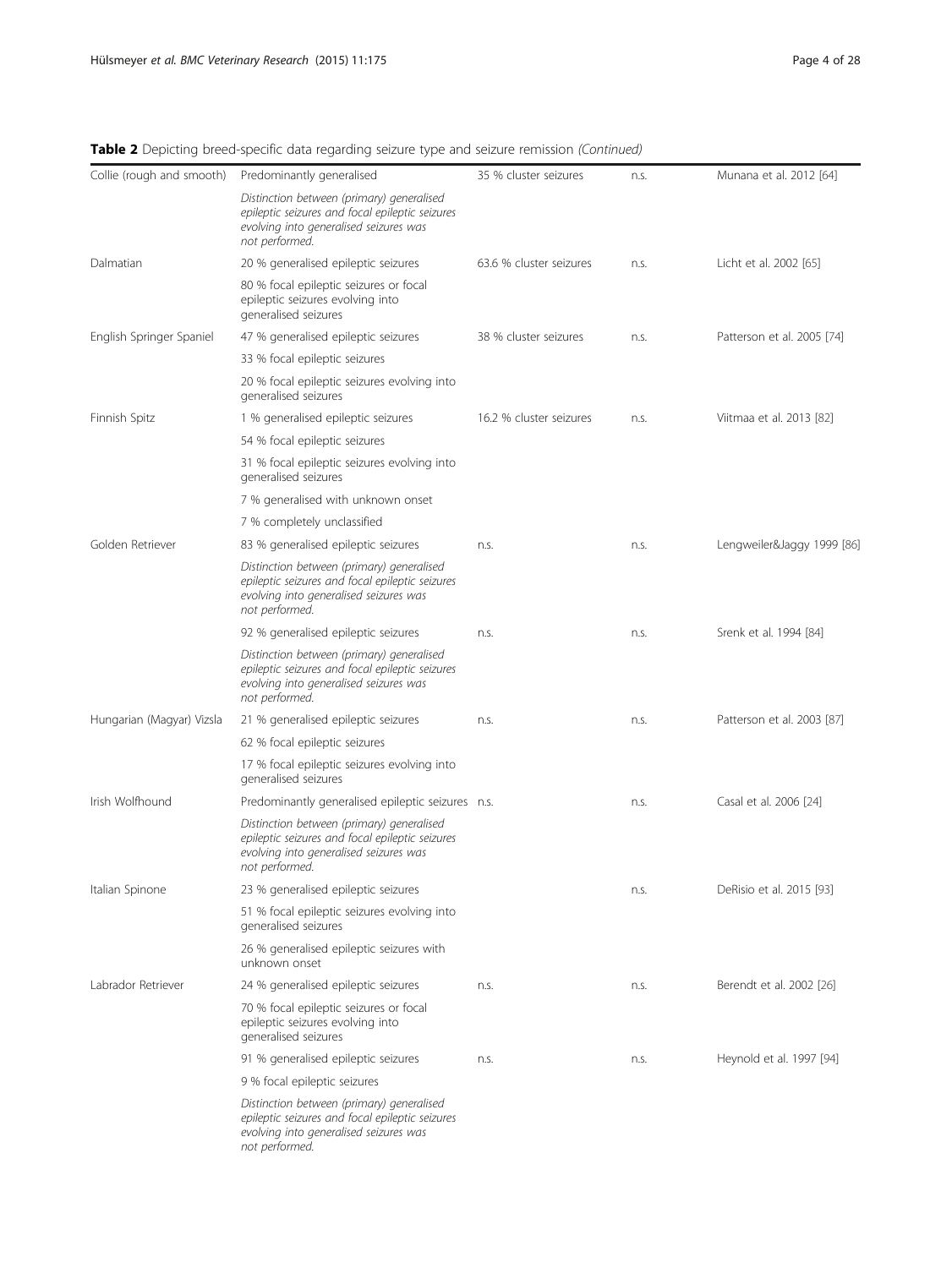|                   | 96 % generalised epileptic seizures                                                                                                                      | n.s.                  | n.s.   | Jaggy et al. 1998 [95]                  |
|-------------------|----------------------------------------------------------------------------------------------------------------------------------------------------------|-----------------------|--------|-----------------------------------------|
|                   | Distinction between (primary) generalised<br>epileptic seizures and focal epileptic seizures<br>evolving into generalised seizures was<br>not performed. |                       |        |                                         |
| Lagotto Romagnolo | Mainly focal epileptic seizures                                                                                                                          | n.s.                  | of age | by 8-13 weeks Jokinen et al. 2007 [105] |
|                   | Petit Baset Griffon Vendeen 5 % generalised epileptic seizures                                                                                           | n.s.                  | n.s.   | Gulløv et al. 2011 [25]                 |
|                   | 41 % focal epileptic seizures                                                                                                                            |                       |        |                                         |
|                   | 52 % focal epileptic seizures evolving into<br>generalised seizures                                                                                      |                       |        |                                         |
|                   | 2 % unclassified                                                                                                                                         |                       |        |                                         |
| Shetland Sheepdog | Predominantly generalised epileptic seizures n.s.                                                                                                        |                       | n.s.   | Morita et al. 2002 [109]                |
|                   | Distinction between (primary) generalised<br>epileptic seizures and focal epileptic seizures<br>evolving into generalised seizures was<br>not performed. |                       |        |                                         |
| Standard Poodle   | 3.5 % generalised epileptic seizures                                                                                                                     | n.s.                  | n.s.   | Licht et al. 2007 [113]                 |
|                   | 33 % focal epileptic seizures                                                                                                                            |                       |        |                                         |
|                   | 60 % focal epileptic seizures evolving into<br>generalised seizures                                                                                      |                       |        |                                         |
|                   | 3.5 % generalised epileptic seizures with<br>unknown onset                                                                                               |                       |        |                                         |
|                   | Predominantly focal epileptic seizures or<br>focal epileptic seizures evolving into<br>generalised seizures                                              | 34 % cluster seizures | n.s.   | Licht et al. 2002 [65]                  |

| Table 2 Depicting breed-specific data regarding seizure type and seizure remission (Continued) |  |  |
|------------------------------------------------------------------------------------------------|--|--|
|------------------------------------------------------------------------------------------------|--|--|

n.s. not specified

unremarkable laboratory results (CBC, biochemical profile, pre- and postprandial serum bile acids concentration), and normal interictal neurologic examination performed by the study investigators or a specialist in veterinary neurology. Magnetic resonance imaging (MRI) and cerebrospinal fluid (CSF) analysis were strongly recommended and obligatory if the age of onset was < 6 months. Dogs with a history of head trauma or structural brain disease were excluded. Advanced diagnostic imaging and CSF analysis were performed in 42 % of affected dogs [[9](#page-24-0)]. Prevalence data for this breed yet are not reported. The median age at seizure onset was 2.5 years [\[9](#page-24-0)]. Among epileptic dogs, 64 % were males and 36 % females. The seizure type was specified as (primary) generalised epileptic seizures in 36 % of dogs and as focal epileptic seizures evolving into generalised seizures in 26 % of dogs; the remaining dogs (38 %) showed both seizure types [[9\]](#page-24-0). In addition to their (primary or secondary) generalised seizures, 52 % of dogs also experienced focal seizures [\[9](#page-24-0)]. Focal seizures often presented with focal tremors, salivation, dilated pupils, and lateral head turn. Concomitant or solitary episodes with variable states of awareness and behavioural changes like panic attacks, sporadic aggressiveness, pacing, staring, or adverse reactions to emotive words were common [[9\]](#page-24-0). Exclusively discrete seizures (single seizure per day) occurred in 20 % of dogs; of the remaining dogs 20 % had a history of cluster seizures, 12 % had a history of status epilepticus, and 48 % of dogs had a history of both. In summary, 68 % of dogs had a history of cluster seizures and 60 % of dogs a history of status epilepticus [[9\]](#page-24-0). An important observation was that in 28 % of dogs the first seizure event presented as a cluster seizure or status epilepticus. Although severe clinical courses (high incidence of cluster seizures and status epilepticus) were frequently reported among Australian Shepherds, seizure remission was obtained in 12 % of dogs (6 % with and 6 % without antiepileptic treatment) [[9\]](#page-24-0), which is in line with remission rates reported in other canine epilepsy studies [[8, 10, 11,](#page-24-0) [27](#page-25-0)]. The treatment response was reported to be poor  $(\geq 1)$  seizure day/month) in 56 % of Australian Shepherds (treatment response was only assessed for dogs that were treated sufficiently with phenobarbital alone or in combination with other AEDs; which was the case in 70 % of the study population) [\[9](#page-24-0)]. Phenobarbital serum concentrations did not differ between dogs with good seizure control and dogs with poor seizure control [[9](#page-24-0)]. Among the deceased dogs (30 % of the population) the median age at death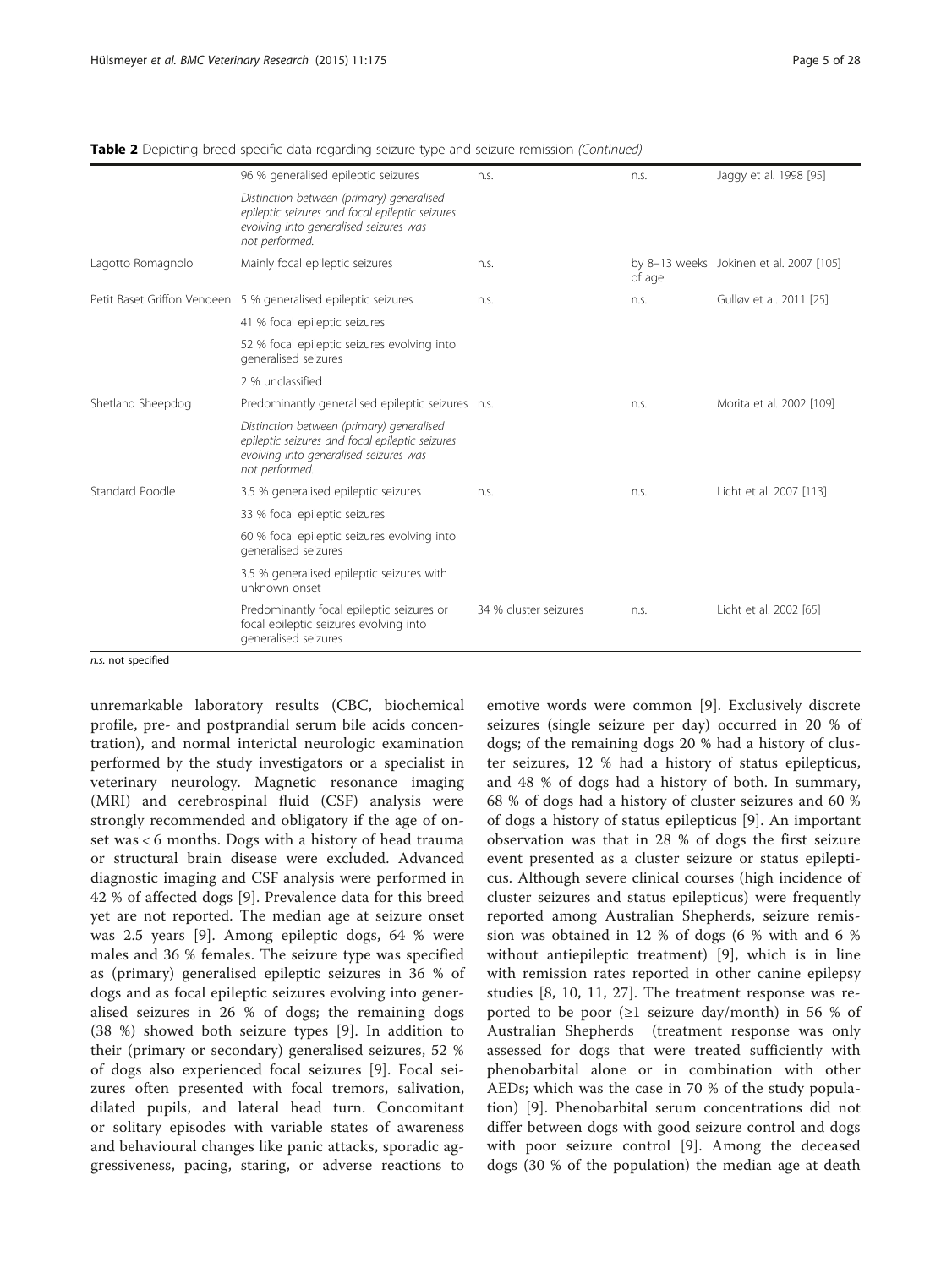| <b>Breed</b>                                             | Prevalence Country |            | Number of dogs                                                                                                                                                                                                                                                                                                                                                                                                                                                      | Study information/Epilepsy definition                                                                                                                                                                                                                                                                | Reference                      |
|----------------------------------------------------------|--------------------|------------|---------------------------------------------------------------------------------------------------------------------------------------------------------------------------------------------------------------------------------------------------------------------------------------------------------------------------------------------------------------------------------------------------------------------------------------------------------------------|------------------------------------------------------------------------------------------------------------------------------------------------------------------------------------------------------------------------------------------------------------------------------------------------------|--------------------------------|
| Belgian Tervueren                                        | 17 %               | <b>USA</b> | Complete records of 997 dogs containing 170<br>epileptic dogs. Data collection late 1980s.                                                                                                                                                                                                                                                                                                                                                                          | Dogs were included as epilepsy cases when<br>they experienced at least one seizure. Only dogs,<br>which were at least five years of age at the time<br>of the survey were included in the analysis to<br>avoid censoring those individuals, which may<br>have had their first seizure later in life. | Famula et al.<br>1997 [38]     |
| Belgian Shepherd 9.5 %<br>(Tervueren and<br>Groenendael) |                    |            | Denmark 1.248 registered dogs in the Danish<br>Kennel Club, representative sample with<br>interview of 516 dog owners identifying<br>49 epileptic dogs. Data collection<br>1995-2004.                                                                                                                                                                                                                                                                               | Dogs that had experienced two or more<br>seizures were defined as epilepsy cases.                                                                                                                                                                                                                    | Berendt et al.<br>2008 [23]    |
| Belgian Shepherd<br>(Tervueren and<br>Groenendael)       | 33 %               |            | Denmark 199 family members (152 Groenendael<br>and 47 Tervueren) containing 66 epileptic dogs<br>(53 Groenendael & 13 Tervueren). Data                                                                                                                                                                                                                                                                                                                              | Dogs that had experienced two or more<br>seizures were defined as epilepsy cases.                                                                                                                                                                                                                    | Berendt et al.<br>2009 [41]    |
| One large family                                         |                    |            | collection 1988-2005.                                                                                                                                                                                                                                                                                                                                                                                                                                               |                                                                                                                                                                                                                                                                                                      |                                |
| <b>Border Terrier</b>                                    | 13,1 %             | Germany    | Records of 365 dogs containing 47 epileptic<br>individuals. Data collection from 1986-2000.                                                                                                                                                                                                                                                                                                                                                                         | Not provided                                                                                                                                                                                                                                                                                         | Kloene et al.<br>2008 [56]     |
| Irish Wolfhound                                          | 18.3 %             | <b>USA</b> | 796 Irish Wolfhounds from 115 litters<br>with 146 identified epilepsy cases.                                                                                                                                                                                                                                                                                                                                                                                        | Dogs that had experienced more than<br>2 seizures. Average inbreeding coefficient<br>(calculated throughout 10 generations) for all<br>the dogs entered into the study was 0.156.                                                                                                                    | Casal et al.<br>2006 [24]      |
| Labrador Retriever 3.1 %                                 |                    |            | Denmark 29.602 Danish Labrador retrievers registered<br>in the Danish Kennel Club in a 10-year period.<br>From the reference population a representative<br>sample of 550 dogs were selected for by<br>random sampling stratified by year of birth.<br>After questionnaire interviews of all 550<br>dog-owners and clinical investigation of<br>epilepsy suspected dogs, 17 dogs were finally<br>identified with idiopathic epilepsy. Data<br>collection 1989-1999. | Dogs that had experienced two or more<br>recurrent seizures.                                                                                                                                                                                                                                         | Berendt et al.<br>2002 [26]    |
| Petit Basset Griffon 8.9 %<br>Vendeen (PBGV)             |                    |            | Denmark 876 PBGV dogs registered in the Danish<br>Kennel Club (56 dogs were exported), 471<br>owner interviews identified 42 epileptic<br>individuals. Data collection 1999-2008.                                                                                                                                                                                                                                                                                   | Dogs that had experienced at least 2<br>seizures with a minimum interval of 24 h.                                                                                                                                                                                                                    | Gulløv et al.<br>2011 [25]     |
| Finnish Spitz Dog                                        | 5.4 %              | Finland    | The epilepsy prevalence was calculated for<br>the dogs that were living when their owners<br>answered a questionnaire (111 epilepsy<br>cases/2.069 total dogs). The questionnaire<br>was sent to all owners of 1- to 10-year-old<br>dogs during the period from June 2003 to<br>July 2004.                                                                                                                                                                          | Dogs that had experienced at least 2<br>seizure episodes without interictal<br>neurologic abnormalities.                                                                                                                                                                                             | Viitmaa<br>et al.<br>2013 [82] |
| Italian Spinone                                          | 5.3 %              | UK         | The owners of all UK Kennel Club registered<br>Italian Spinoni born between 2000 and 2011<br>$(n = 3331)$ were invited to participate in the<br>study. Of these, 1192 returned the phase I<br>questionnaire and 63 dogs (5.3 %) were<br>identified with idiopathic epilepsy. Of the<br>remaining dogs 0.6 % were identified with<br>structural epilepsy, 0.6 % were identified<br>with reactive epileptic seizures and 1.5 % had<br>unclassified epilepsy.          | Recurrent seizures (22 seizures occurring >24 h<br>apart) with an onset between 6 months and<br>6 years of age in dogs with normal interictal<br>physical and neurologic examinations and<br>results of a CBC and biochemistry profile within<br>the normal reference range.                         | DeRisio<br>et al.<br>2015 [93] |

<span id="page-5-0"></span>Table 3 Depicting breed-specific epilepsy prevalence estimates

was 3.1 years [[9\]](#page-24-0). The identification of a causative gene mutation has not yet been reported, but a common founder of 29 affected Australian Shepherds and a clustering manifestation in littermates, full or half siblings was detected [[9\]](#page-24-0). An important observation of this study was, that during the case recruitment phase, a large subset of dogs were reported with recurrent episodes of altered mentation, bizarre behavioural activity and autonomic signs, which corroborated suspicion for potential focal seizures. None of those dogs experienced generalised seizures and in most cases diagnostic work-up was lacking because the neurological signs were mild. Thus, these animals were included as neither case nor control dogs. However,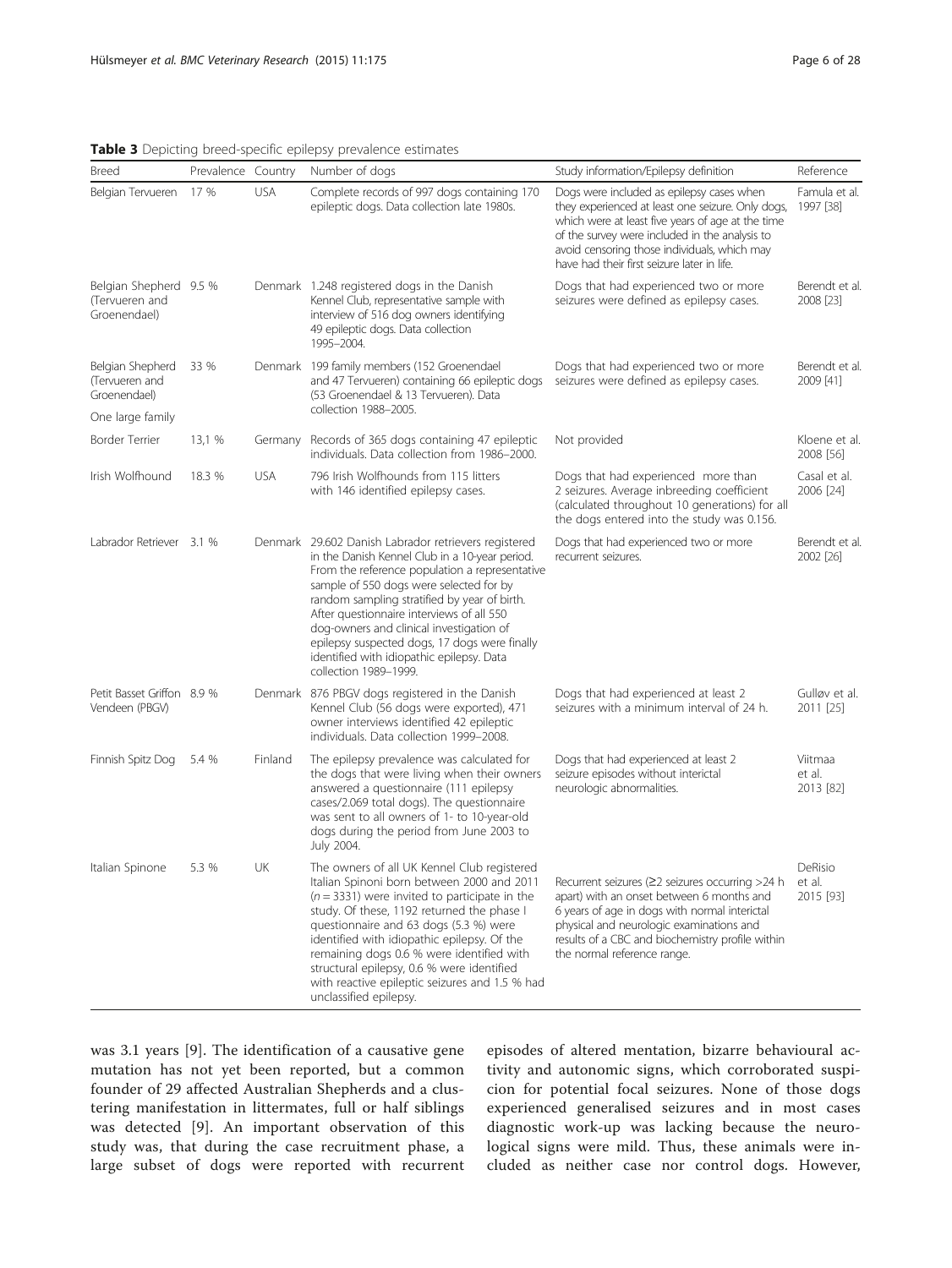based on those findings and in contrast to the abovementioned frequent severe clinical courses a distinct mild and focal epilepsy course cannot be excluded for the Australian Shepherd breed and may need to be further elucidated in the future [[9\]](#page-24-0). Identified risk factors: The median age of seizure onset was lower in nonmerle-coloured (1.8 years) than in merle-coloured (2.8 years) dogs [\[9](#page-24-0)]. Seizure control was associated with age at seizure onset (older age with better seizure control) and coat colour (merle dogs with better seizure control) but appeared unrelated to the ABCB1 (MDR1) genotype (when interpreting the latter finding, it needs to be considered that out of all the epilepsy cases only one dog was determined to be homozygous for the ABCB1-1Δ mutation) [[9](#page-24-0)]. Seizure remission occurred independently of the clinical course and seizure frequency [[9\]](#page-24-0). No association was found between seizure control, phenobarbital serum concentration and the number of administered drugs, indicating that there may be a subcategory of severe intrinsic epilepsy in Australian Shepherd dogs [[9\]](#page-24-0). Reduced survival times were found in dogs with poor seizure control, in dogs <2 years of age at seizure onset, in dogs experiencing ≥ 10 seizure days within the first six months after seizure onset and in non-merle coloured dogs [\[9](#page-24-0)]. However, in a multivariable COX regression analysis only a high initial seizure frequency (≥10 seizure days/6 months after seizure onset) and poor seizure control remained statistically significant with respect to reduced survival times. Overall, dogs with good seizure control had a lower risk of death than dogs with poor seizure control [[9](#page-24-0)]. Potential breed-specific diseases that may mimic idiopathic epilepsy: Neuronal ceroid lipofuscinosis (NCL), a neurodegenerative storage disorder, may also manifest with epileptic seizures and/or fly-biting episodes and therefore may present a potential differential in young Australian Shepherds with seizures. However, NCL usually manifests with concurrent severe neurological and/or cognitive abnormalities and seizures usually occur late in the disease course [[28\]](#page-25-0). A gene test for NCL in Australian Shepherds is available (missense mutation in the CLN6 gene) [[29\]](#page-25-0). One study from 2011, diagnosed two Australian Shepherds with exercise-induced collapse (EIC), which also may mimic a seizure event, and therefore should be considered as a potential differential to epileptic seizures. However, a dynamin-1 (DNM1)-gene-mutation was not detected in those two Australian Shepherds [[30](#page-25-0)]. EIC usually is triggered by strenuous physical exercise and consciousness usually remains preserved during episodes, which may help to clinically differentiate between epileptic seizures and EIC [[30](#page-25-0)]. Furthermore, the Australian Shepherd breed has a high frequency of the ABCB1-gene mutation (nt230 (del4)) that results in non-functional P-glycoprotein (P-gp)

expression and neurotoxicity to drugs, which are P-gp substrates [[31](#page-25-0), [32](#page-25-0)]. This may need to be considered as a differential for idiopathic epilepsy in Australian Shepherd dogs that present with acute epileptic seizures and potential previous exposure to neurotoxic P-gp substrates. The frequency of dogs homozygous for the mutant allele is reported to range between 1.7 − 25 % depending on the respective study and geographic area [\[33](#page-25-0)].

# Belgian Shepherd (mainly Groenendal and Tervueren variants)

There are ten different studies available that focus specifically on idiopathic epilepsy in the Belgian Shepherd (mainly Groenendal and Tervueren variants) [\[23](#page-25-0), [34](#page-25-0)–[42\]](#page-25-0). This relatively high number of studies leaves the Belgian Shepherd as one of the most intensively studied dog breeds in the field of canine epilepsy. Interestingly, an inheritance of idiopathic epilepsy in this breed was first suggested in 1968 [[42](#page-25-0)]. All of the available studies respectively focus on seizure semiology, prevalence, mode of inheritance and gene mutation identification; and have been conducted mainly in Denmark [\[23, 37, 41\]](#page-25-0), the United States [\[35, 36, 38](#page-25-0)–[40](#page-25-0)] and Finland [\[34\]](#page-25-0). The variability in results between individual studies may be attributed to the examination of geographically and genetically distinct populations and variable study designs and inclusion and exclusion criteria being applied. One Danish study published in 2008 was an epidemiological study of a larger population of Belgian Shepherds registered in the Danish Kennel Club in a 10-year period. Prevalence was estimated at 9.5 % based on interviews of 516 dog owners, which identified 49 dogs with idiopathic epilepsy [\[23](#page-25-0)]. Mean age at seizure onset was 3.3 years. However, 39 % of all affected dogs did not experience their first seizure until after four years of age. Of the investigated epileptic dogs, 63.3 % were females and 36.7 % were male; however, a significant gender predisposition was not detected. The seizure type was reported to be focal in 25 % of dogs, focal evolving into generalisation in 53 % of dogs and (primary) generalised in 18 % of dogs (in 4 % of dogs seizures could not be classified). The most commonly reported focal seizure phenomenology included ataxia, crawling, swaying, behaviour suggesting fear, salivation, excessive attention seeking and disorientation. The median survival time from seizure onset was 2.5 years among deceased dogs [[23](#page-25-0)]. In 2009 the same authors investigated a selected large Danish Belgian Shepherd family including 199 individuals with 66 idiopathic epilepsy affected dogs [[41](#page-25-0)]. The epilepsy prevalence in this selected family was estimated at 33 % [\[41](#page-25-0)], which showed that accumulation of epileptic individuals within certain breeding lines can result in substantially higher prevalence estimates than in the breed in general (as reflected by the two Danish studies) [[23](#page-25-0)]. As found in the Danish breed study from 2008, the seizure type was predominantly (83 % of dogs) defined as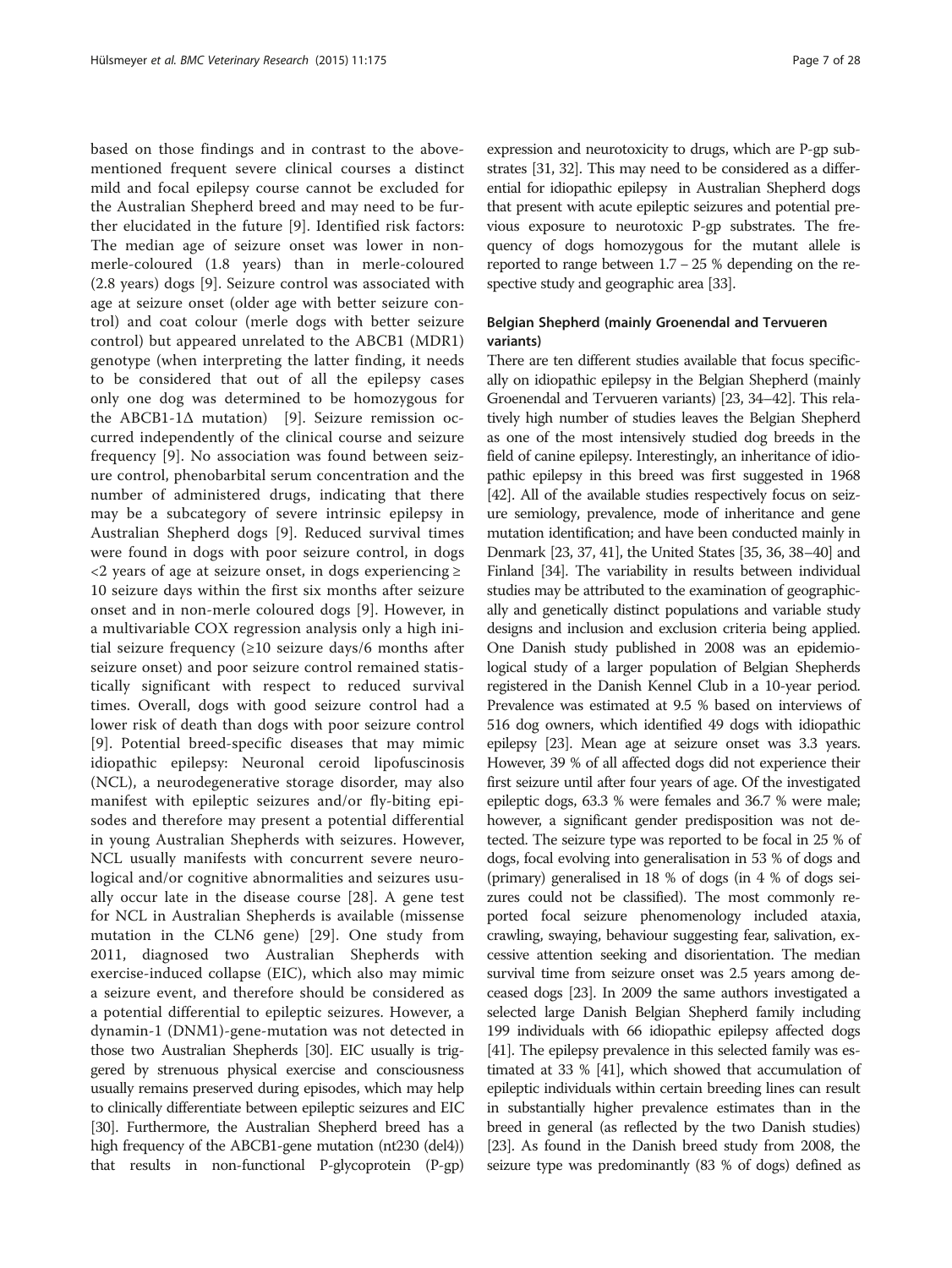focal or focal epileptic seizures evolving into generalised seizures, while only 6 % of dogs experienced (primary) generalised epileptic seizures [\[41](#page-25-0)]. In 11 % of dogs, seizures could not be classified. Due to the high prevalence of focal seizures the authors discussed if this familial epilepsy could be compared to familial focal epilepsy in humans [\[41\]](#page-25-0). This large Danish Belgian shepherd family was further investigated with respect to survival and selected risk factors for premature death by a longitudinal observational study published in 2012 [[37](#page-25-0)]. The life span of epileptic dogs was not significantly shortened by the presence of epilepsy. Epilepsy was the predominant cause of death in the population and epilepsy-related deaths accounted for 70 % of all deaths in the group of dogs with epilepsy. Two probable sudden unexpected deaths related to epilepsy occurred in dogs with generalised seizures. Cluster seizures occurred in 33 % but did not significantly influence the life span of epileptic dogs. Dogs with epilepsy had an epilepsy remission proportion of 13.7 % [\[37\]](#page-25-0). A 2012 genome wide-association study including Belgian Shepherd epilepsy cases from Denmark, Finland and USA (159 cases and 148 controls) identified a novel idiopathic epilepsy locus [\[34](#page-25-0)]. The mean age at seizure onset in the dogs participating in the study was 3.3 years [[34](#page-25-0)], which is in line with findings of the Danish study [\[23](#page-25-0)]. The median seizure frequency was 5.25 seizures per year with some dogs experiencing less than one seizure per year and others up to 10 seizures per day. One third (33 %) of the affected dogs had a history of cluster seizures. The seizure type was defined as focal epileptic seizures evolving into generalised seizures in 37 % of dogs, as generalised seizures with unknown onset in 34 % of dogs, as (primary) generalised in 18 % of dogs and as focal in 7 % of the dogs. In 4 % of dogs the seizures remained unclassified [[34](#page-25-0)]. Only 3 % of the dogs did not respond to antiepileptic drug treatment, while the remaining dogs all responded at least with some degree of seizure frequency reduction. A number of dogs participating in the study had an EEG examination and interictal EEG revealed epileptiform activity with variable foci in all examined dogs [[34](#page-25-0)]. Multiple studies have been conducted with respect to potential modes of inheritance in this breed, however results were not always consistent and this again may reflect different study design, inclusion and exclusion criteria. In the Danish study from 2009 the mode of inheritance of epilepsy was based on segregation analysis reported to be simple mendelian with a segregation pattern resembling autosomal dominant inheritance but with possible incomplete penetrance [\[41\]](#page-25-0). These results contradict the findings from an older USA study in 2003, in which a polygenic mode of inheritance influenced by a single autosomal recessive locus was suggested [[35](#page-25-0)]. Furthermore a study from 1997 found that a single locus model does not appear adequate as an explanation [[38](#page-25-0)], but the same investigators in a 2000 study suggested a single locus with a large effect on the incidence of seizures [\[39\]](#page-25-0). The

1997 USA study estimated the heritability of epilepsy in the Belgian Shepherd dog at 0.77 [[38](#page-25-0)], and the 1998 USA study predicted that the offspring of the mating of two nonepileptic dogs has a probability of 0.99 of never suffering from a seizure, while the offspring of the mating of two dogs who have each had one seizure has a predicted probability 0.58 of never suffering from a seizure [\[40\]](#page-25-0). Although, the clinical phenotype of idiopathic epilepsy in the Belgian shepherd is well described and extensive research efforts have been undertaken, it has not yet been possible to identify causative gene mutation(s) responsible for idiopathic epilepsy in the breed [[34](#page-25-0)–[36](#page-25-0)]. Identified risk factors: Intact dogs with idiopathic epilepsy had a significantly increased risk of being euthanised because of idiopathic epilepsy compared to neutered dogs with idiopathic epilepsy [\[23](#page-25-0)]. Recently, it was found that homozygosity for a two-SNP haplotype within the ADAM23 gene conferred the highest risk for idiopathic epilepsy among the investigated Belgian shepherds [\[34\]](#page-25-0). These data suggested that the identified ADAM23 variant is a polymorphism, but yet needs to be further confirmed. Potential breed-specific diseases that may mimic idiopathic epilepsy: In the authors' experience the most important differential to be excluded in the Groenendael and Tervueren is a (often exercise induced) episodic involuntary movement disorder similar to paroxysmal dyskinesia described in Chinook dogs [[43](#page-25-0)] and Border terriers [\[44\]](#page-25-0). It is recommended that the paroxysmal episode be filmed. The paroxysmal movement disorder can be distinguished from seizures because the dogs remain responsive to stimuli and their environment, for example will continue to try to play. The episodes are typically longer in duration than epileptic seizures and characterised by dystonic limb lifting (all joints in flexion). The dog may become recumbent but often remains standing (personal communication Clare Rusbridge February 2015).

# Bernese Mountain dog

In the current literature, one study about idiopathic epilepsy in Bernese Mountain dogs is available [[45\]](#page-25-0). This study includes 50 affected dogs from Switzerland and was published in 1999. Idiopathic epilepsy was diagnosed when physical and neurological examination, haematology, serum biochemistry, urine and CSF analysis were unremarkable. Detailed data regarding definition of idiopathic epilepsy were not provided in this study [\[45\]](#page-25-0). Sixty-nine healthy Bernese Mountain dogs served as control dogs and a possible gender predisposition was analysed by the use of a non-preselected population containing 4005 Swiss Bernese Mountain dogs [[45\]](#page-25-0). Prevalence data have not been reported for this breed [\[45\]](#page-25-0). The mean age of seizure onset was 2.2 years (26.5 months) with 62 % of dogs exhibited their first seizure between one to three years of age, 20 % had an age of seizure onset of less than one year and 18 %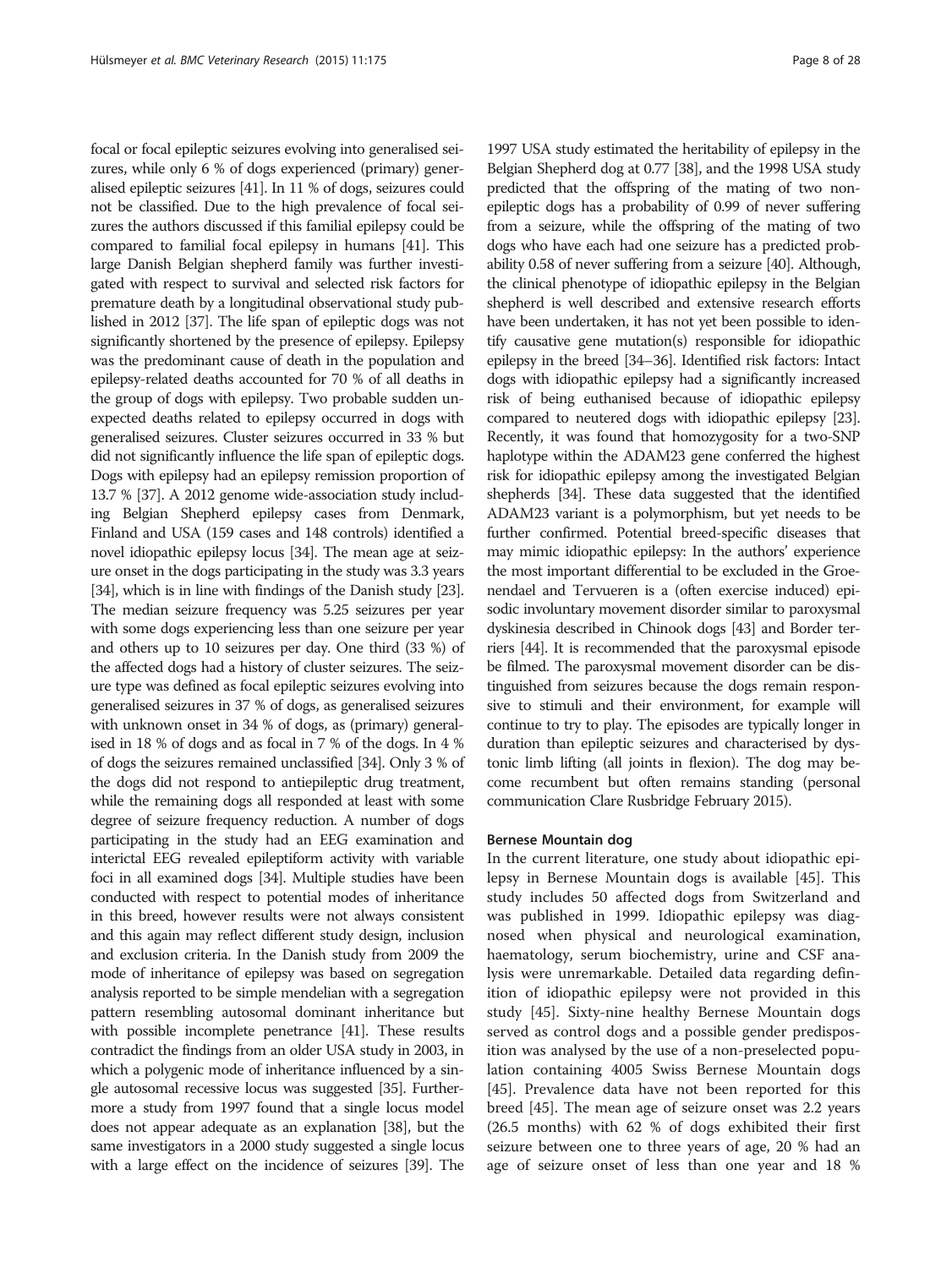experienced the first seizure at an age  $\geq$  3 years [\[45](#page-25-0)]. A gender predisposition for males (62 %) compared to females (38 %) was observed. The gender ratios (males to females) were 1.6:1 among epileptic dogs, 1:1.1 among non-epileptic control dogs and 1:1.4 among all dogs [[45](#page-25-0)]. The seizure type was defined as generalised in 98 % of dogs and as focal in 2 % of dogs [\[45\]](#page-25-0). However, a detailed differentiation between (primary) generalised seizures and focal epileptic seizures evolving into generalised epileptic seizures was not conducted, hence some of the dogs may have experienced focal seizures evolving into generalisation rather than (primary) generalised seizures. The seizure frequency was not analysed in detail, but was reported to range from three seizures per week to one seizure every year, with 50 % of dogs experiencing more than one seizure every two months. The results of the pedigree analyses and binomial test were best compatible with a polygenic, recessive (possibly sex-modified) mode of inheritance [\[45\]](#page-25-0). The identification of a causative gene mutation has not yet been reported [\[45\]](#page-25-0). Identified risk factors: The age at seizure onset was significantly lower in dogs from affected parental animals than in dogs from healthy parental animals [[45](#page-25-0)].

# Border Collie

In the current literature, one specific study about idiopathic epilepsy in Border Collies is available [\[8](#page-24-0)]. This study – conducted in Germany – was published in 2010 and provides data regarding clinical characteristics and heritability of epilepsy among a German Border Collie population [[8](#page-24-0)]. The latter study, included data of 49 Border Collies diagnosed with idiopathic epilepsy; no control dogs were included. Idiopathic epilepsy was defined as recurrent seizures (≥2 seizure days at least 4 weeks apart) with an onset between 6 months and 5 years of age in dogs with otherwise normal physical, laboratory, and neurological characteristics upon examination. Requested minimal laboratory investigations included a CBC and biochemical profile. MRI and CSF analysis were requested if age at seizure onset was < 6 months or > 5 years of age [\[8](#page-24-0)]. Detailed prevalence data have yet not been provided for this breed [\[8\]](#page-24-0). Although detailed prevalence data are not available, the Border Collie was among the most common affected breeds in several epidemiological canine epilepsy studies in the UK [\[17](#page-25-0), [46, 47](#page-25-0)]. The median age at seizure onset in the German study was 2.4 years with 74 % of dogs experiencing their first seizure between 1 and 5 years. However 18 % experienced the first seizure at an age  $\leq$ 1 year and 8 % of dogs had an age of ≥ 5 years. No gender predisposition was detected with 49 % males and 51 % females. The seizure type was defined as focal epileptic seizures evolving into generalised seizures in 78 % of dogs and as (primary) generalised in 8 % of dogs. In

14 % of dogs the seizures remained unclassified, as seizure onset was not clearly observed. In addition, 45 % of dogs also had sporadic focal epileptic seizures, which manifested as sudden uncontrolled head or facial twitching mostly associated with impaired consciousness. Active epilepsy  $(≥1$  epileptic seizure in the last year of the study or in the year preceding death) was documented in 82 % of dogs and seizure remission was reported for 18 % of the Border Collies with idiopathic epilepsy, which is similar to reported remission rates in other dog populations [[9, 11](#page-24-0), [27](#page-25-0), [47](#page-25-0)]. However, a recent canine epilepsy study which focussed on identification of clinical risk factors for remission revealed the Border Collie as the breed least likely to achieve seizure remission [\[47](#page-25-0)]. Of all affected dogs 45 % had a history of cluster seizures, 4 % had a history of status epilepticus and 49 % had a history of both. Overall, 94 % of all dogs included in the German study experienced at least one episode of cluster seizures and 60 % of all dogs had at least one episode of status epilepticus [\[8](#page-24-0)]. A high prevalence of cluster seizures among Border Collies was also found in a recent study about canine juvenile epilepsy in the UK [[10\]](#page-24-0), however, in contradiction to this data another UK study reported the Border Collie as being less affected by cluster seizures (>80 % not clustering) [[46\]](#page-25-0). The median age at death among the deceased epileptic Border Collies (47 % of the study population) was 5.2 years [\[8](#page-24-0)], which is more than half that of the general UK Border Collie population (median age at death 13.5 years) found in another study [[48](#page-25-0)]. The median survival time from seizure onset for deceased epileptic Border Collies was short being only 2.1 years in the German study [[8\]](#page-24-0). This finding was supported by another study that also found a significant shorter mean survival time for Border Collies with idiopathic epilepsy (3.6 years) compared to a general dog population with idiopathic epilepsy (7.9 years) [[10](#page-24-0)]. Treatment response was reported to be poor (≥1 seizure day/month) in 71 % of dogs that were treated adequately (67 % of the study population) with  $\geq 2$  antiepileptic drugs [[8\]](#page-24-0). In summary, all above-mentioned clinical data suggest that this breed may generally have a severe epilepsy course and epileptic Border Collies are more likely to be euthanised than affected dogs of other breeds. Based on pedigree analysis, 29 affected dogs shared a common ancestor, indicating a strong genetic background for epilepsy in Border Collies. The identification of a causative gene mutation has yet to be achieved [\[8\]](#page-24-0). Identified risk factors: No positive impact of neutering on the course of epilepsy was detected. Comparison between dogs with active epilepsy and dogs in remission identified significant differences in age at seizure onset (older age at seizure onset in dogs that went into remission) and age at death (younger age at death for dogs with active epilepsy). Furthermore, initial seizure frequency (during the first 6 months) was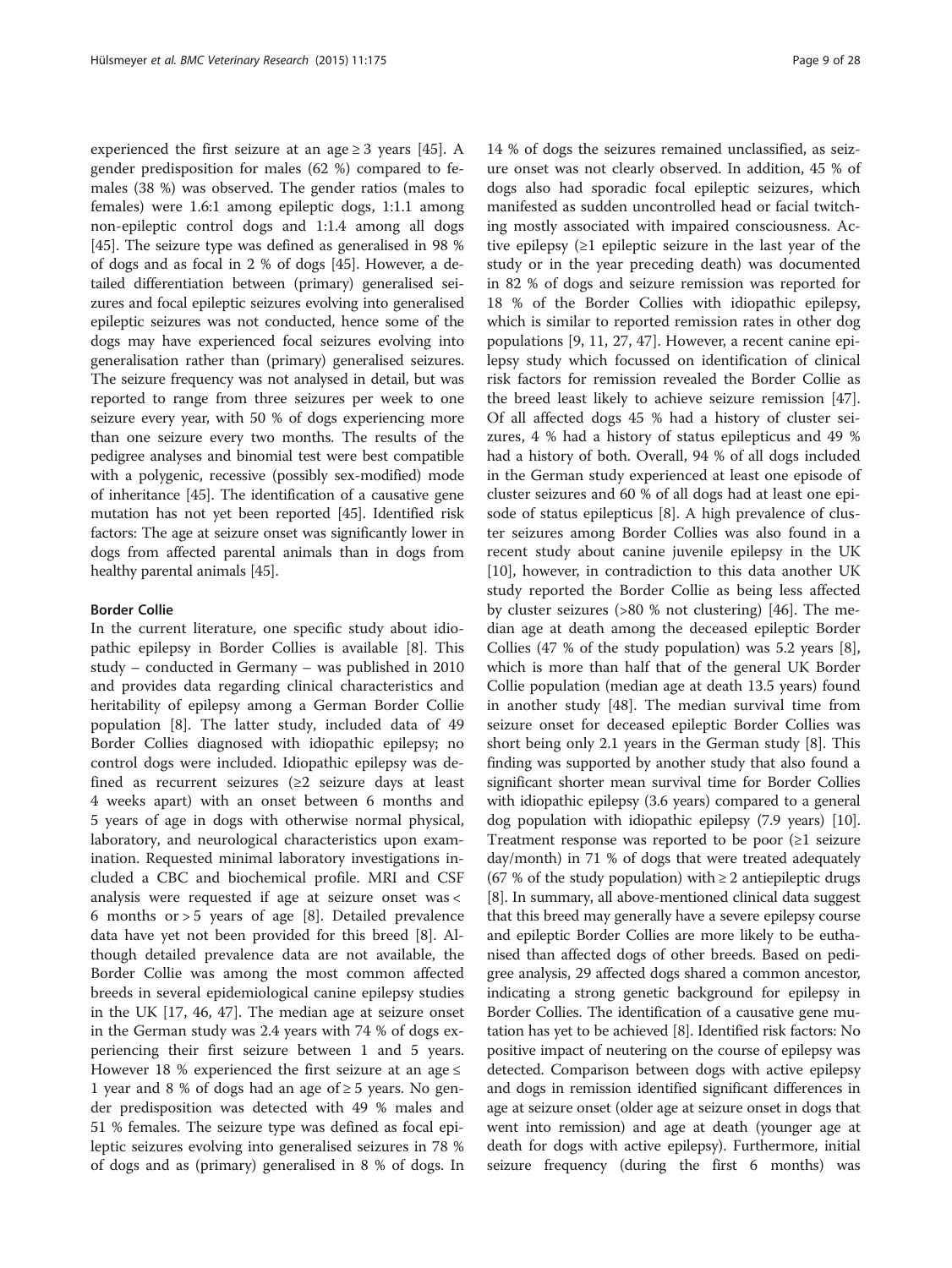significantly lower in dogs that went into remission compared to dogs with continuing epilepsy. Reduced survival times were found in dogs with young age at seizure onset (≤2 years of age) and dogs with a severe epilepsy course (occurrence of status epilepticus) [\[8\]](#page-24-0). No significant association between survival time and sex, reproductive status or number of administered drugs was identified. A Swiss study identified a polymorphism in the ABCB1-gene that was found to be associated with antiepileptic drug resistance  $(T > G$  variation in intron 1) in Border Collies [[49](#page-25-0)]. This ABCB1-polymorphism  $(T > G \text{ variant})$  was detected in a later Japanese study with a frequency of 9.8 % among a Japanese Border Collie population [[50](#page-25-0)]. In contrast to a known "loss of function" for the nt230 (del4) mutation, the  $T > G$  variation is hypothesised to have an ABCB1 drug transporter"gain of function" and therefore potentially might contribute to drug resistance. However, future research is required to investigate those associations further and also to investigate the possible mechanisms of this ABCB1-polymorphism on drug resistant epilepsy in Border Collies. Potential breed-specific diseases that may mimic idiopathic epilepsy: NCL, a neurodegenerative disorder, may also manifest with epileptic seizures and therefore may present a potential differential in young Border Collies presenting with seizures [[51](#page-25-0)–[53\]](#page-25-0). However, NCL is reported to manifest between the age of 15 and 22 months [[51](#page-25-0), [53](#page-25-0)] with severe and rapidly progressive neurological signs (e.g. vision impairment, gait abnormalities, dementia, behavioural abnormalities, aggression). Affected Border Collis died before the age of 3 years and the latest they were euthanized after the onset of clinical signs was 6 months [[51](#page-25-0)]. A causative gene mutation for NCL in Border Collies has been identified and a gene test is available (mutation in the CLN5 gene) [[54](#page-25-0)]. One study from 2011 reported 20 Border Collies diagnosed with exerciseinduced collapse, but a DNM1-gene-mutation was not observed in any of these Border Collies [[30](#page-25-0)]. However, in contrast to epileptic seizures, EIC usually is triggered by strenuous exercise and consciousness usually remains preserved during episodes and the dog's behaviour suggests discomfort from heat (panting, seeking shade and/or water), which may help a clinician to differentiate between these two diseases [\[30\]](#page-25-0). The Border Collie breed is also affected by the ABCB1/MDR1-gene mutation (nt230 (del4)), which may need to be considered in dogs with acute seizures and potential previous exposure to neurotoxic P-gp substrates. The frequency of homozygous affected dogs is reported with 0.3 % [\[33](#page-25-0)]. There is one case report describing hyperammonemic encephalopathy (normal bile acids, but abnormal ammonia tolerance test) secondary to a hereditary selective cobalamin malabsorption in a juvenile Border Collie that presented with neurological signs, such as an abnormal mental state (stupor) [[55](#page-25-0)]. However, although this particular dog did not seizure,

hyperammonemia may carry a potential risk for reactive seizures in other Border Collies with such hyperammonemic encephalopathy.

# Border Terrier

One specific study about epilepsy in Border Terriers that was conducted in Germany and published in 2008 is available in the current literature [[56](#page-25-0)]. This study included 47 affected dogs and 318 non-affected control dogs collected by questionnaires send to owners of dogs registered in the German Terrier Club. Detailed data regarding epilepsy definition were not provided [\[56](#page-25-0)]. The prevalence of epilepsy was estimated at 13.1 % among the investigated population [[56](#page-25-0)]. In line with this high prevalence, a UK epilepsy prevalence and risk factor study reported the Border Terrier with a 2.7 times increased odds of epilepsy compared with crossbred dogs [[17\]](#page-25-0). A gender predisposition was not detected with 53 % males and 47 % females in the German study. The mean age at seizure onset was 3.2 years. The clinical course was assessed as mild in most of the dogs (70 %) with only occasional seizures per year; only 27 % of dogs suffered from multiple seizures per month. Cluster seizures were documented in 8.5 % of dogs. The seizure type was defined as generalised epileptic seizures in 68 % of dogs and as focal epileptic seizures in 32 % of dogs, however a differentiation between (primary) generalised epileptic seizures and focal epileptic seizures evolving into generalised seizures was not performed. In 17 % of dogs autonomic signs (urination, defecation) were reported during a seizure and some of the dogs (27.6 %) experienced preictal signs, such as restlessness, disorientation, behaviour suggesting fear or seeking owners' attention [\[57](#page-25-0)]. Hence, according to the new classification guidelines some of those dogs with a "preictal phase" (27.6 %) might be reclassified as having focal seizures evolving into generalised seizures. The seizures were defined as tonic in 46.8 % of dogs, as clonic in 14.9 % of dogs and as tonic-clonic in 38.3 % of dogs. In 51 % of dogs seizures occurred when they were in a resting position [\[57](#page-25-0)]. One important finding was that in most of the dogs (79 %) consciousness was assessed as preserved during a seizure, and only 21 % of dogs experienced an ictal loss of consciousness. Thirty per cent of dogs were treated with phenobarbital, and in 23.4 % of dogs, owners subjectively reported at least some clinical improvement [[57\]](#page-25-0). The identification of a causative gene mutation has not yet been reported [\[56\]](#page-25-0). Potential breed-specific diseases that may mimic idiopathic epilepsy: Canine epileptoid cramping syndrome (CECS) is proposed as paroxysmal dyskinesia affecting Border Terriers. Recently, detailed data regarding typical clinical phenotypes of 29 CECS-affected Border Terriers have been published [\[44](#page-25-0)]. Based on the similarities regarding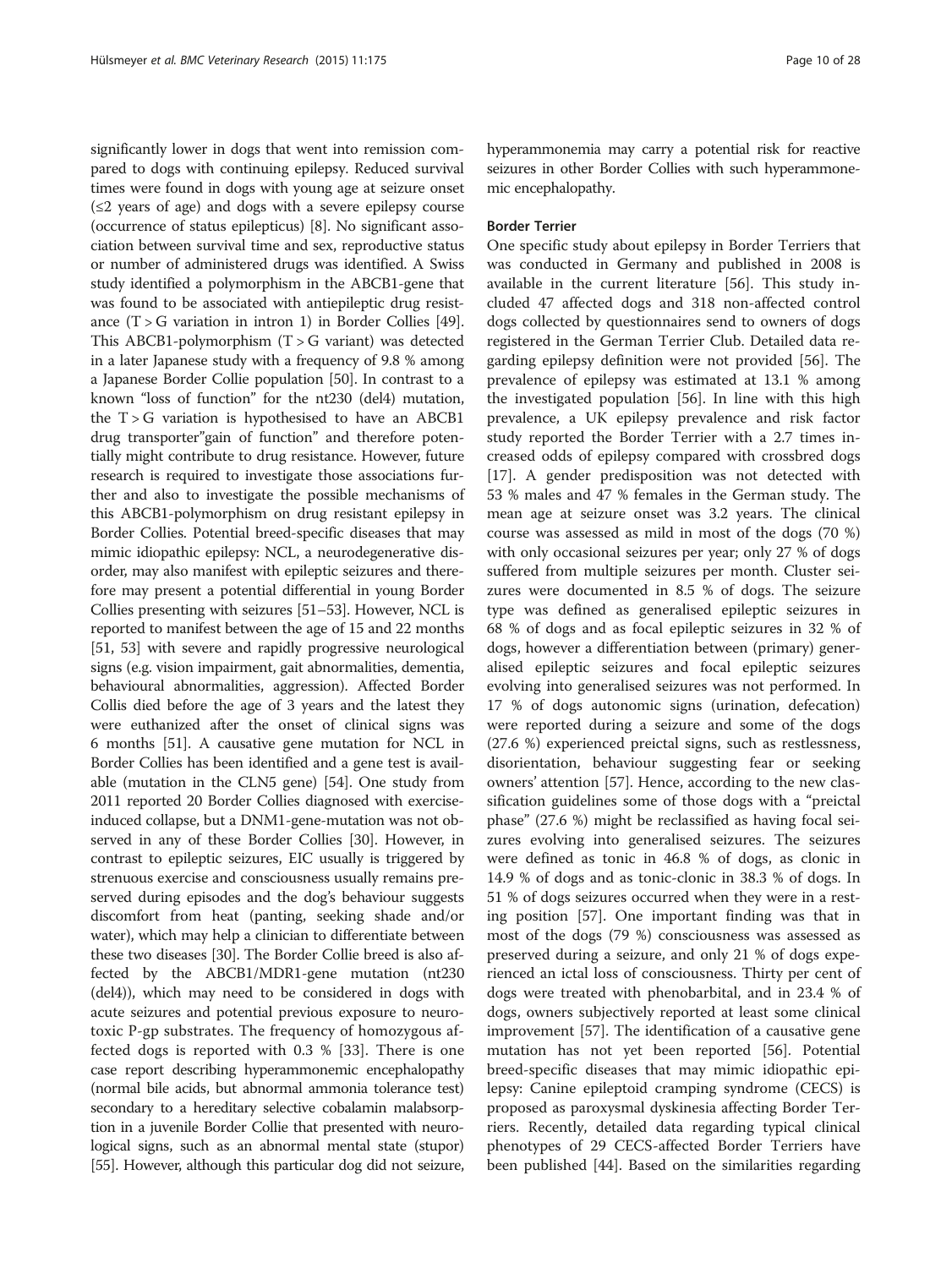clinical semiology and typical age of disease manifestation, CECS is an important differential to epileptic seizures in this breed; even for experienced clinicians CECS may mimic a seizure disorder and vice versa. Distinct phenotypic characteristic of the paroxysmal events in CECS are generalised tremor, dystonia and difficulty walking. Episodes were reported to last from 2–30 min in the majority of dogs and in some up to 150 min [\[44](#page-25-0)]. In addition, some owners report signs of gastrointestinal distress associated with the episodes, including borborygmi during the episode and vomiting and diarrhoea before or after the episode in almost 50 % of the dogs. From a clinical point of view, the assessment of consciousness and the occurrence of autonomic signs such as urination, defecation or salivation during an episode may help to differentiate between both diseases, with CECS usually being characterized by a normal conscious state and absence of above mentioned autonomous signs [[44](#page-25-0)]. However, as 79 % of epileptic Border Terriers were reported to have preserved consciousness during an epileptic seizure in the German study [[56](#page-25-0)] and 62 % of Border Terriers diagnosed with CECS showed some kind of "pre- and postcramping" signs (such as eating grass, vomiting, or seeking to be near owners) [\[44](#page-25-0)] diagnosis still may remain challenging and potential overlapping of both diseases needs to be further elucidated in the future (e.g. with ambulatory ictal EEG examinations). With regard to response to therapy, therapeutic trials with phenobarbital, potassium bromide, diazepam, butylscopolamin resulted in no improvement in the majority of CECS affected dogs, but 50 % of the owners felt improvement after a dietary change (e.g. change to hypoallergenic diet) [[44](#page-25-0)].

# Cavalier King Charles Spaniel

For several years it has been suggested that idiopathic epilepsy may occur as an independent disease in this breed and may not be the consequence of the frequently occurring Chiari-like malformation [[58\]](#page-25-0). This hypothesis was supported by a study from 2013 that did not find a significant association between the degree of the Chiarilike malformation, (such as degree of ventriculomegaly) and the occurrence of epileptic seizures [\[59\]](#page-25-0). However, an overlapping of the two diseases cannot be entirely excluded. According to the findings of the study published in 2013 the seizure type was defined as (primary) generalised epileptic seizures in 39 % of the dogs, as focal epileptic seizures in 36 % and as focal epileptic seizures evolving into generalised seizures in 25 % of dogs [\[59](#page-25-0)]. No detailed data regarding potential modes of inheritance are available; however, epilepsy was found more frequently in lines originating from whole-colour dogs [[58\]](#page-25-0). Potential breed-specific diseases that may mimic idiopathic epilepsy: Cavalier King Charles Spaniels are also known to suffer from Episodic Falling (paroxysmal

exercise-induced dyskinesia) [[60\]](#page-25-0). Episodic falling is a movement disorder that typically manifests between the age of 4 months and four years. Falling episodes are induced by physical activity, stress and excitement and manifest with hypertonicity of the limbs resulting in inability to move or even complete collapse. In contrast to epileptic seizures consciousness usually is not affected during these episodes [[60](#page-25-0)]. A gene test is available for episodic falling that is based on evidence of a BCAN (brevican) mutation [[61](#page-25-0), [62](#page-25-0)]. Older Cavalier King Charles spaniels (>5 years old) have a high prevalence of myoclonus, which manifests most commonly as a brief jerking of the head and forelimbs when the dog is standing or sitting. Initially the syndrome is relatively benign but can be progressive with affected dogs suffering frequent jerks which may interfere with function, for example cause the dog to fall or stumble [[63\]](#page-25-0). The syndrome can be confused with focal epileptic seizures but generally does not respond to AEDs licenced for dogs although may respond to levetiracetam (personal communication Clare Rusbridge February 2015). The pathogenesis of the myoclonus is as yet undetermined.

# Collie (rough and smooth coated; or Scottish sheepdog also known as Scottish Collie)

There is no specific epidemiological study for the Rough and Smooth coated Collie available, but one study has been published, which specifically focused on seizure control in association to the ABCB1/MDR1-genotype in epileptic Rough and Smooth coated Collies [\[64](#page-26-0)]. This study was conducted in the USA and included 29 Rough and Smooth Collies with suspected idiopathic epilepsy [[64\]](#page-26-0). The investigated population consisted of 25 Rough coated Collies, 3 Smooth coated Collies, and 1 Collie cross. Collies with an age of seizure onset between 6 months and 5 years of age and a minimum 6-month history of AED administration were recruited for this cohort study [[64\]](#page-26-0). All dogs had a presumptive diagnosis of idiopathic epilepsy, which was made by the primary veterinarian based on examination findings and laboratory analysis [\[64\]](#page-26-0). A good seizure control was defined as  $\leq 1$ seizure/month and no occurrence of cluster seizures; a poor seizure control was defined by > 1 seizure/month or the occurrence of cluster seizures [[64\]](#page-26-0). Among the investigated population 66 % received one antiepileptic drug, 31 % received two antiepileptic drugs and 3 % received three antiepileptic drugs. Overall, 38 % of dogs were reported to have a poor seizure control, with a mean seizure frequency of 3.9 seizures/month; the remaining 62 % of dogs had a good seizure control with a mean seizure frequency of 0.29 seizures/month. Eighty-nine per cent of dogs with a good seizure control were managed with a single AED and 50 % of those dogs with a good seizure control became seizure free. Of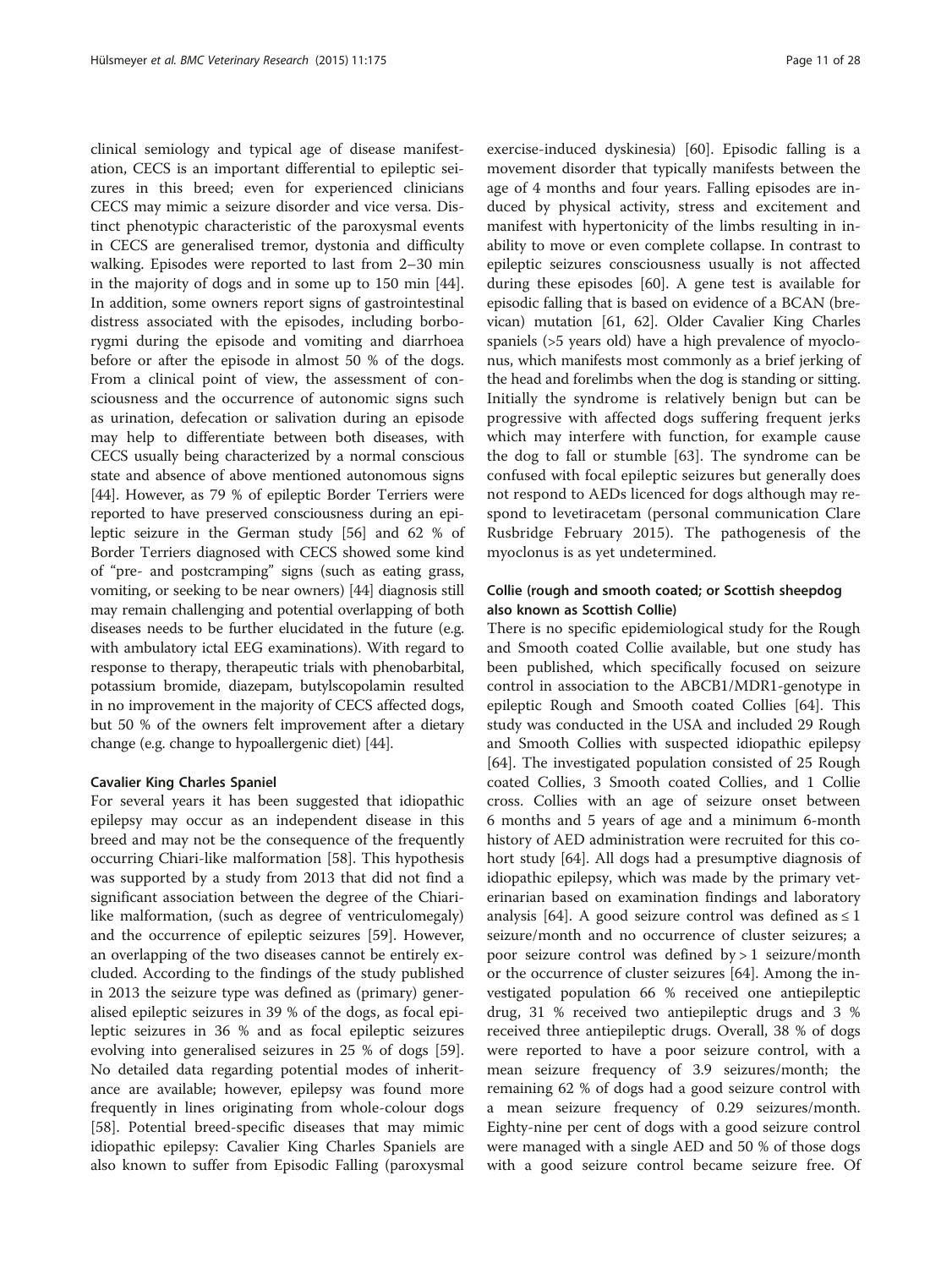the dogs with a poor seizure control 91 % had a history of cluster seizures (=35 % of all dogs). Of all participating dogs, 48 % were homozygous for the ABCB1-/ MDR1-gene mutation (nt230 (del4)) (M/M), 38 % were heterozygous for the mutation (M/N), and 14 % had the wild-type genotype  $(N/N)$ . The M/M group had significantly better seizure control than the M/N or N/N groups. However, as the M/N and N/N groups suffered more frequently from antiepileptic drug adverse effects than dogs from the M/M group (with non-significant differences of antiepileptic drug serum concentrations among all groups), the authors concluded, that the association of the M/M genotype with better seizure control compared to the M/N or N/N (with poorer seizure control) does not support the transporter hypothesis of Pgp-mediated drug resistance in this breed. The authors rather considered the association between genotype and seizure outcome as an epiphenomenon, with the ABCB1/MDR1-gene mutation being associated with a less robust seizure phenotype that favours drug efficacy in accordance to the intrinsic disease severity theory [[64\]](#page-26-0). However, Rough and Smooth coated Collies appear to have a less severe clinical manifestation of idiopathic epilepsy when compared with other breeds such as the Australian Shepherd or Border Collie. Potential breedspecific diseases that may mimic idiopathic epilepsy: As mentioned above Rough and Smooth Collies are breeds affected by ABCB1/MDR1-gene mutation, which needs to be considered for dogs with very acute seizures and potential previous exposure to neurotoxic P-gp substrates. The frequency of homozygous affected dogs is reported to range between 24 − 52 % depending on the respective study and geographic area [\[33](#page-25-0)].

# Dalmatian

To date, there is no study available that has specifically evaluated idiopathic epilepsy in Dalmatians, but Short et al. found that the Dalmatian was in the "top 14" of dog breeds with epilepsy in the UK [\[46](#page-25-0)]. By contrast the Dalmatian was not listed in the "top 20" of dog breeds ranking in Kennel Club number registrations in 2011, which suggests a predisposition to epilepsy [\[46\]](#page-25-0). Furthermore, one study that reported clinical manifestations of naturally occurring canine epileptic seizures also included very detailed seizure data of 11 Dalmatians with probable idiopathic epilepsy [\[65](#page-26-0)], and hence this breed was included in the present manuscript. However, interpretation of these data should be made with caution due to the low number of investigated dogs. The latter study classified dogs as having probable idiopathic epilepsy if they had had at least 1 seizure without any evidence of an underlying cause. Specifically, the following conditions all had to be met: the owner's answers to health- related questions revealed no illnesses or events (e.g., head

trauma) that could plausibly account for the seizures, at least 1 year had passed since seizure onset during which no interictal neurologic abnormalities were observed, and the dog was between 6 months and 7.5 years old when seizures began [[65](#page-26-0)]. The median age at seizure onset among those eleven Dalmatians was 2.9 years. The number of Dalmatians was too small to reliably assess a potential gender predisposition, however, 36.4 % of the dogs were males and 63.6 % were females [\[65](#page-26-0)]. Among dogs, in which owners were able to reliably report the initial stages of an epileptic seizure, 20 % were reported to have (primary) generalised seizures and 80 % were reported to suffer from focal or focal seizures evolving into generalisation [[65](#page-26-0)]. The mean seizure frequency was analysed with 9.7 seizures per year. At least one cluster seizure event was reported in 63.6 % of dogs; further analysis revealed that among dogs with cluster seizures the mean percentage of total episodes that were clusters was 17.8 % [[65](#page-26-0)]. Mean duration of a generalised seizure was 3.3 min, whereas mean duration of a focal seizure was 4.7 min. Mean duration of a postictal phase after generalised seizures was 16 min and after a focal seizure 0.9 min [[65](#page-26-0)]. The majority of dogs (72.7 %) received antiepileptic treatment, but treatment response could not be assessed reliably because few dogs provided enough seizure baseline data, making it impossible to evaluate their overall response to treatment [[65\]](#page-26-0).

# Dutch breeds

There are nine different Dutch pedigree breeds. Although most of these breeds occur in the surrounding countries of the Netherlands, all nine breeds are small in number, increasing the risk of hereditary disorders [[66](#page-26-0), [67\]](#page-26-0). Recently all case-record logs from the nine Dutch breeders associations representing the nine Dutch breeds were reviewed [\[68\]](#page-26-0). Dogs presented with epileptic seizures were either classified as suffering from idiopathic generalised tonic-clonic seizures or classified as focal epilepsy based on their history, the clinical signs and diagnostic work-up. There are four breeds, 'Het Nederlandse Kooikerhondje' 'Drentse Patrijshond', 'Stabyhoun', and 'Saarlooswolfhond' with a higher incidence of idiopathic epilepsy [\[68](#page-26-0)]. Interestingly the incidence of idiopathic epilepsy is, within the other Dutch breeds, 'Hollandse Herder (also called Dutch Shepherd)', 'Smoushond', 'Het Nederlandse Markiesje, 'Wetterhoun', 'Nederlandse Schapendoes' remarkably low compared with most pedigree breeds. Hollandse herder: the incidence of generalised tonic-clonic epilepsy varied during the last ten years around 0.25 %. The affected dogs are presented between one to three years of age [\[68](#page-26-0)]. This breed, that originates to before 1890, may have a small common ancestry with the Belgian Shepherd dog [\[66\]](#page-26-0) and like the Belgian Shepherd dog different hair coat varieties are recognised (shorthair, longhair and roughcoat).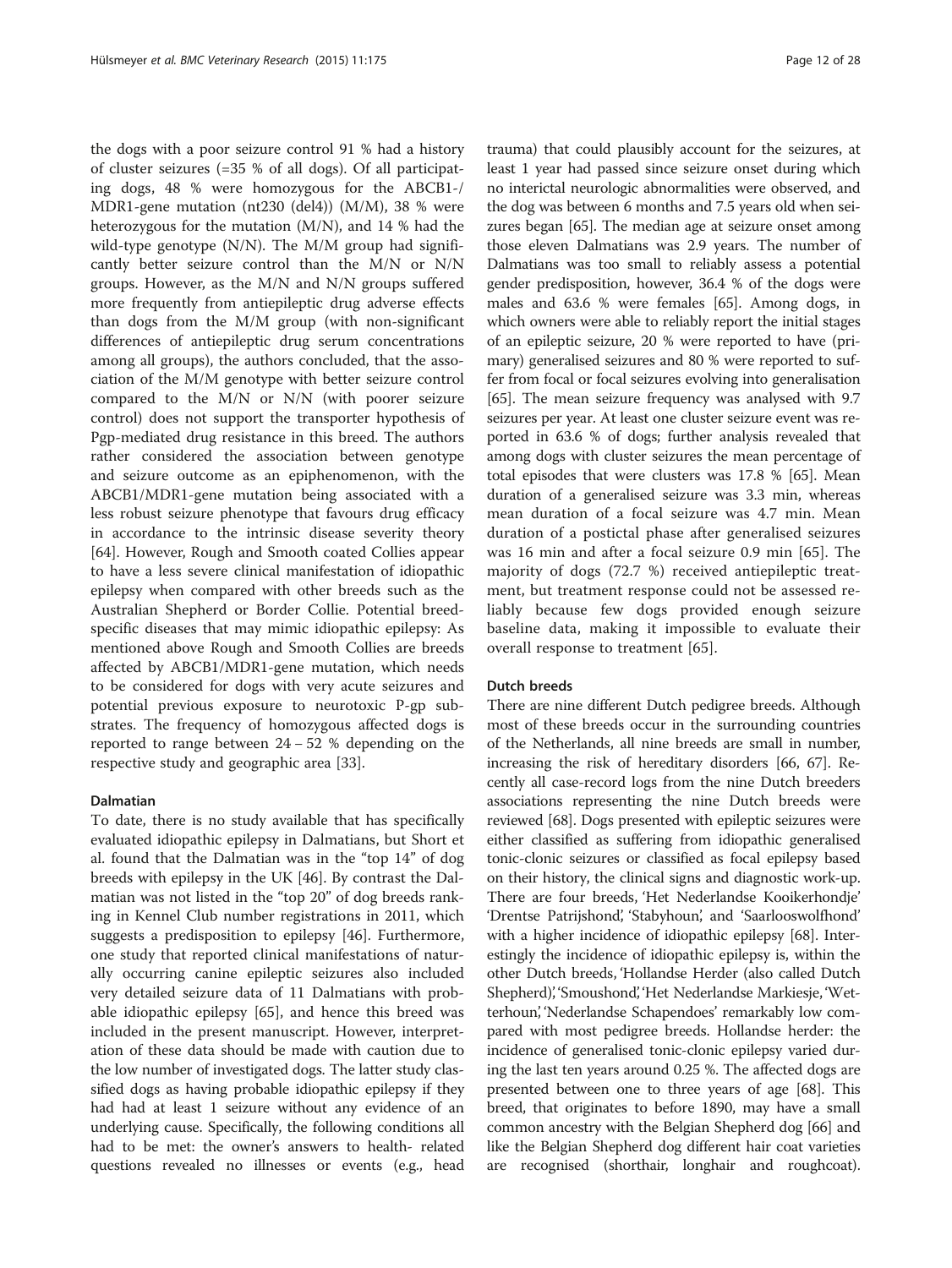However, in contrast with the Belgian Shepherd the incidence of idiopathic epilepsy is low in all varieties. Smoushond: the incidence of dogs presented with generalised tonic-clonic seizures was 0.7 % during the last 20 years. Another 0.7 % of the dogs were presented with signs suggestive of focal epilepsy but none of these dogs showed secondary generalisation As the frequency of these focal seizures remained low in these dogs it remains questionable how to classify these dogs [\[68\]](#page-26-0). Het Nederlandse Markiesje: the incidence of idiopathic epilepsy appears to be, with only 0.29 %. Within this breed a novel lethal neurological disorder has been identified in recently weaned pups, with an incidence of 1 %, that has been classified as a paroxysmal hyperekplexia [[69](#page-26-0)]. Although affected dogs remain conscious, the tonic rigidity of this disorder may be confused with a myoclonic or tonic epilepsy [\[69\]](#page-26-0). Wetterhoun: this extremely small breed belongs to the group of Retrievers and Water dogs and originated from the Friesian area of the Netherlands. Although the number of Wetterhouns bred annually is too small (between 60 an 150) to maintain a healthy population, the incidence of generalised tonic-clonic epilepsy is extremely low: 0.1 %. Similar figures have been found in the Nederlandse Schapendoes (0.18 %) [[68](#page-26-0)]. In contrast with these aforementioned five breeds that have a very low prevalence of epilepsy, there are four other Dutch breeds that are more greatly affected. The highest incidence has been found in the Drentse Patrijshond. Within the Drentse Patrijshond, a spaniel type of hunting dog, idiopathic epilepsy has been reported since 1986 [[70](#page-26-0)]. In 1986 the incidence of idiopathic generalised epilepsy was at least 1.4 %. If the investigators excluded a group with missing data the incidence was calculated to be up to 9.4 %. Males and females were equally affected, and the dogs, were between 9 months and 5 years of age with a median of three years of age at onset of seizures [\[70\]](#page-26-0). Affected dogs did not have a higher inbreeding coefficient compared to the non-affected popu-lation [[70](#page-26-0)]. The hereditary grade  $(h^2)$  was found to be between 0.33 and 0.47, which is highly suggestive for a genetic origin. Recently, the number of affected animals was again evaluated using the earlier described inclusion criteria [[68](#page-26-0)]. The incidence, calculated over the last 20 years currently varies between 3 to 5 %. The majority of the affected dogs only have one to two seizures per time period but a small number (<10 %) suffered from clusters with more than three seizures per event [[68](#page-26-0)]. In contrast with the earlier study of Bobbert and Reekers [70] , dogs could be presented up to 8 years of age before being identified as suffering from idiopathic epilepsy. As some of these affected dogs already had been bred from, the incidence of idiopathic epilepsy remains high. The Stabijhoun, a Friesian type of spaniel hunting dog (also called 'moles dog' as it is used to catch moles) had an average incidence of 1.5 % over the last 15 years. Dogs were presented

between one and 5 years of age. Although not statistically significant males appeared to be more affected than females (59 % males to 41 % females). Typically, the dogs are presented with generalised tonic-clonic seizures. Het Nederlandse Kooikerhondje, also called 'Dutch Decoy Dog' as it is used as "decoy" to catch ducks [\[71](#page-26-0)] was re-established after the 2nd World War and subjected to a long period of intense inbreeding [[72\]](#page-26-0). As a consequence several, hereditary, neurological disorders have been recognized in this breed [[73](#page-26-0)]. The incidence of idiopathic epilepsy, calculated for the last 14 years is estimated to be 1.4 %. Males (71 %) appear to be overrepresented compared to females (29 %). The dogs are normally presented between the age of 1 and 3 years old [[68\]](#page-26-0). The last breed, the Saarlooswolfhond, is a breed established from a German Shepherd and European wolf hybrid and was created just before the  $2<sup>nd</sup>$ World War by Mr. Leendert Saarloos [\[66](#page-26-0), [67](#page-26-0)]. The population is very small and highly inbred, with inbreeding coefficients varying between 25 to 60 %. A total of 37 dogs have been identified suffering from tonic-clonic seizures. The treatment response rate appears to be poor in this breed and up to 50 % suffer from cluster seizures. Up to 50 % of these dogs were euthanised, due too poor control of the seizures, within two years after their first seizure [[68](#page-26-0)]. As the breed is highly inbred, selection against epilepsy is very challenging. Currently the breeders are using, with permission of the Dutch Kennel club, outcrossing to improve the genetic variation within this breed [\[68](#page-26-0)].

# English Springer Spaniel

In the current literature, one specific study about epilepsy in English Springer Spaniels is available [[74](#page-26-0)]. This study was published in 2005 and provides data regarding clinical characteristics and mode of inheritance of idiopathic epilepsy among an US English Springer Spaniel population [\[74](#page-26-0)]. The latter study included 45 dogs diagnosed with idiopathic epilepsy. Idiopathic epilepsy was defined as ≥2 seizures at least 1 month apart, without any evidence of toxin exposure or head trauma, and results of routine serum biochemical testing and interictal neurologic examinations were normal. Dogs in which seizures first began at  $< 6$  months or  $> 5$  years of age were considered to have idiopathic epilepsy only if CSF analysis and CT or MRI had been performed and no underlying cause of the seizures had been identified or if 2 years had lapsed since the onset of seizures without any interictal neurologic abnormalities [\[74](#page-26-0)]. The median age of seizure onset was reported as 3 years. A bimodal age distribution was detected with one peak at 1–3 years (60 %) and one peak at 5–6 years (20 %) [[74\]](#page-26-0). There was no significant gender predisposition [[74\]](#page-26-0). The seizure type was defined as (primary) generalised in 47 % of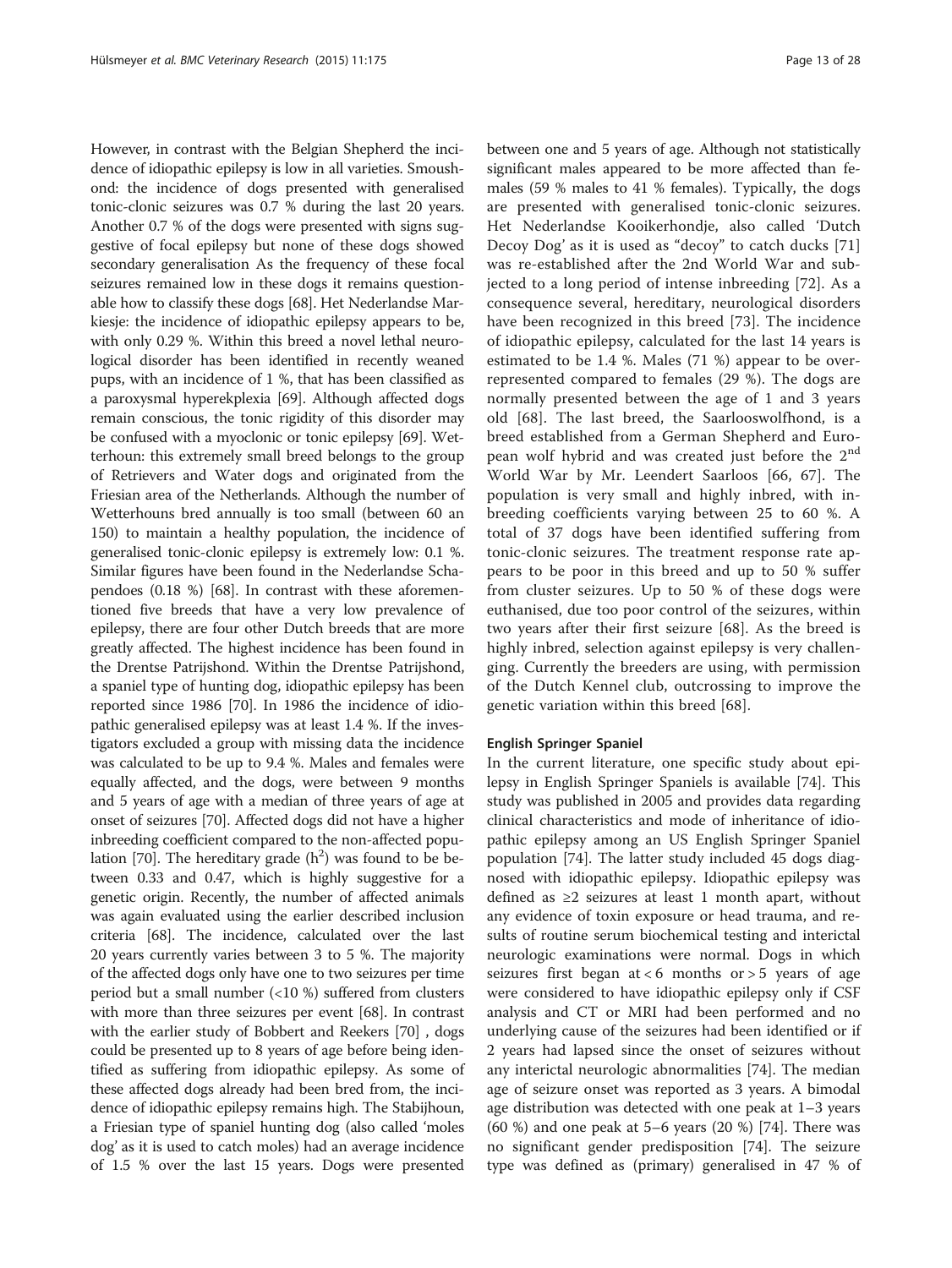dogs and as focal or focal epileptic seizures evolving into generalised seizures in 53 % of dogs. For the dogs with focal seizures, 58 % of dogs had simple focal seizures, 38 % had focal epileptic seizures evolving into generalised seizures, and 4 % had complex focal seizures characterized by stereotypic repetitive behaviours [\[74](#page-26-0)]. Applying the new seizure classification guidelines the seizure type distribution would be: 47 % generalised epileptic seizures, 33 % focal epileptic seizures and 20 % focal epileptic seizures evolving into generalised epileptic seizures. Seizure frequency ranged from 12 seizures per month to 1 seizure every 2 years (median 5 seizures per year). A history of cluster seizures was reported in 38 % of dogs [\[74](#page-26-0)]. Sixty-seven per cent of the dogs received an antiepileptic drug treatment. Treatment response was assessed subjectively based on the owners'opinion with a reported good response in 23 % of treated dogs, a moderate response in 47 % of dogs and a poor response in 30 % of dogs [[74](#page-26-0)]. Detailed prevalence data have yet not been provided for this breed. However, one epidemiological study conducted in the UK reported 2.3 % English Springer Spaniels among 1260 dogs with epilepsy and reported a high incidence of cluster seizures [\[46](#page-25-0)]. Similarly, another UK study found that the English Springer Spaniel was one of the most commonly epilepsy affected purebreds [\[17\]](#page-25-0); however, it must be considered that the English Springer Spaniel is a popular breed in the UK, and thus may be overrepresented in this population in general. In contrast to the UK epidemiological studies, the English Springer Spaniel 2013 UK Breed Health survey found that the prevalence of epilepsy was 0.6 % (26 of 4327 dogs) [\[75\]](#page-26-0). Epilepsy was reported as occurring in young and middle aged dogs, of which 18 were male and 8 female. However in the mortality section of this survey (dogs which had died between 1st January 2008 and 31st July 2013) epilepsy was reported as the cause of 3.2 % of all deaths [\[75\]](#page-26-0). Many of the deaths were young dogs and consequently the UK breed club expressed concern about the disease and its impact. Pedigree analysis and results of segregation analysis of the US study were consistent with a partially penetrant autosomal recessive or polygenic inheritance [[74\]](#page-26-0). The identification of a causative gene mutation has not yet reported [\[76\]](#page-26-0). Potential breed-specific diseases that may mimic idiopathic epilepsy: Fucosidosis is a lysosomal storage disease, which affects humans and English Springer Spaniels. The disease is autosomal recessively inherited in both species and results from a deficiency of the enzyme alpha-L-fucosidase [[77, 78](#page-26-0)]. Affected English Springer Spaniels present with behavioural changes and signs of motor dysfunction that start at one to two years of age. Behavioural changes may manifest as bizarre behaviour patterns, aggression or unusually depressed mental state, and affected dogs appear to forget

previously learned behaviours [[77](#page-26-0)]. These behavioural changes may carry a risk of mistaking focal epileptic seizures as a potential differential in the early stage of the disease. However, Fucosidosis progresses rapidly, and death or euthanasia usually occurs within a few weeks from the onset of clinical signs [[78](#page-26-0)]. A genetic test for Fucosidosis is available [[79](#page-26-0)].

# Finnish Spitz

Four specific studies about epilepsy in Finnish Spitz dogs are currently available [\[80](#page-26-0)–[83\]](#page-26-0), reporting prevalence, clinical characteristics, mode of inheritance, imaging findings and EEG findings. One prospective epidemiological study published in 2013 reported an epilepsy prevalence of 5.4 % among the Finnish Spitz dog population in Finland that were still alive [\[82](#page-26-0)]. This epidemiological study provided data regarding phenotype, inheritance and risk factors for idiopathic epilepsy of 141 affected Finnish Spitz dogs. For this study idiopathic epilepsy was defined as at least 2 seizure episodes without interictal neurologic abnormalities; with data collected by questionnaires and telephone interviews [\[82\]](#page-26-0). The latter study detected a significant gender predisposition with 60.1 % males and 39.9 % females compared to a control population [[82](#page-26-0)]. The median age of seizure onset was 3 years [[82](#page-26-0)]. The median seizure frequency was 2 seizures per year. A history of cluster seizures was reported for 16.2 % of dogs. The seizure type was defined as focal epileptic seizures in 54 % of the dogs, as focal epileptic seizures evolving into generalised seizures in 31 % of the dogs and as (primary) generalised epileptic seizures in 1 % of the dogs [[82](#page-26-0)]. In 7 % of dogs the seizures were generalised but with unknown onset and in an additional 7 % of dogs the seizure type was unclassified. The median seizure duration was long at 11.75 min (occasionally  $\geq$  40 min). The disease course was reported as non-progressive in 67.8 % of the dogs and treatment response was assessed as good in 78.9 % of the dogs [[82](#page-26-0)]. The heritability was estimated at 0.22 and, hence, a complex pattern of inheritance such as polygenic recessive or autosomal recessive with incomplete penetrance was suggested [\[82\]](#page-26-0). Another study conducted in 2006 focused on EEG and MRI findings in 11 affected Finnish Spitz dogs [[81](#page-26-0)]. Among those dogs the seizure type again predominantly was defined as focal epileptic seizure or as focal epileptic seizure evolving into generalised epileptic seizures (in 73 % of the dogs), with the majority of dogs experiencing the latter seizure type [[81\]](#page-26-0). In 23 % of dogs, episodic behavioural changes were present that lasted for only a few minutes such as disorientation, fear and compulsive walking. These episodes were classified as focal seizure activity, since consciousness was altered during these episodes [[81](#page-26-0)]. Based on the predominant focal seizure type the term focal idiopathic epilepsy was proposed. On EEG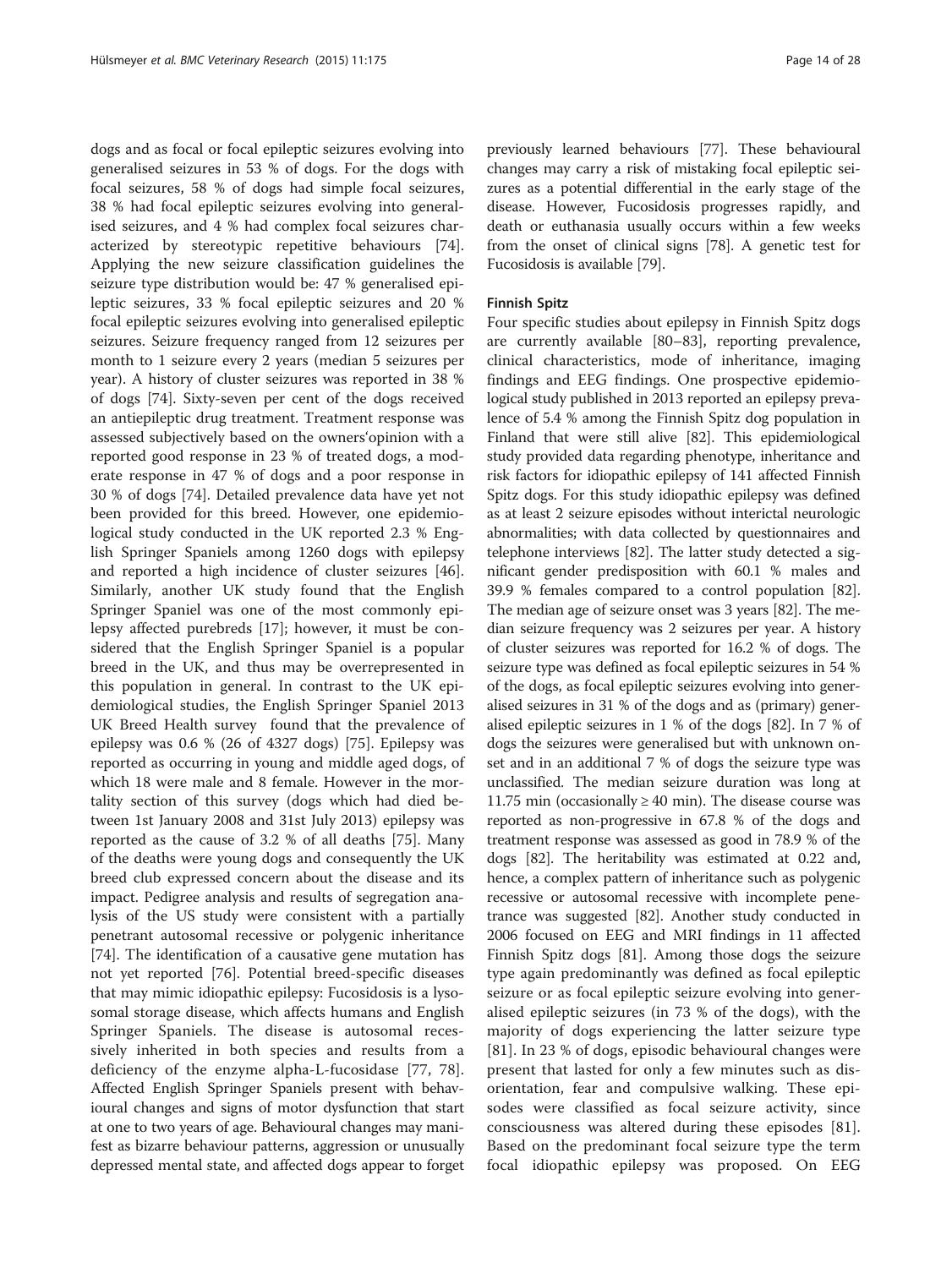examination, focal epileptic activity was found in 64 % of dogs, and generalised epileptic activity was observed in 36 % of dogs [\[81](#page-26-0)]. On MRI examination, contrast enhancement was detected within the right parietal cortex in one of the dogs, but was suggested to be a reversible postictal finding, as such changes were not observed in repeated MRI examination of the same dog [\[81](#page-26-0)]. The remaining dogs showed no MRI abnormalities [[81\]](#page-26-0). Another EEG study from 2007 – including 15 affected Finnish Spitz dogs – reported that paroxysmal activity seems to originate from a caudal-occipital location [\[80](#page-26-0)]. Furthermore, the EEGs of dogs with epilepsy exhibited a significant difference in background frequency bands compared with healthy control dogs; and beyond that, phenobarbital treatment in affected dogs was identified to markedly influence all background activity bands [[80\]](#page-26-0). Recently, a FDG-PET-study has been published that investigated 11 affected Finnish Spitz dogs diagnosed with focal idiopathic epilepsy and six healthy controls [\[83\]](#page-26-0). This study identified that epileptic dogs had significantly lower standardized uptake values in numerous cortical regions, the cerebellum, and the hippocampus compared to the control dogs. The lowest standardized uptake values were found in the occipital lobe. Thus, the authors of this study suggested the use of FDG-PET as a diagnostic tool for Finnish Spitz dogs with suspected idiopathic epilepsy [[83](#page-26-0)]. Identified risk factors: A generalised seizure phase was determined to be a risk factor for development of progressive disease [\[82\]](#page-26-0). Predisposing factors associated with the occurrence of seizure generalisation were the age of onset  $(\leq 3$  years), duration of the seizure  $(1-10 \text{ min and } \ge 20 \text{ min})$ , number of feeding times per day (only once per day), and when the dog was used for hunting [[82](#page-26-0)].

# Golden Retriever

Three studies focusing specifically on idiopathic epilepsy in Golden Retrievers –all conducted in Switzerland – have been published in the veterinary literature to date [[84](#page-26-0)–[86](#page-26-0)]. These studies provide information about clinical manifestation, heritability and EEG characteristics. Based on the study, 25 affected dogs [\[86](#page-26-0)], 36 affected dogs [[84\]](#page-26-0) or 5 affected dogs [[85\]](#page-26-0) were included, respectively. Prevalence data have not been reported to date, but the Golden Retriever was among the most common affected breeds in an UK epidemiological epilepsy study [[17\]](#page-25-0); however, this may be due to the Golden Retriever being a very popular breed in the UK. Depending on the respective study the mean age at seizure onset ranged between 27.5 months ( $\approx$ 2.3 years) [[84\]](#page-26-0) and 24.9 months  $(\approx 2 \text{ years})$  [[86](#page-26-0)]. The 1994 study, was a retrospective cohort study, that diagnosed idiopathic epilepsy when normal results on clinical, neurological, laboratory, CSF and EEG examinations were evident [\[84\]](#page-26-0). This study found a

significant gender predisposition for male dogs (ratio 3.5:1), but only when a distribution of 1:1 for the general dog population was assumed [\[84\]](#page-26-0). Generalised epileptic seizures were reported as the most common seizure type among all of the studies with 83 % [\[86\]](#page-26-0) and 92 % [\[84](#page-26-0)], respectively, but a detailed distinction between (primary) generalised epileptic seizures and focal epileptic seizures evolving into generalised epileptic seizures was not provided [\[84, 86](#page-26-0)]. Hence, a proportion of dogs may have suffered from focal epileptic seizures evolving into generalised epileptic seizures instead of (primary) generalised epileptic seizures. A longterm treatment study from 1999 included epileptic dogs when they had at least 2 epileptic seizures, normal clinical and neurological examination, normal routine blood work, normal urine analysis and normal CSF analysis. Dogs that were pre-treated with antiepileptic treatment were excluded from the study [\[86](#page-26-0)]. The mean seizure frequency was reported with one seizure every 16 days in the latter study [[86](#page-26-0)]. A good initial treatment response to phenobarbital was observed in most of the dogs, however, after 4 years, treatment response was poor with almost half (43 %) of the dogs being euthanized [[86](#page-26-0)]. The mean survival time after diagnosis was 46 months (≈3.8 years) among phenobarbital treated dogs [\[86\]](#page-26-0). A continuous positive impact of castration/neutering on seizure course was not found in any of the studies (although in few dogs a transient improvement was initially noted) [\[84, 86\]](#page-26-0). An EEG study from 1996 frequently identified spindles in all recordings of five examined epileptic Golden Retrievers [\[85\]](#page-26-0). Early data already suggested a genetic base for this breed, based on an increased idiopathic epilepsy prevalence of certain subpopulations and a repeated occurrence in different families of the same sires [\[84\]](#page-26-0). Based on pedigree analyses and binomial testing an autosomal multifactorial recessive mode of inheritance was suspected [[84\]](#page-26-0). The identification of a causative gene mutation has not yet been reported. Identified risk factors: Treatment response was better the earlier an antiepileptic treatment was initiated and the lower the pretreatment seizure frequency [[86](#page-26-0)]. Potential breed-specific diseases that may mimic idiopathic epilepsy: One study that investigated EIC among several dog breeds (Labrador Retrievers and non-Labrador retriever breeds) identified some Golden Retrievers diagnosed with EIC; however, a DNM1-gene mutation was not identified in any of the affected Golden Retrievers [[30](#page-25-0)]. In contrast to epileptic seizures EIC usually is triggered by strenuous exercise and mental status predominantly remains normal during episodes, which may help a clinician to differentiate between both diseases.

# Hungarian (Magyar) Vizsla

To date, one study about clinical characteristics and inheritance of idiopathic epilepsy in Hungarian (Magyar) Vizslas has been published in 2003 [[87](#page-26-0)]. This study was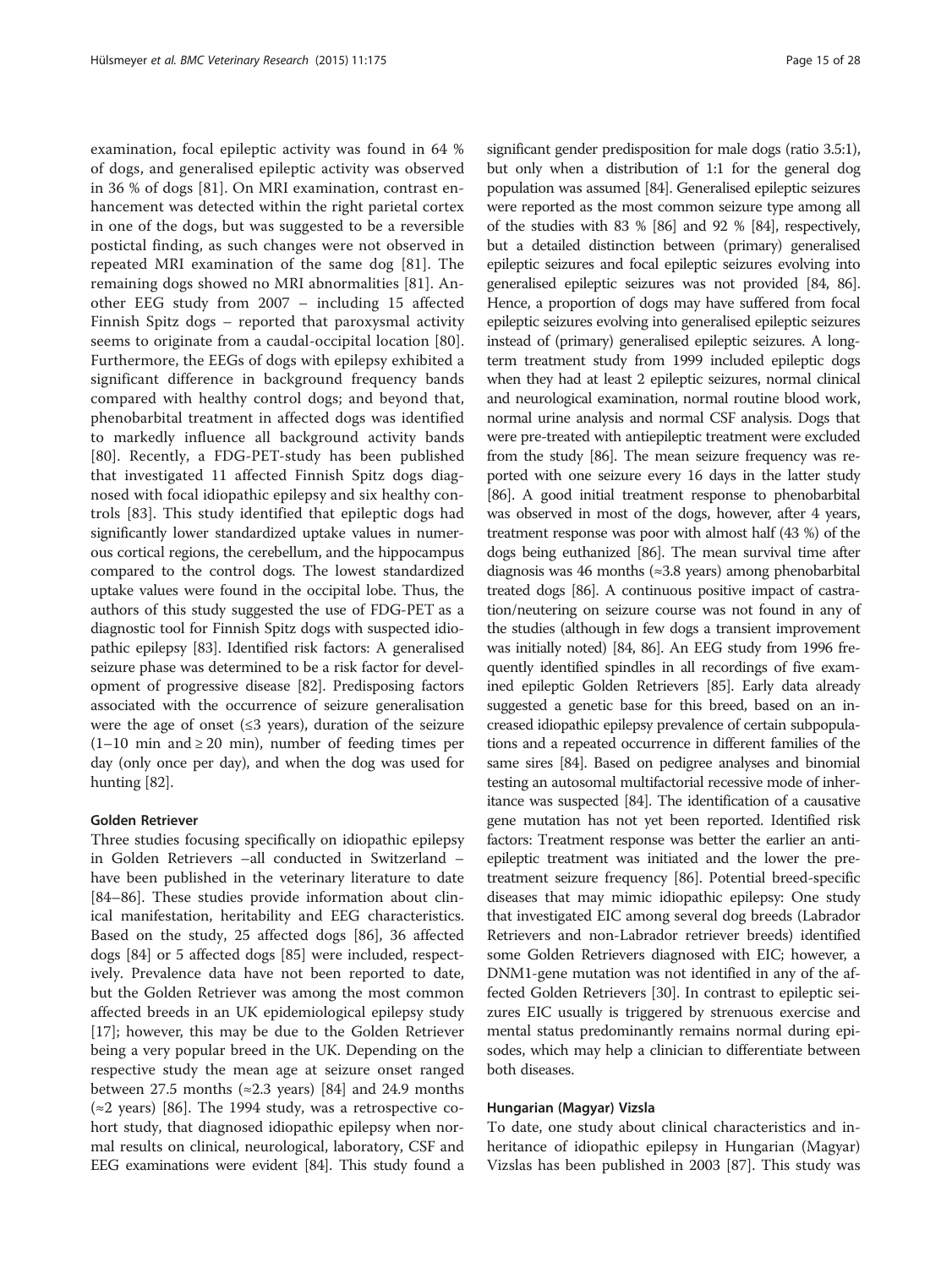conducted in the United States and summarised information on 29 Hungarian (Magyar) Vizslas diagnosed with idiopathic epilepsy and 114 non-affected siblings and parents [\[87\]](#page-26-0). Idiopathic epilepsy was defined on the basis of a dog having 2 or more seizures occurring at least 1 month apart, no evidence of toxin exposure or head trauma, normal serum chemistry results, and a normal neurologic examination. For dogs with an age at seizure onset <6 months or >5 years, unremarkable findings on CT or MRI scans and CSF analysis were required [[87](#page-26-0)]. Five dogs underwent CSF analysis and three dogs had brain-imaging studies [\[87\]](#page-26-0). Prevalence data are yet not reported for this breed, but among 1260 dogs with epilepsy in the UK 0.6 % were Hungarian (Magyar) Vizslas [[46](#page-25-0)]. No significant gender predisposition was found with 59 % males compared to 41 % females [\[87](#page-26-0)]. The median age of seizure onset was 3 years. The seizure type was defined as focal epileptic seizures in 79 % of dogs and as generalised epileptic seizures in 21 % of dogs. In 22 % of those dogs with focal epileptic seizures, the seizures evolved into generalised epileptic seizures. In other words, 62 % of dogs had focal epileptic seizures, 17 % of dogs had focal epileptic seizures evolving into generalised seizures and 21 % had generalised epileptic seizures. Initial focal epileptic seizure signs consisted of a combination of limb or head tremors, staring, mydriasis, lip smacking, salivating, facial twitching and/or vomiting [[87\]](#page-26-0). Two dogs, diagnosed with focal seizures, exhibited fly-biting episodes which responded to antiepileptic drugs [[87](#page-26-0)]. The median seizure frequency for the study population was 9 seizures per year. Forty-eight per cent of the 29 epileptic dogs received antiepileptic drug treatment with 21 % of those being not well controlled based on their owners subjective opinion [\[87](#page-26-0)]. The segregation analysis was consistent with an autosomal recessive inheritance; however, polygenic inheritance could not be excluded [[87\]](#page-26-0). Pedigree analysis revealed that all affected dogs could be traced back to a common sire. The identification of a causative gene mutation has not yet reported [[76](#page-26-0), [87](#page-26-0)].

# Irish Wolfhound

In the current literature, one study is available that provides information regarding heritability and clinical characteristics of idiopathic epilepsy in Irish Wolfhounds [[24](#page-25-0)]. The latter study was published in 2006 and conducted in the United States [\[24\]](#page-25-0). The diagnosis of idiopathic epilepsy was made based on a history of more than 2 seizures in the absence of other medical problems. Absence of other medical problems was confirmed for all affected dogs by normal physical and neurologic examination results, CBC, serum biochemical analysis, ammonia or bile acid values or both, and urine analysis. Dogs were considered unaffected if no seizure had been observed

during the dog's lifetime. Seizure-free dogs that died before the age of 4 years and dogs who had seizures in the presence of seizure-associated conditions or diseases, compatible with metabolic seizures or structural epilepsy were excluded from the study [[24](#page-25-0)]. Among a population that contained 796 Irish Wolfhounds, 146 dogs with idiopathic epilepsy were identified, leading to an estimated epilepsy prevalence of 18.3 % [\[24\]](#page-25-0). In 73 % of dogs the age at seizure onset was under three years old, with males having a later average age at seizure onset than females [[24](#page-25-0)]. The seizure type was predominantly defined as generalised, but a precise description of seizure onset signs (e.g. focal epileptic seizures evolving into generalised seizures) was not provided. A gender predisposition towards males was found (61.6 % affected males versus 38.4 % affected females) compared to the control population [\[24\]](#page-25-0). The life expectancy of epileptic individuals compared to the general life expectancy of Irish Wolfhounds (provided by another study [\[88\]](#page-26-0)) was reduced by two years [[24](#page-25-0)]. The average inbreeding coefficient (calculated throughout 10 generations) for all the dogs entered into the study was 0.156 [[24\]](#page-25-0). The heritability index for the affected dogs, their littermates, and unaffected parents was calculated at 0.87. Pedigree analysis and segregation analysis were best compatible with a complex pattern of inheritance such as an autosomal recessive trait with incomplete penetrance [[24](#page-25-0)]. The identification of a causative gene mutation has not yet been reported. Potential breed-specific diseases that may mimic idiopathic epilepsy: Hyperekplexia (also known as startle disease), which has been described in Irish Wolfhounds is a disease characterized by noise- or touch-induced episodes of muscle stiffness and apnoea [[89](#page-26-0)]. In affected pups clinical signs start 5–7 days postpartum and manifest with handling-evoked extensor rigidity and tremor. A micro-deletion of a presynaptic glycine-transporter-gene (GlyT2, SLC6A5) has been identified in affected Irish Wolfhound puppies [\[89\]](#page-26-0). Beside startle disease, a genetic predisposition for intrahepatic portosystemic shunts has been reported for the Irish Wolfhound [[90\]](#page-26-0). Therefore potential hepatic encephalopathy needs to be considered in young Irish Wolfhounds that present with seizures [[90\]](#page-26-0). In addition to portosystemic shunts a transient idiopathic hyperammonemia (with normal bile acid testing) due to urea cycle enzyme deficiency has been reported in Irish Wolfhound puppies [[91, 92](#page-26-0)]. However, whether this transient and usually only moderate hyperammonemia may also contribute to seizures has not been investigated in detail, but may be considered in Irish Wolfhounds puppies with seizures and normal bile acid testing.

# Italian Spinone

Very recently, the Italian Spinone was reported to be affected by idiopathic epilepsy [\[93](#page-26-0)]. A population study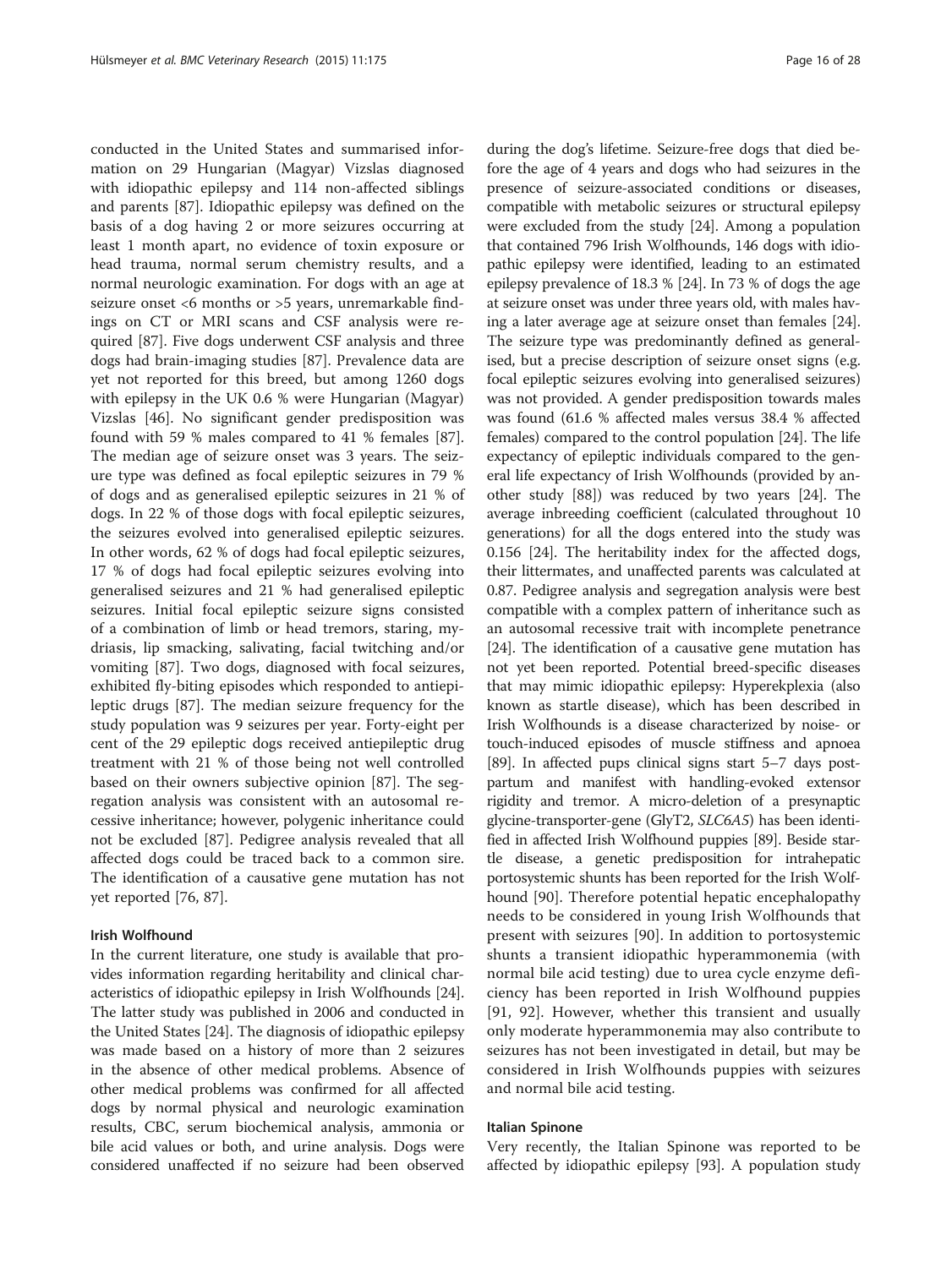was conducted to estimate the prevalence of idiopathic epilepsy in the Italian Spinoni in the UK and to investigate predictors of survival and seizure remission. The owners of all UK Kennel Club registered Italian Spinoni were invited to complete a phase I questionnaire. The phase I questionnaires, the primary veterinarian's, and, when available, the veterinary neurologist's medical records (including results of diagnostic investigations) were reviewed by the investigators to identify Italian Spinoni with idiopathic epilepsy and obtain data on treatment and survival. Additional information on various aspects of epilepsy (including seizure phenomenology and frequency) was obtained from owners of epileptic Italian Spinoni who completed the phase II questionnaire. The phase I questionnaire was returned for 1192 Italian Spinoni, of these, 63 Italian Spinoni were identified with idiopathic epilepsy. The prevalence of idiopathic epilepsy in the Italian Spinoni in the UK was estimated as 5.3 %. Mean age at first seizure was 38 months (median: 35 months). The gender distribution of the epileptic dogs was 67 % males and 33 % females (male to female ratio 2:1), but was not compared to the general Italian Spinone population. The phase II questionnaire was returned for 47 (75 %) of the 63 idiopathic epileptic Italian Spinoni. The most common seizure type was generalised tonic-clonic seizures with impaired consciousness and autonomic manifestations (e.g., increased salivation, urination, defecation) for all 47 Italian Spinoni. Focal epileptic seizures evolving into generalised epileptic seizures were consistently recognized by the owners of 24 Italian Spinoni (51 %). Cluster seizures and status epilepticus occurred anytime in life in 46 (73 %) and 13 (21 %) Italian Spinoni, respectively. Seizure remission occurred in 3 (6 %) of the 47 Italian Spinoni whose owners returned the phase II questionnaire. Successful antiepileptic drug treatment with good seizure control was reported to be challenging in many instances. The identification of a causative gene mutation has not yet reported, but genetic analyses are currently in progress [[93](#page-26-0)]. Identified risk factors: Survival time was significantly shorter in Italian Spinoni euthanised because of poorly controlled epilepsy compared with epileptic Italian Spinoni that died of unrelated disorders. Survival was significantly longer in Italian Spinoni with no cluster seizures and in Italian Spinoni in which antiepileptic medication was initiated after the second seizure rather than after ≥3 seizures [[93](#page-26-0)].

# Labrador Retriever

Three studies investigating idiopathic epilepsy in the Labrador Retriever are currently available; two Swiss [[94](#page-26-0), [95](#page-26-0)] and one Danish [[26](#page-25-0)] study. All three studies focus on different aspects of heritability and clinical characteristics. The Swiss studies were cohort studies and idiopathic epilepsy was defined by occurrence of more than one (or two) seizures (depending on study) and normal

findings on physical examination, neurological examination, routine blood work, urine and CSF analysis [\[94, 95](#page-26-0)]. The two Swiss studies include 54 [\[94\]](#page-26-0) and 55 [\[95\]](#page-26-0). Labrador Retrievers with idiopathic epilepsy, respectively, and they do not provide prevalence data [[94, 95\]](#page-26-0). The Danish study [\[26\]](#page-25-0) is an epidemiological cross sectional population study, which investigated a reference population of 29,602 Labrador retrievers registered in the Danish Kennel Club in a ten year period. From the reference population a representative sample of 550 dogs were selected for by random sampling stratified by year of birth. After questionnaire interviews of all 550 dog owners and clinical investigation of dogs, suspected with epilepsy, 17 dogs were finally identified with idiopathic epilepsy giving a prevalence of 3.1 % among the investigated Danish population [[26](#page-25-0)]. No gender predisposition or positive effects of castration on epilepsy course was detected in the Swiss or the Danish studies [\[26,](#page-25-0) [94](#page-26-0), [95\]](#page-26-0). The Danish study reported the seizure type as generalised epileptic seizures in 24 % of dogs and as focal epileptic seizures or focal epileptic seizures evolving into generalised seizures in 70 % of dogs. Among the latter 70 % of dogs focal epileptic seizures were rare, whereas focal epileptic seizures evolving into generalised seizures were predominant [\[26\]](#page-25-0). In both Swiss studies the seizure type was reported to be generalised in almost all the dogs (91 % [\[94\]](#page-26-0) and 96 % [\[95\]](#page-26-0), respectively) and only 9 % presented with focal epileptic seizures [[94](#page-26-0)]. But, the latter two Swiss studies did not distinguish between (primary) generalised epileptic seizures and focal epileptic seizures evolving into generalised seizures; and preictal signs were reported in a substantial number of dogs (which were not considered as part/onset of a seizure), which may explain the discrepancy to the seizure type found in the Danish study. Age at seizure onset was reported with a mean age of 30.6 months in one of the Swiss studies [[95\]](#page-26-0), with a mean age of 34 months for males and 28 months for females in the other Swiss study [[94](#page-26-0)], and with 76 % of dogs having the first seizure by the age of 4 years in the Danish study [\[26](#page-25-0)]. The average seizure frequency in one of the Swiss studies was one every 65 days in dogs with generalised seizures and one every 205 days in dogs with focal seizures, however, approximately half of the dogs had seizures more than once a month [\[94\]](#page-26-0). Pedigree analysis was best compatible with a polygenic, recessive inheritance according to one of the Swiss studies [[95](#page-26-0)]. The identification of a causative gene mutation has not yet been reported. Identified risk factors: The 1997 Swiss study found that Labrador Retrievers with a higher age at seizure onset showed a good treatment response, even if treatment began late. Dogs with low seizure frequencies and low total numbers of seizures responded well to therapy if treated as early as possible. Untreated dogs mostly showed a progressive disease course [\[94\]](#page-26-0). One study that examined inhibitory and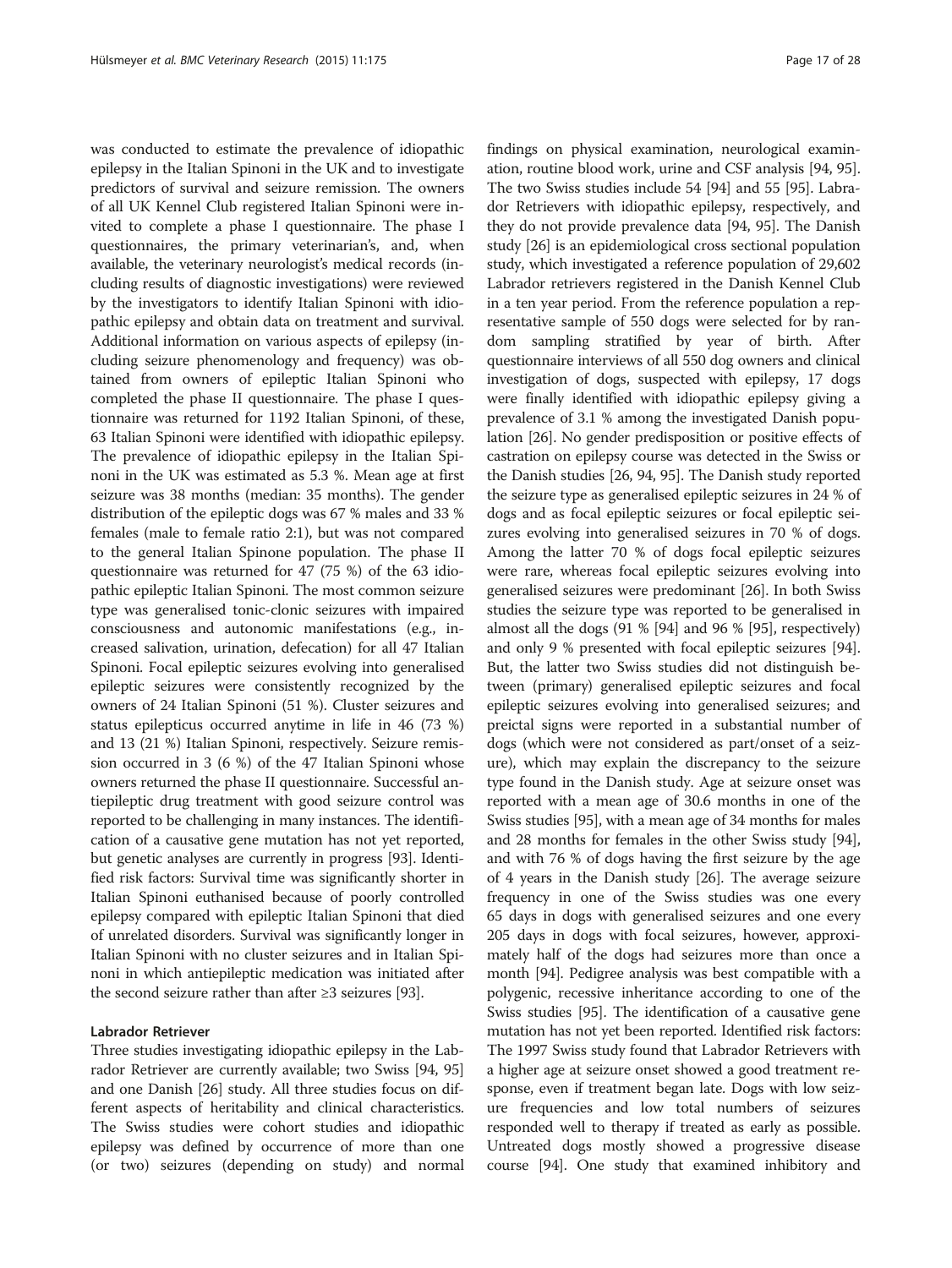excitatory neurotransmitters in the CSF of epileptic Labrador Retrievers, epileptic non-Labrador Retrievers and non-epileptic control dogs, identified that CSF concentrations of γ-aminobutyric acid (GABA) and glutamate (GLU) were significantly lower in Labrador Retrievers with idiopathic epilepsy than in a control-group of nonepileptic dogs as well as in non-Labrador Retriever dogs with idiopathic epilepsy [\[96\]](#page-26-0). However, the GLU to GABA ratio was significantly higher in epileptic Labrador Retriever than in epileptic non–Labrador Retriever dogs. It was suggested that an imbalance between GABAergic inhibition and excitation by glutamate (indicated by the high GLU-GABA ratio) in epileptic Labrador Retrievers may be involved in the epileptogenic processes in this breed [[96\]](#page-26-0). However, whether those findings are the cause or the consequence of seizure activity or a combination of both cannot be concluded and still need to be further elucidated. Potential breed-specific diseases that may mimic idiopathic epilepsy: For the Labrador Retriever EIC, predominantly caused by a DNM1-gene mutation, needs to be considered as potential differentials for epileptic seizures. Several studies suggest the existence of another and "DNM-1-independent" EIC condition in Labrador Retrievers, as some of the EICaffected Labrador Retrievers are negative or heterozygous for the DNM1-gene mutation (approximately 15–30 % of EIC affected Labrador Retriever) [[97, 98](#page-26-0)]. Hence, two distinct terms have gained acceptance for Labrador Retrievers: d-EIC (homozygous DNM1-gene mutation) and non-d-EIC (negative or heterozygous for the DNM1-gene mutation) [\[30](#page-25-0), [97, 98\]](#page-26-0). Apart from a suspected diverse genetic background for the latter two EIC types, clinical differences between d-EIC and nond-EIC have been observed. However, in general, and in contrast to seizures, EIC-episodes are induced by strenuous exercise. Contrary to epileptic seizures muscle tone is initially decreased in the affected limbs and consciousness remains preserved in more than 80 % of the Labrador Retriever with d-EIC. Another study also reported a wide-based pelvic limb stance, crouched posture and falling to the side during d-EIC [[99\]](#page-26-0). For non-d-EIC, the collapse episodes are reported to occur at an older age, furthermore abnormal mentation and involvement of all limbs are observed more frequently<sup>58</sup>. A gene test for d-EIC in Labrador Retrievers is available [[30\]](#page-25-0). Narcolepsy with cataplexy, which may potentially mimic a seizure event, has also been reported in Labrador Retrievers [[100, 101\]](#page-26-0). However, in contrast to seizures a clinical hallmark of narcolepsy, are sudden episodes of muscle atonia triggered by excitement such as presentation of food. Another disease that may mimic seizure episodes in Labrador Retriever puppies is familial reflex myoclonus, in which the affected puppies present

with spasticity and opisthotonus at the age of 3 weeks [[102\]](#page-26-0), especially when handled or lifted up. In general, the Labrador Retriever breed is not known to be predisposed for NCL, however, one case report exists reporting an eight year old Labrador Retriever diagnosed with NCL on necropsy [\[103](#page-26-0)]. This dog had a 11-month history of progressive focal seizures with generalised seizures at the end stage of the disease [[103](#page-26-0)]. Rapid eye movement (REM) sleep disorder is another potential differential when assessing an epileptic Labrador Retriever, with one case report of a 9 month-old Labrador retriever cross presenting with two morphologically distinct types of seizure episodes, one that occurred only during sleep and one that occurred only when awake. An EEG identified that the sleep-associated episodes occurred during REM sleep, consistent with a diagnosis of a REM behaviour disorder, which was improved with a tricyclic antidepressant medication. The waking episodes were diagnosed as epileptic seizures, as there was a clinical response to antiepileptic medication [[104\]](#page-26-0).

# Lagotto Romagnolo

To date three studies about clinical signs, heritability and FDG-PET imaging findings in benign familial juvenile epilepsy in the Lagotto Romagnolo dog have been published [[105](#page-26-0)–[107](#page-26-0)]. The first study was published in 2007 and focused on clinical characteristics and clinical course, which both appeared to resemble the human form of benign familial juvenile epilepsy [[105](#page-26-0)]. The latter study included 25 Lagotto Romagnolo puppies with (simple or complex) focal seizures and 3 adult Lagotto Romagnolo dogs exhibiting similar clinical signs [[105\]](#page-26-0). However, prevalence data are yet not available. The mean age of seizure onset is reported as 6.3 weeks of age (with most puppies being affected by 1–2 month of age). The benign disease course is characterized by a spontaneous seizure remission by 8 to 13 weeks of age [\[105](#page-26-0)]. The epileptic seizures manifest with episodic stiffness, generalised tremor and a predominantly preserved consciousness. Although this seizure semiology is a rather uncommon presentation for epileptic seizures, epileptiform EEG activity was detected in affected puppies [\[105](#page-26-0)]. Puppies that were severely affected also suffered from interictal ataxia and hypermetria. The seizure frequency varied from multiple episodes per day to one episode per week. A gender-predisposition was not found. Histopathologic examination in one puppy and one adult dog, revealed Purkinje cell inclusions and vacuolation of axons restricted to the cerebellum [\[105](#page-26-0)]. A simple autosomal recessive inheritance was best compatible with pedigree analysis [\[105](#page-26-0)]. Using a genome-wide association study the disease locus was mapped to chromosome 3 where a protein-truncating mutation in the LGI2 gene was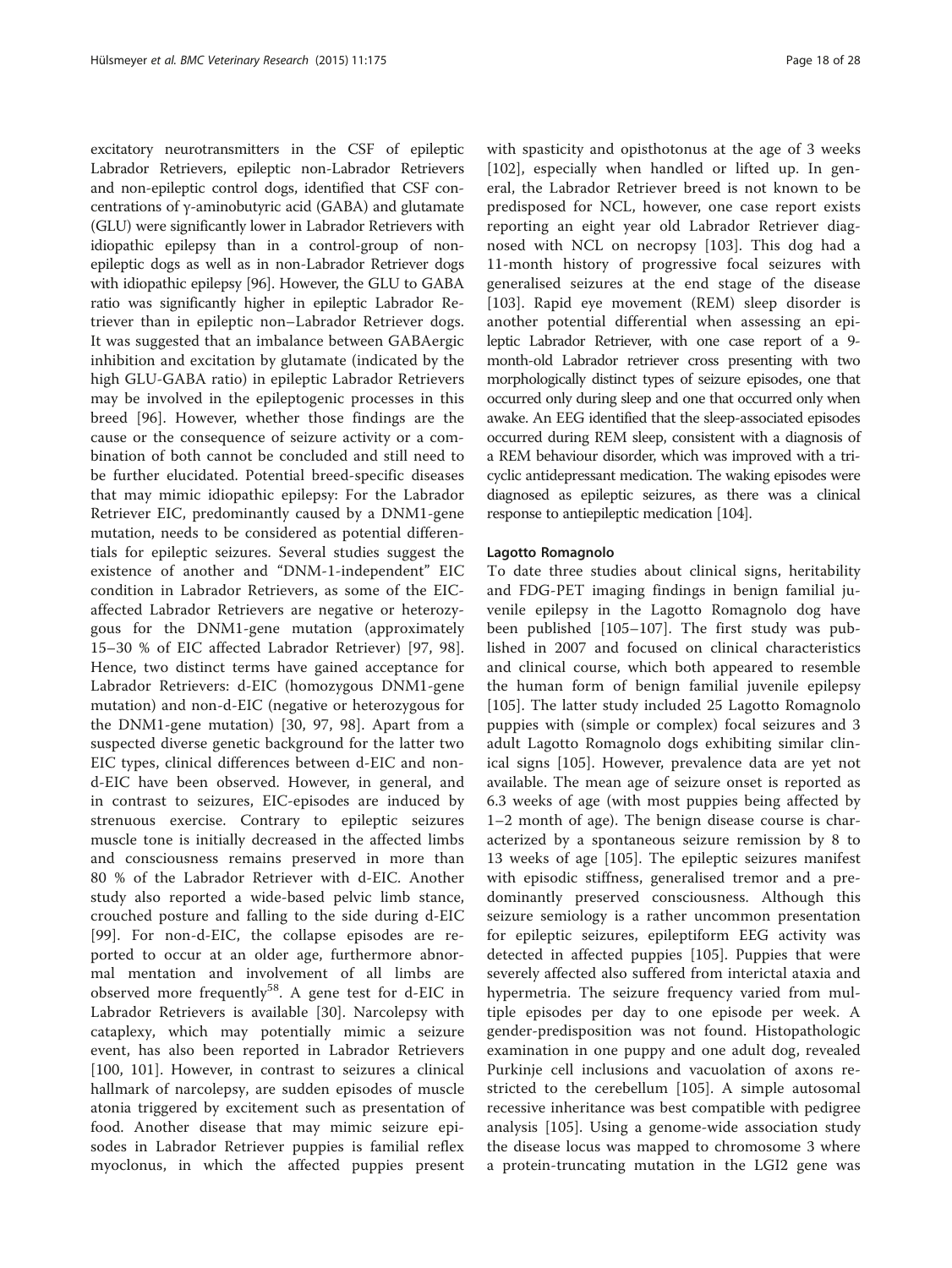identified in 2011 [\[106](#page-26-0)]. The latter study showed that LGI2, like the human analogue epilepsy gene LGI1, is neuronally secreted and acts on metalloproteinaselacking members of the ADAM family of neuronal receptors, which function in synapse remodelling. It was identified that LGI2 truncation, like LGI1 truncations, prevents secretion and ADAM interaction [[106\]](#page-26-0). LGI2 was highly expressed in the immediate post-natal period until halfway through pruning, unlike LGI1, which is expressed in the latter part of pruning and beyond. LGI2 acts at least in part through the same ADAM receptors as LGI1, but earlier, ensuring electrical stability during pruning time, preceding this same function performed by LGI1 later in life [\[106](#page-26-0)]. Hence, this functional LGI2-to-LGI1 transition may explain the benign and remitting course of epilepsy in the Lagotto Romagnolo breed. A genetic test is available for Lagotto Romagnolos. One study among a large Lagotto Romagnolo population from 3 different countries identified 32 % dogs as disease carriers [\[106](#page-26-0)]. It should be noted that in a small proportion of dogs seizures occurred at an adult age [[105\]](#page-26-0). However, in almost all of these adult cases no LGI2 gene mutation was identified, suggesting that there might exist a second and distinct form of epilepsy in the Lagotto Romagnolo [[106\]](#page-26-0). One recent study focussed on FDG PET-imaging in affected Lagotto Romagnolos [[107](#page-26-0)]. Visual analysis revealed areas of hypometabolism interictally in five out of six dogs with juvenile epilepsy in the occipital, temporal, and parietal cortex. Epileptiform EEG activity occurred in three of these dogs in the same areas where PET showed cortical hypometabolism [[107\]](#page-26-0). Visual analysis showed no abnormalities in cerebral glucose uptake of dogs with adult-onset epilepsy, which further supports the theory of another etiologically different form of genetic epilepsy in this dog breed [[107\]](#page-26-0). Apart from the structural epilepsies that result from neurodegenerative diseases such as progressive myoclonus epilepsy or NCL, the Lagotto Romagnolo is the first dog breed where an idiopathic epilepsy causative gene mutation has been identified. Potential breed-specific diseases that may mimic idiopathic epilepsy: One report describes 2 Lagotto Romagnolo puppies diagnosed with cerebellar cortical abiotrophy, which might be considered as potential differential to benign familial juvenile epilepsy in this dog breed [\[108](#page-26-0)]. However, in cerebellar cortical abiotrophy the clinical (cerebellar) signs were reported as rapidly progressive or progressive followed by a static phase with no evidence of an episodic nature [[108](#page-26-0)], which contrasts the episodic signs and remitting disease course evident in benign familial juvenile epilepsy [\[105](#page-26-0)]. In one of the cerebellar cortical abiotrophy affected puppies the cerebellum was slightly decreased in size on MRI examination of the brain [[108](#page-26-0)].

# Petit Basset Griffon Vendeen (PBGV)

One retrospective epidemiological population study investigating clinical characteristics and prevalence of epilepsy in PBGV dogs has been published in 2011 (including both living and deceased dogs) [\[25](#page-25-0)]. This study was conducted in Denmark and included all PBGV dogs (=820) registered in the Danish Kennel Club between 1999–2008. Idiopathic epilepsy was defined on the basis of a dog having at least 2 seizures with a minimum interval of 24 h and the dog having a typical epileptic seizure phenomenology [\[25\]](#page-25-0). All dogs that were defined as epilepsy positive after an interview validation and that were still alive, were invited to participate in a clinical evaluation at the study centre, which included clinical examination, neurological examination and blood samples analysed by CBC, serum biochemistry including thyroid hormone concentration and urinalysis, ECG and ultrasound of the heart by a cardiologist ( $n = 19$ ). A few owners were offered an MRI of their dog's brain  $(n = 3)$  [[25\]](#page-25-0). Forty-two dogs were evaluated to be true epilepsy cases and the epilepsy prevalence among the Danish PBGV population was estimated at 8.9 % [\[25](#page-25-0)]. The median age at seizure onset was 2 years. The gender distribution was 62 % males and 38 % females, but there was no significant gender predisposition detected (compared to the general PBGV population) [[25\]](#page-25-0). The seizure type was defined as focal epileptic seizures in 41 % of dogs and as focal epileptic seizures evolving into generalised epileptic seizures in 52 % of dogs. In 5 % of dogs generalised epileptic seizures were identified and in 2 % of dogs the seizures remained unclassified. The most commonly reported focal seizure signs included motor signs such as ataxia and contractions of single muscle groups, autonomic signs such as vomiting and salivation and paroxysms of behavioural signs such as excessive attention seeking or standing with a blank stare not responding to external stimuli. The typical seizure duration varied from one to three minutes. A strong litter effect was demonstrated supporting the hypothesis of a hereditary component of epilepsy in the PBGV. Identification of a causative gene mutation has not been reported [[25](#page-25-0)].

# Shetland Sheepdog

Three reports about epilepsy in Shetland Sheepdogs are available in the current literature [[109](#page-26-0)–[111](#page-26-0)]. All studies were conducted in Japan. The first study was published in 2002 and reports about a large family of Shetland Sheepdogs with natural occurring familial frontal lobe epilepsy defined by EEG analysis and seizure semiology [[109\]](#page-26-0). Two litters of one large family were produced deliberately for prospective examination in this study. A detailed definition for idiopathic epilepsy was not provided [\[109\]](#page-26-0). The age at seizure onset was predominantly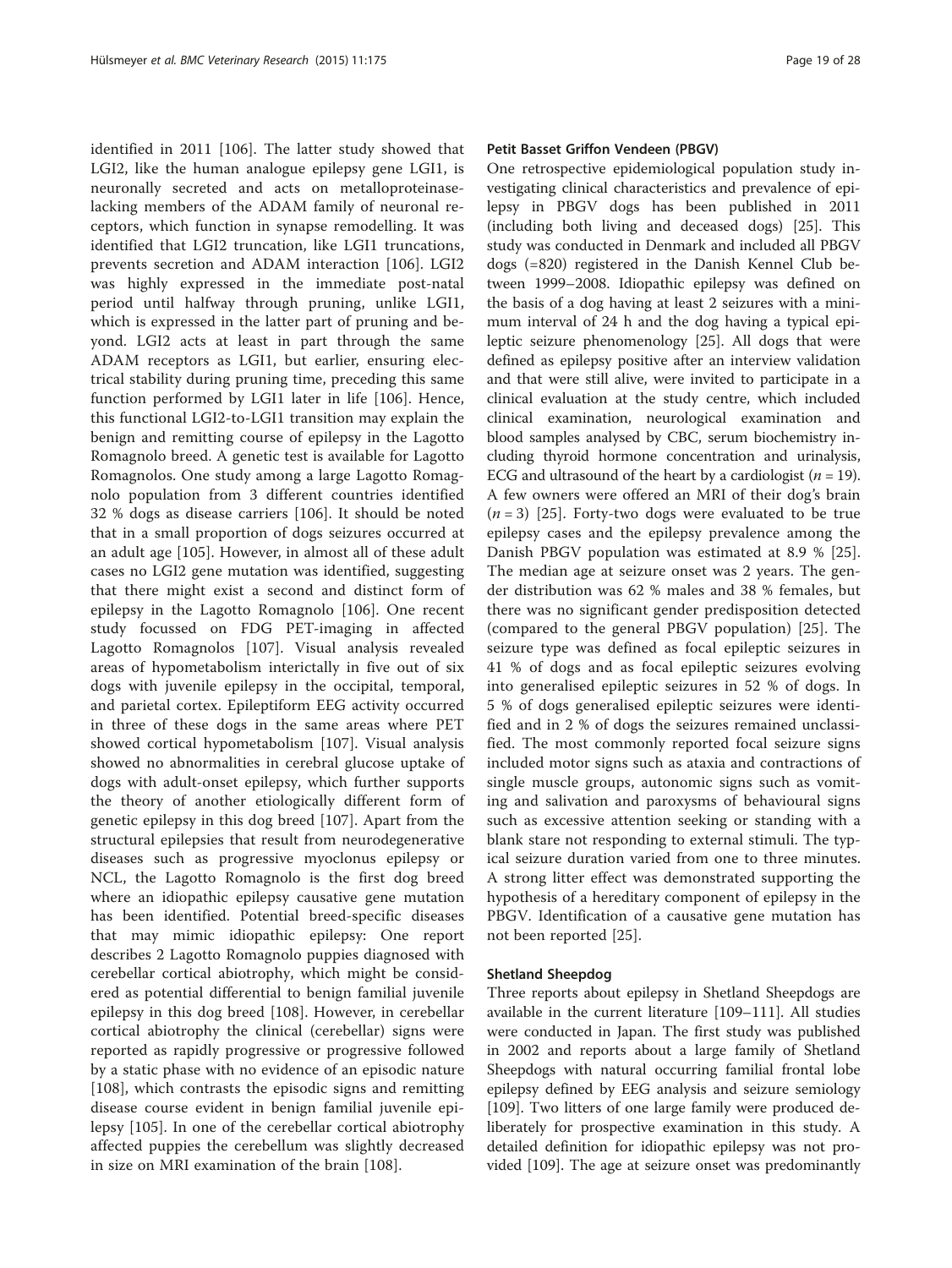between 1 and 1.5 years of age. The average seizure frequency varied from one seizure every week to one every 6 months. The gender distribution was 79 % females compared to 21 % males. The seizure type was predominantly defined as generalised in almost all cases, but detailed classification of initial seizures signs was not conducted [[109\]](#page-26-0), hence a proportion of dogs might have experienced focal seizures evolving into generalised seizures instead of (primary) generalised seizures. EEG examination identified paroxysmal discharges predominantly in the frontal lobes [[109](#page-26-0)]. Based on this, this epilepsy was postulated as familial frontal lobe epilepsy, however with prolonged disease duration also the parietal, temporal and occipital lobes showed epileptiform activity on EEG [[109\]](#page-26-0). Pedigree analysis excluded potential mitochondrial or sex-linked inheritance and a multifactorial inheritance was suggested to be most likely [[109\]](#page-26-0). Identification of a causative gene mutation has not yet reported. Additional findings of the latter study were increased aspartate and glutamate levels in the CSF in some of the epileptic dogs compared to control dogs [[109\]](#page-26-0). Hence, another study that was published in 2005 focussed on intracerebral microdialysis and EEG recording as well as histopathological examination of epileptic Shetland Sheepdogs [\[110\]](#page-26-0). Intracerebral microdialysis and EEG – both conducted during hyperventilation – revealed increased extracellular glutamate and aspartate concentrations in the cerebral cortex of epileptic dogs. Coinciding with the increase in excitatory neurotransmitters, an increase in paroxysmal discharges on EEG was detected. On histopathological examination, dogs affected by status epilepticus showed a reduced density of glutamate receptors in the area of the lateral nucleus of the thalamus. In addition, glutamate positive granules were found within the perineural spaces of the cerebral cortex. It was considered possible that a decrease of glutamate receptor levels may induce an increase in extracellular glutamate concentration, which would evoke neuronal hyperexcitability and may contribute to a collapse of extracellular glutamate regulation during status epilepticus [[110\]](#page-26-0). Another case report of a Shetland sheepdog with drug resistant epilepsy identified hippocampal and mesial temporal lobe sclerosis on necropsy. However, this finding was suggested as a secondary phenomenon induced by recurrent seizures rather than to be a primary seizure-causing finding [[111\]](#page-26-0). Potential breed-specific diseases that may mimic idiopathic epilepsy: For the Shetland sheepdog a spongiform encephalopathy has been reported, which appears with neurological signs that may mimic a seizure event. However, clinical manifestation is early within the first weeks of life (between the 2– 9 weeks of life) and consists of tremors, ataxia, paresis, spasticity and loss of cranial nerve function. DNA sequencing of affected

puppies showed a point mutation that resulted in an amino acid change of mitochondrial encoded cytochrome b [[112\]](#page-26-0). The Shetland sheepdog is also a dog breed frequently affected by ABCB1/MDR1-gene mutation, with identified mutant allele frequencies between 1 − 12 % depending on the respective study and geographic area [[33\]](#page-25-0), which may need to be considered in Shetland sheepdogs with acute seizures and potential previous exposure to neurotoxic P-gp substrates.

# Standard Poodle

In the current literature, there are two studies available that provide information about idiopathic epilepsy in the Standard Poodle [[65, 113\]](#page-26-0). One study, that was published in 2007, reports clinical characteristics and mode of inheritance of epilepsy in a large family of Standard Poodles in the United States [[113\]](#page-26-0). This study included 30 Standard Poodles diagnosed with probable idiopathic epilepsy and 90 healthy controls. Dogs were defined as having'probable idiopathic epilepsy' if they had had at least 1 seizure without any evidence of an underlying cause. Specifically, the following conditions all had to be met: the owner's answers to health-related questions revealed no illnesses or events (e.g., head trauma) that could plausibly account for the seizures, at least 1 year had passed since seizure onset during which no interictal neurologic abnormalities were observed, and the dog was between 6 months and 7.5 years old when seizures began [[113](#page-26-0)]. The term'probable' was used because the medical work up was insufficient to definitely exclude other causes of epilepsy and because dogs that had experienced only a single seizure were also included [[113](#page-26-0)]. No significant gender predisposition was detected between affected males (57 %) and females (43 %). The median age at seizure onset was 3.7 years, however, 20 % of all affected dogs had their first seizure after an age of five years [[113\]](#page-26-0). The seizure type could be determined in 29 dogs and was defined as focal epileptic seizures in 33 % and as focal epileptic seizure evolving into generalised epileptic seizures in 60 % of dogs [[113](#page-26-0)]. Overall 93 % of the dogs had focal epileptic seizures or focal epileptic seizures evolving into generalised seizures. In 3.5 % of dogs seizures were classified as (primary) generalised epileptic seizures; in another 3.5 % of dogs the epileptic seizures were generalised but the exact onset of seizures could not be determined precisely [\[113\]](#page-26-0). As the majority of dogs (93 %) among this family experienced focal epileptic seizures or focal epileptic seizures evolving into generalised seizures, familial focal epilepsy was suggested [[113](#page-26-0)]. Focal epileptic seizures consisted of shaking, jerking, or shivering; incoordination characterized by staggering or an inability to stand; stiffness or rigidity; and unusual movements or body positions such as a head tilt or awkward limb lifting. Autonomic signs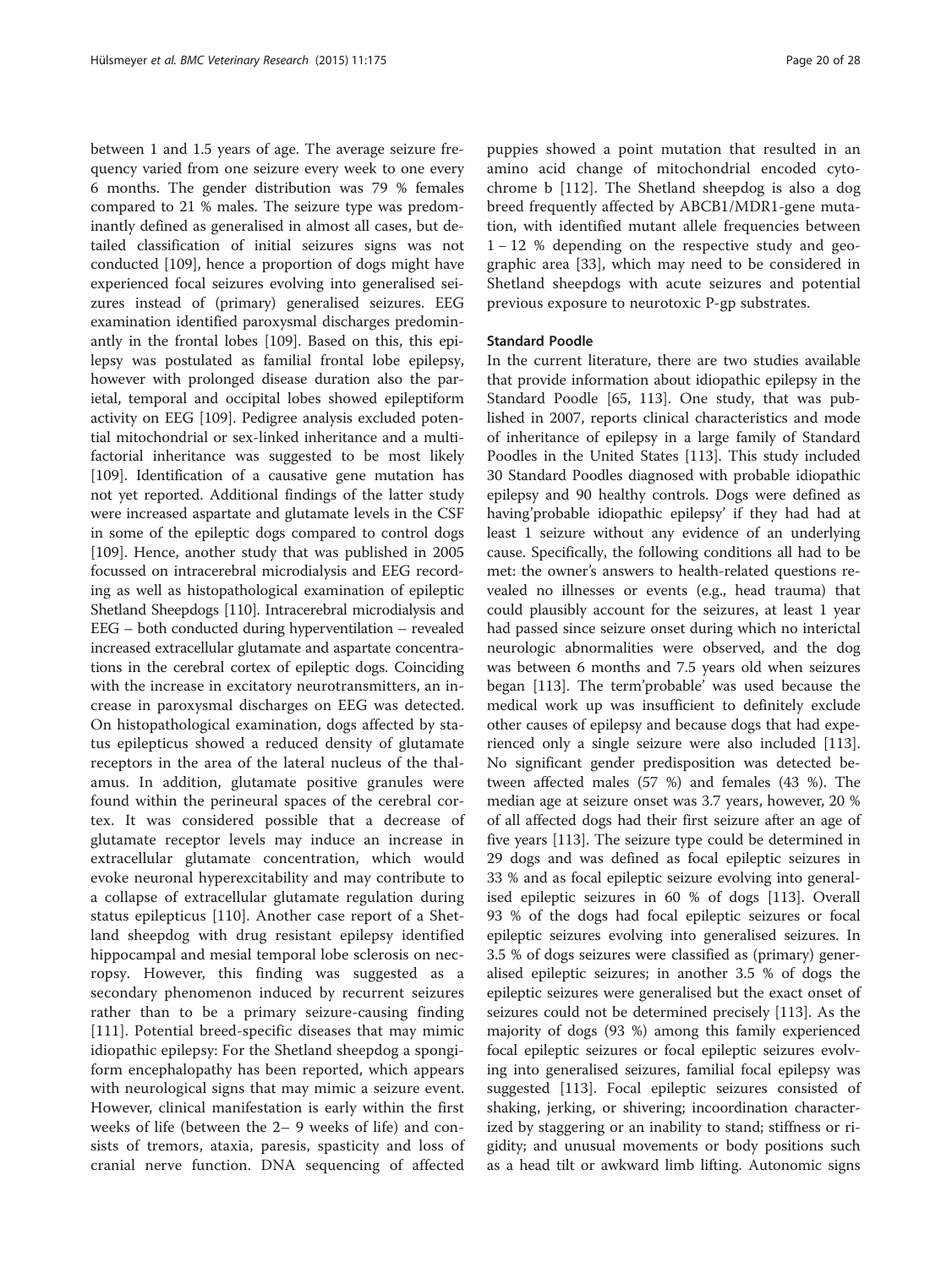included hypersalivation, panting, urination, and increased heart rate. Some dogs also presented with increased anxiety or automatisms such as licking, lip smacking, swallowing or circling [[113\]](#page-26-0). Only 13 % of the dogs received antiepileptic drug treatment and all of them showed a good treatment response. The segregation analyses suggested a recessive autosomal inheritance with almost complete penetrance [[113\]](#page-26-0). All examined Standard poodles in the latter study were closely related; hence, it is possible that there might be different epilepsy courses and modes of inheritance in geographically and genetically distinct standard poodle populations. However, a frequent occurrence of focal or focal epileptic seizures evolving into generalised seizures in Standard poodles was already reported in an earlier study from 2002 [[65](#page-26-0)]; but the two studies (2002 and 2007) were conducted by the same authors and it was mentioned that few of the dogs were included in both studies. The study from 2002 reported a median age at onset of 2.4 years, a median seizure frequency of 2.8 seizures per year and a history of cluster seizures in 34.1 % of affected Standard Poodles [\[65\]](#page-26-0). Identification of a causative gene mutation has not yet been reported [\[65, 113\]](#page-26-0). Potential breed-specific diseases that may mimic idiopathic epilepsy: For the Standard Poodle, a neonatal encephalopathy with seizures (NEWS) has been reported that may play a role as potential differential in Standard poodle puppies with seizures [\[114](#page-26-0)]. However, NEWS manifests immediately after birth with ataxia, tremors and generalised tonic-clonic seizures. As a rule, affected puppies die within the first two months of life. A missense mutation in the canine orthologue of ATF2 has been identified in affected puppies [\[114](#page-26-0)]. Polymicrogyria is a rare malformation of the cerebrum characterized by an excessive number of small, histologically anomalous gyri and has been described in Standard Poodles [\[115](#page-26-0), [116\]](#page-27-0). Affected dogs experience cortical blindness and other neurologic abnormalities including abnormal (hypermetria) gait and behavioural changes [[115,](#page-26-0) [116](#page-27-0)] and may be considered as differential in young Standard Poodles that present with focal seizures or behavioural changes. Neurological signs predominantly start at a very young age (<4 months). MRI examination is consistent with multiple disorganized gyri, which especially may be seen on T2-weighted dorsal plane images [[115](#page-26-0)]. EEG-examination of 1 dog revealed epileptiform discharges, including both spike and spike and wave discharges with voltage maximum potentials over the parietal/occipital region, which supported the repetitive behaviour as focal seizures [[115\]](#page-26-0).

# German Shepherd, Beagle, Dachshund and Keeshond

There are a few older publications available that specifically focus on epilepsy in German Shepherds, Beagles, Dachshunds or Keeshonds [\[117](#page-27-0)–[120](#page-27-0)]. Particularly for the Beagle, it should be mentioned that most of the

earlier published data are based mainly on laboratory dog populations [\[117\]](#page-27-0). However, one recent epidemiological investigation and one genetic investigation support an increased risk for idiopathic epilepsy in Beagles at present [[22](#page-25-0), [76\]](#page-26-0). In Beagles, Dachshunds (miniature wirehaired) and Basset Hounds it is important to consider the occurrence of progressive myoclonus epilepsy (Lafora disease), as the latter is considered a neurodegenerative disorder and structural-metabolic epilepsy rather than idiopathic epilepsy [\[121](#page-27-0)–[123\]](#page-27-0). In Dachshunds (and Bassett Hounds) a gene test for progressive myoclonus (Lafora) epilepsy is available [[124\]](#page-27-0). Data from the Dachshund Breed council surveys in 2012 and 2015 suggest a epilepsy prevalence of approximately 1 % but rising to 3.7 % in miniature long haired Dachshunds (personal communication Clare Rusbridge February 2015). For the Keeshond, older studies proved a clear founder effect, which was most likely consistent with an autosomal recessive inheritance [[120, 125\]](#page-27-0), the median age at onset was reported with 2 years and some EEG examination has been made, however, further detailed clinical data are lacking. There are no up-to date studies available about idiopathic epilepsy in German Shepherds Dogs, but several current epidemiological canine epilepsy studies have been published that include interesting information for this breed. Most of those epidemiological studies have been conducted in the UK, and most of them identified the German Shepherd Dog among the most common epilepsy affected breeds [\[17](#page-25-0), [46](#page-25-0), [47\]](#page-25-0). Another epidemiological study revealed the German Shepherd Dog has an increased risk of cluster seizures compared to other breeds like the Labrador Retriever [\[126\]](#page-27-0).

Finally, it is important to consider that in addition to the above mentioned dog breeds, there is strong clinical evidence that many more purebreds, such as the Siberian Husky, Staffordshire Bull Terrier, Boxer dog, Greater Swiss Mountain dog, Schipperke and many others appear to be affected by idiopathic epilepsy [[10,](#page-24-0) [17, 22, 46, 47,](#page-25-0) [76](#page-26-0)]. It is only a matter of time until detailed data regarding the clinical characteristics and inheritance for those so far "suspected" breeds will be published. Furthermore, current epidemiological data suggest that beside purebred dogs, crossbreeds with idiopathic epilepsy present an increasing proportion among canine idiopathic epilepsy populations [[46\]](#page-25-0).

# Conclusion and future perspectives

The present manuscript was conceived to review current knowledge of idiopathic epilepsy in purebreds with special interest on breed-specific phenotypes including clinical characteristics, disease course, seizure control and genetic transmission. Some differences, and in parts even contradicting findings became evident among breeds, and even – at least to some degree – between geographically distinct populations of the same breed. This may to some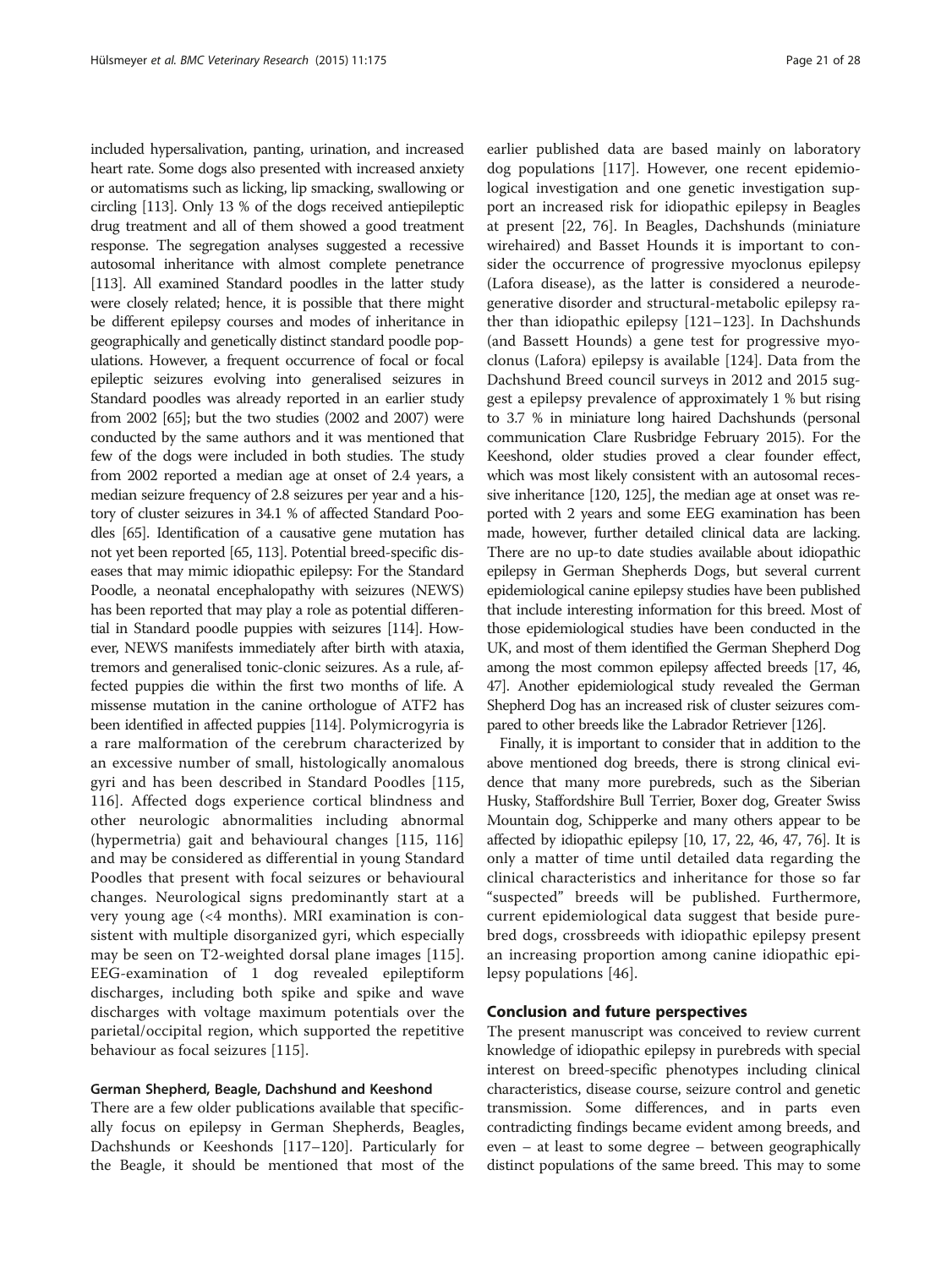<span id="page-21-0"></span>

| Table 4 Depicting variable study design |                               |     |                                    |                                                            |                                                   |                                                                                                                                                         |                                                                                                           |
|-----------------------------------------|-------------------------------|-----|------------------------------------|------------------------------------------------------------|---------------------------------------------------|---------------------------------------------------------------------------------------------------------------------------------------------------------|-----------------------------------------------------------------------------------------------------------|
| <b>Breed</b>                            | Study                         | N   | Study designs                      | Case selection                                             | Inclusion criteria                                | Exclusion criteria                                                                                                                                      | Investigations for confirmation<br>of idiopathic epilepsy                                                 |
| Australian Shepherd                     | Weissl et al.<br>2012 [9]     | 50  | Cohort, controls                   | Questionaire ☎<br>interview                                | $≥$ 2 seizures $≥$ 4 weeks<br>apart, age at onset | History of skull trauma                                                                                                                                 | PE, NE, laboratory with bile acid<br>stimulation test                                                     |
|                                         |                               |     |                                    |                                                            | $\leq$ 5 years                                    |                                                                                                                                                         | MRI/CSF (47 %)                                                                                            |
|                                         |                               |     |                                    |                                                            |                                                   |                                                                                                                                                         | Urinary organic/amino acids<br>(20 %)                                                                     |
|                                         |                               |     |                                    |                                                            |                                                   |                                                                                                                                                         | Post mortem (4 %)                                                                                         |
| Belgian Shepherd                        | Berendt et al.<br>2008 [23]   | 49  | Population<br>survey (breed)       | Questionnnaire (validated) ≥2 seizures<br>☎ interview      |                                                   | n.s.                                                                                                                                                    | n.s.                                                                                                      |
|                                         | Seppala et al.<br>2012 [34]   | 94  | Cohort, controls                   | Ouestionnaire                                              | $\geq$ 2 seizures                                 | n.S.                                                                                                                                                    | Detailed examination (18 %) [35]<br>PE, NE, laboratory<br>MRI/CSF<br>Descriptive: EEG (18 %) <sup>b</sup> |
|                                         | Oberbauer et al.<br>2003 [35] |     | 164 Cohort<br>(family-based)       | Owner-reported<br>generalized seizures &<br>questionnaire  | $\geq$ 2 seizures                                 | n.S.                                                                                                                                                    | n.s.                                                                                                      |
|                                         | Oberbauer et al.<br>2010 [36] | 74  | Cohort, controls                   | Owner and veterinarian<br>reported generalized<br>seizures | $\geq$ 2 seizures                                 | n.s.                                                                                                                                                    | n.s.                                                                                                      |
|                                         | Gullov et al.<br>2012 [37]    | 51  | Cohort, controls<br>(family-based) | Questionnaire & phone<br>interview                         | $\geq$ 2 seizures                                 | n.s.                                                                                                                                                    | PE, NE, laboratory with thyroid<br>profile, ECG                                                           |
|                                         | Berendt et al.<br>2009 [41]   | 66  | Cohort<br>(family-based)           | Questionnaire & phone<br>interview                         | $\geq$ 2 seizures                                 | History suggesting<br>intracranial disease<br>and progressive<br>neurological signs.                                                                    | PE, NE, laboratory with thyroid<br>profile, ECG                                                           |
|                                         | Famula et al.<br>1997 [38]    | 23  | Population<br>Questionnaire        | 1 seizure                                                  | n.s.                                              | n.s.                                                                                                                                                    |                                                                                                           |
|                                         |                               | 142 | survey (breed)                     |                                                            | $\geq$ 2 seizures                                 |                                                                                                                                                         |                                                                                                           |
|                                         | Famula & Oberbauer            | 21  | Population                         | Questionnaire                                              | 1 seizure                                         | n.s.                                                                                                                                                    | n.s.                                                                                                      |
|                                         | 2000 [39]                     | 157 | survey (breed)                     |                                                            | $\geq$ 2 seizures                                 |                                                                                                                                                         |                                                                                                           |
| Bernese Mountain Dog                    | Kathmann et al.<br>1999 [45]  | 50  | Cohort                             | Questionnaire                                              | History of epileptic<br>seizures                  | n.s.                                                                                                                                                    | PE, NE, laboratory with bile acid<br>stimulation test, CSF                                                |
| Border Collie                           | Hülsmeyer et al.<br>2010 [8]  | 49  | Cohort                             | Questionnaire & phone<br>interview                         | $\geq$ 2 seizures, at least<br>4 weeks apart      | Presence of any initial<br>precipitating event<br>(eg, head trauma), an<br>identified brain lesion.<br>or observational data<br>consisting of less than | PE, NE, laboratory                                                                                        |

10 h/day.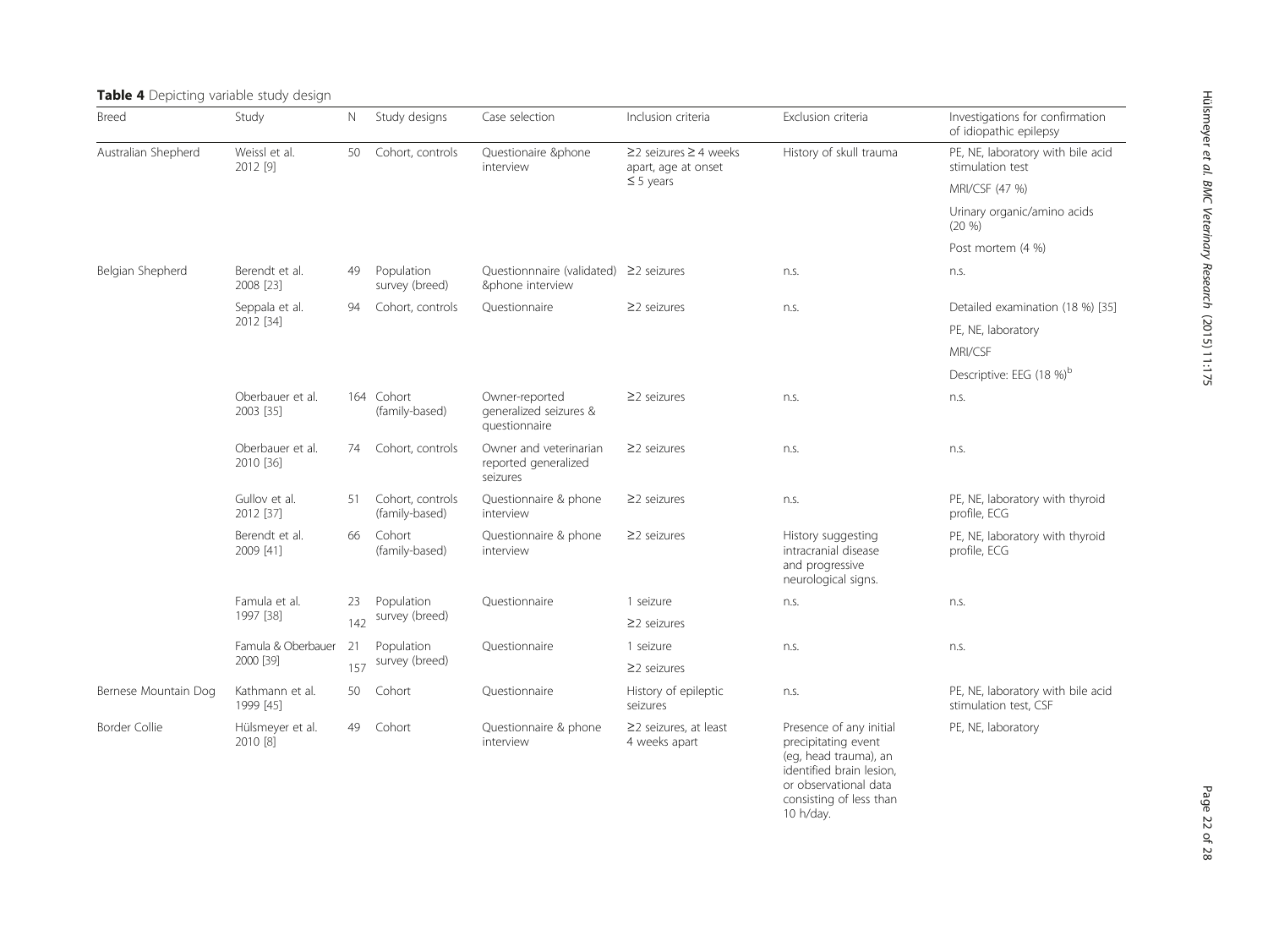Cavalier King Charles Rusbridge&Knowler 40 2004 [\[58\]](#page-25-0) Cohort, controls (family investigation) Owner-reported seizures Diagnosis by veterinarian (generalized seizures, AED) Clinical signs of CM n.s. Driver et al. 2013 [\[59\]](#page-25-0) 29 Cohort, controls Medical record search CKCS with CM History of epileptic seizures MR lesions other than CM or ventriculomegaly Abnormal laboratory data Collie Munana et al. 2012 [\[64\]](#page-26-0) 29 Cohort Questionnaire Age of onset > 6 m/< 5 y, > 6 m prescription of AEDs Dalmatian Licht et al. 2002 [\[65\]](#page-26-0) 11 Cohort Questionnaire & phone interview ≥1 seizure Evidence for structural epilepsy, seizures were not seen from the beginning English Springer Spaniel Patterson et al. 2005 [\[74\]](#page-26-0) 45 Cohort Questionnaire & phone interview ≥2 seizures, ≥ 4 weeks apart Evidence for head trauma or toxin exposure Kearsley-Fleet et al. 2013 [[17](#page-25-0)] n.s. Population survey Electronic patient records ≥2 seizures for ≥ 1 year, or Medical records documented (vet practice) disease that could have caused epilepsy including brain imaging abnormalities ≥4 prescriptions of AEDs 2007 [\[80\]](#page-26-0) Viitmaa et al. 11 Cohort, controls ≥2 focal seizures Evidence for structural

# Table 4 Depicting variable study design (Continued)

2013 [\[17\]](#page-25-0)

Kloene et al. 2008 [\[56\]](#page-25-0)

n.s. Population survey (vet practice)

(breed)

47 Population survey Ouestionnaire

Border Terrier Kearsley-Fleet et al.

| Finnish Spitz<br>$\geq$ 2 focal seizures<br>Cohort, controls<br>PE, NE, laboratory<br>Jeserevic et al.<br>15<br>2007 [80]<br>MRI/CSF (73 %), EEG <sup>b</sup><br>PE, NE, laboratory, MRI/CSF, EEG <sup>b</sup><br>$\geq$ 2 focal seizures<br>Evidence for structural<br>Cohort, controls<br>Viitmaa et al.<br>11 |  |
|------------------------------------------------------------------------------------------------------------------------------------------------------------------------------------------------------------------------------------------------------------------------------------------------------------------|--|
|                                                                                                                                                                                                                                                                                                                  |  |
|                                                                                                                                                                                                                                                                                                                  |  |
| 2006 [81]<br>epilepsy                                                                                                                                                                                                                                                                                            |  |
| $\geq$ 2 seizure episodes<br>PE, NE, laboratory (27.8 %)<br>Viitmaa et al.<br>Population survey<br>Questionnaire & phone<br>Interictal neurologic<br>2013 [82]<br>abnormalities,<br>interview<br>(breed)<br>onset $<$ 1 y, only 1 seizure<br>episode                                                             |  |
| $\geq$ 2 focal seizures<br>PE, NE, laboratory<br>Viitmaa et al.<br>Cohort<br>11<br>2014 [83]                                                                                                                                                                                                                     |  |
| EEG <sup>b</sup><br>Golden Retriever<br>Srenk&Jaggy<br>History of epileptic seizures,<br>5<br>Cohort, controls<br>Questionnaire, medical<br>n.s.<br>1996 [85]<br>normal diagnostic tests<br>records review                                                                                                       |  |
| Srenk et al.<br>Cohort<br>PE, NE repeatedly, laboratory with<br>Questionnaire, medical<br>History of epileptic seizures,<br>36<br>n.s.<br>normal diagnostic tests<br>bile acids or ammonia, CSF, EEG<br>1994 [84]<br>records review                                                                              |  |

Electronic patient records ≥2 seizures for ≥ 1 year, or Medical records documented PE, laboratory

≥4 prescript- ions of AEDs

disease that could have caused epilepsy including brain imaging abnormalities

Questionnaire n.s. n.s. PE, NE, laboratory with bile acid

stimulation test $a^2$  (10 %) CT/CSF (10 %)

(47 %)

Laboratory

abnormalities

Urinary organic/amino acids

Laboratory with bile acid stimulation test, CSF, FFG<sup>b</sup>

PE, NE, laboratory, bile acid stimulation test, tests for suspected toxin exposure

NE, laboratory age of onset  $<$  6 m />5 y: MRI or CT WNL or > 2 y without interictal

PE, CBC, biochemical profile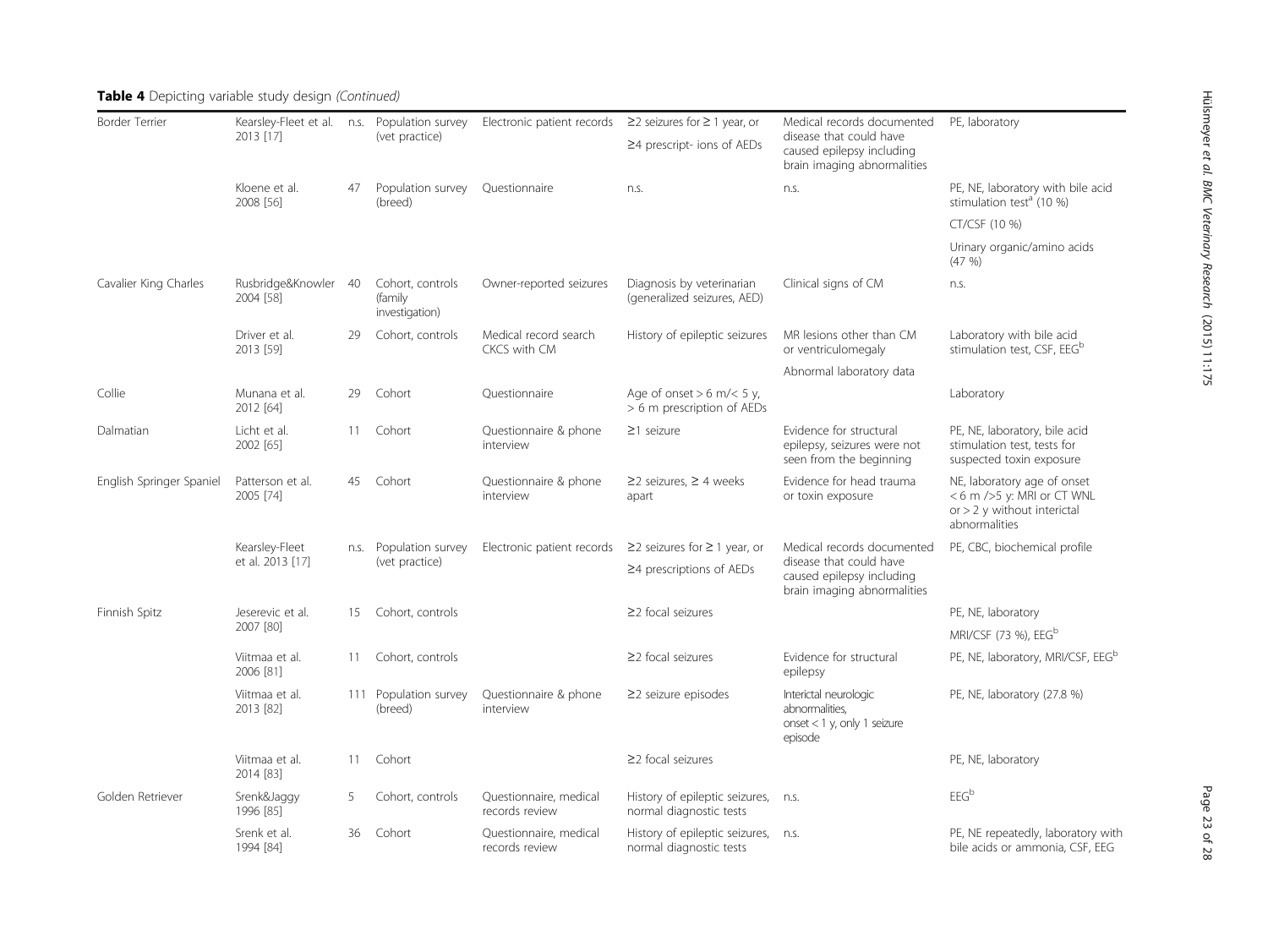|                      | Lengweiler&Jaggy<br>1999 [86] | 25           | Cohort                          | Questionnaire                                                    | $\geq$ 2 seizures                               | n.s.                                                                    | PE, NE repeatedly, laboratory with<br>bile acids or ammonia. CSF                                  |                                              |
|----------------------|-------------------------------|--------------|---------------------------------|------------------------------------------------------------------|-------------------------------------------------|-------------------------------------------------------------------------|---------------------------------------------------------------------------------------------------|----------------------------------------------|
| Hungarian (Magyar)   | Patterson et al.              | 29           | Population survey               | Ouestionnaire                                                    | $≥$ 2 seizures, $≥$ 1 month                     | Evidence of toxin exposure                                              | NE, laboratory                                                                                    |                                              |
| Vizsla               | 2003 [87]                     |              | (breed)                         |                                                                  | apart                                           | or head trauma                                                          | If $< 6$ m/ $> 5 < y$ : CT /MRI/CSF                                                               |                                              |
| Irish Wolfhound      | Casal et al.<br>2006 [24]     | 146          | Population survey<br>(families) | Ouestionnaire                                                    | $\geq$ 2 seizures                               | Other medical problems                                                  | PE, NE, laboratory with bile acids<br>or ammonia or both post<br>mortem exam (10 %)               |                                              |
| Italian Spinone      | DeRisio et al.                | 63           | Population survey<br>(breed)    | Ouestionnaire                                                    | $≥$ 2 seizures, $≥$ 24 h apart                  | n.s.                                                                    | PE, NE, laboratory                                                                                |                                              |
|                      |                               | 2015 [93]    |                                 |                                                                  | onset $>6$ m / <6y                              |                                                                         |                                                                                                   |                                              |
| Labrador Retriever   | Heynold et al.<br>1997 [94]   | 54           | Cohort (medical<br>records)     | Ouestionnaire                                                    | $\geq$ 2 seizures video<br>documentation (28 %) |                                                                         | PE, NE, laboratory with bile acids<br>or ammonia, CSF                                             |                                              |
|                      | Jaggy et al.<br>1998 [95]     | 55           | Cohort, controls                | Ouestionnaire                                                    | $\geq$ 2 seizures                               | Other medical problems                                                  | PE, NE, laboratory with bile acids<br>or ammonia, CSF at presentation<br>and at 6 month follow-up |                                              |
| Lagotto Romagnolo    | Jokinen et al.                | 25           | Cohort,                         | Breeder-reported                                                 | Seizure episodes                                | n.s.                                                                    | PE, NE, laboratory, MRI/CSF                                                                       |                                              |
|                      | 2007 [105]                    |              | case-control                    | seizures families                                                |                                                 |                                                                         | EEG/EMG/BAER <sup>b</sup>                                                                         |                                              |
|                      |                               |              |                                 |                                                                  |                                                 |                                                                         | Post mortem $(n = 1)$                                                                             |                                              |
| Petit Basset Griffon | Gullov et al.<br>2011 [25]    | 42           | Population survey<br>(breed)    | Questionnaire (validated)<br>&<br>phone interview%               | $≥$ 2 seizures, $≥$ 24 h apart                  | n.s.                                                                    | Laboratory, thyroid function,<br>cardiac exam (45 %) bile acid<br>stimulation test (21 %)         |                                              |
|                      |                               |              |                                 |                                                                  |                                                 |                                                                         | MRI (7 %)                                                                                         |                                              |
| Shetland Sheepdog    | Morita et al.                 | 11           | Cohort (family)                 | Prospective investigation                                        | Repeated seizures                               | n.s.                                                                    | Laboratory                                                                                        |                                              |
|                      | 2002 [109]                    |              |                                 |                                                                  |                                                 |                                                                         | EEG on repeated occasions <sup>b</sup>                                                            |                                              |
|                      |                               |              |                                 |                                                                  |                                                 |                                                                         | CSF (64 %)                                                                                        |                                              |
|                      |                               |              |                                 |                                                                  |                                                 |                                                                         | Post mortem (64 %)                                                                                |                                              |
| Standard Poodle      | Licht et al.<br>2007 [113]    | 30           | Population survey<br>(family)   | Short questionnaire, &<br>phone interview,<br>6 months follow-up | $\geq$ 1 seizure                                | History of illness or head<br>trauma<br>that could account for seizures | ≥1 year unremarkable follow-up                                                                    |                                              |
|                      |                               |              |                                 |                                                                  |                                                 | Age of onset $<$ 6 m/ $>$ 7.5y                                          |                                                                                                   |                                              |
|                      | Licht et al.<br>2002 [65]     | Cohort<br>41 |                                 | Owner-reported seizures                                          | $\geq$ 1 seizure                                | Evidence for structural epilepsy,                                       | PE, NE, laboratory, bile acid                                                                     |                                              |
|                      |                               |              |                                 |                                                                  |                                                 | Questionnaire & phone<br>interview                                      |                                                                                                   | seizures were not seen from<br>the beginning |

# Table 4 Depicting variable study design (Continued)

<sup>a</sup>some dogs with elevated bile acids; <sup>b</sup> EEG was used for descriptive purposes and not as a diagnostic test for IE

n.s. not specified, PE physical examination, NE neurological examination, MRI magnetic resonance imaging, CSF cerebrospinal fluid analysis, EEG electroencephalography, ECG electrocardiogram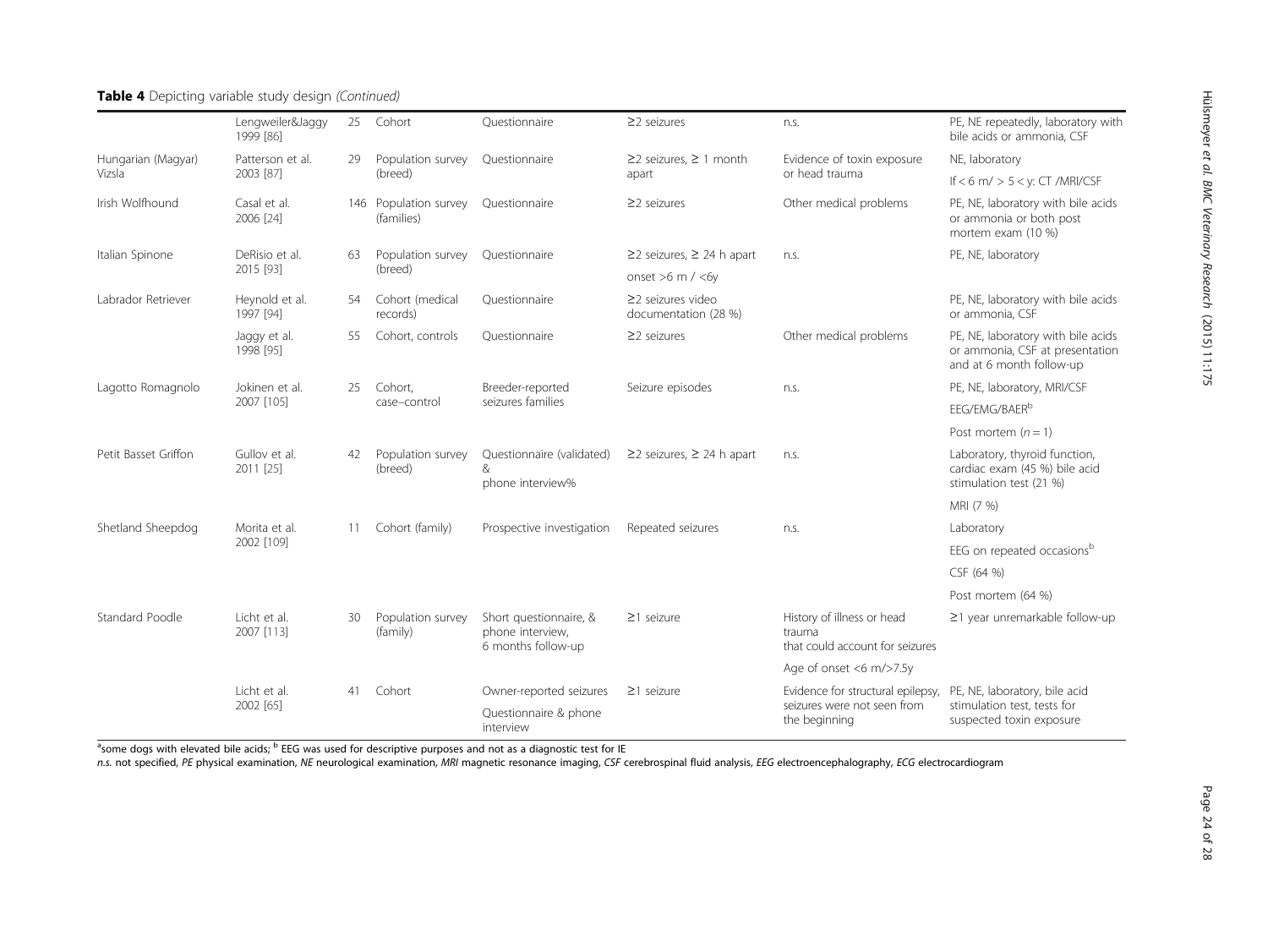<span id="page-24-0"></span>degree reflect the development over time in our understanding of epilepsy, different study designs (see Table [4](#page-21-0)) and definitions for epilepsy and seizure terms that have been applied and furthermore genetic diversity between dog breeds and in some cases between geographically distinct populations of the same breed. Frequently, variable study designs were evident, with individual studies containing variable levels of disease-specific parameters (e.g. analysing occurrence of cluster seizures or not) and moreover data collections were performed in different ways (e.g. prospectively versus retrospectively). In human medicine, general guidelines and classification systems have long been established under the care of the International League Against Epilepsy. As these guidelines remain constantly under progress and are kept updated over the years, they have substantially promoted research and care for epilepsy patients, especially by diagnosis and treatment [[127](#page-27-0)–[133\]](#page-27-0). In recent years, strong efforts have been made to classify and define epilepsy terms in veterinary medicine, in particular, the clinical classification of different seizure types has been advanced by the application of human medicine classification systems [2, [65](#page-26-0), [134](#page-27-0)–[137\]](#page-27-0). However, direct comparability between canine epilepsy studies remains limited to some degree, due to the above mentioned issues, which point once more to the need for generally accepted concepts and guidelines for the conduct of epilepsy studies among the veterinary community, under guidance of a specialised veterinary epilepsy task force. The currently formed International Veterinary Epilepsy Task Force has crafted several consensus statements to help overcome these challenges in the area of Classification, Diagnosis, Treatment, Neuroimaging, Treatment outcomes, and Neuropathology. This might help establish new consistent studies of breed-specific canine epilepsy phenotypes and syndromes, which in turn may help to promote genetic analysis and to establish novel antiepileptic drug treatment strategies.

#### Abbreviations

ABCB1: ATP-binding cassette sub-family B; AED: Antiepileptic drug; CBC: Complete blood count; CECS: Canine epileptoid cramping syndrome; CSF: cerebrospinal fluid; CT: Computed tomography; DNM1: dynamin-1; ECG: Electrocardiogram; EEG: Electroencephalography;

FDG: Fluorodeoxyglucose; GABA: Gamma-aminobutyric acid; GLU: Glutamate; MDR1: Multi-drug resistance protein 1; NCL: Neuronal ceroid lipofuscinosis; NEWS: Neonatal encephalopathy with seizures; REM: Rapid eye movement; PBGV: Petit Basset Griffon Vendeen; PET: Positron emission tomography; Pgp: P-glycoprotein EIC Exercise induced collapse, UK United Kingdome, DNA Deoxyribonucleic acid, LGI Leucine-rich glioma inactivated.

### Competing interests

Following reimbursements, fees and funding have been received by the authors in the last three years and have been declared in the competing interest section. CR and HAV have received fees for acting as a consultant for Boehringer Ingelheim (CR: pain consultancy; HAV: consultancy pre and post launch of imepitoin). SFMB and HAV have been responsible principal investigator of several research studies concerning imepitoin financed by Boehringer Ingelheim. SFMB, HAV, MB, CR and AF received speaking fees from Boehringer Ingelheim. HAV received funding for a collaborative project

from Desitin and Nestlé Purina Research. AF and LDR received reimbursements from Boehringer Ingelheim. LDR has received consulting and speaking fees from Vetoquinol. The other authors declared that they have no competing interests.

#### Authors' contributions

VIH lead the epilepsy breed working group and wrote the first draft of the consensus paper with the help of AF, PJJM, LDR, MB, CR, SFMB, AP, EEP, SP, RMAP and HAV. All authors read, critiqued, commented and approved the final manuscript.

#### Acknowledgements

The authors are grateful to all owners of epileptic pets and veterinary colleagues who have inspired the group to create consensus statements. We thank all the breeders and breed clubs for their support. The authors also would like to thank the research office for assessing the manuscript according to the Royal Veterinary College's code of good research practice (Authorisation Number – CSS\_01013). This study was not financially supported by any organization or grant.

#### Author details

<sup>1</sup> Centre for Clinical Veterinary Medicine, Ludwig-Maximilians-University Veterinärstr. 13, 80539 Munich, Germany. <sup>2</sup>Department of Clinical Sciences of Companion Animals, Utrecht University, Yalelaan 108, 3583 CM, Utrecht, The Netherlands. <sup>3</sup>Animal Health Trust, Lanwades Park, Kentford, Newmarket, CB8 7UU Suffolk, United Kingdom. <sup>4</sup>Department of Veterinary and Clinical Sciences, Faculty of Health and Medical Sciences, University of Copenhagen, Frederiksberg C, Denmark. <sup>5</sup>Fitzpatrick Referrals, Halfway Lane, Eashing, Godalming, GU7 2QQ Surrey, United Kingdom. <sup>6</sup>School of Veterinary Medicine, Faculty of Health & Medical Sciences, University of Surrey, Guildford, GU2 7TE Surrey, United Kingdom. <sup>7</sup>Department of Small Animal Medicine and Clinical Biology, Faculty of Veterinary Medicine, Ghent University, Salisburylaan 133, Merelbeke 9820, Belgium. <sup>8</sup>Clinical Unit of Internal Medicine Small Animals, University of Veterinary Medicine, Veterinärplatz 1, 1210 Vienna, Austria. <sup>9</sup>University of Minnesota College of Veterinary Medicine, D426 Veterinary Medical Center, 1352 Boyd Avenue, St. Paul, MN 55108, USA. <sup>10</sup>College of Veterinary Medicine, University of Georgia, 501 DW Brooks Drive, Athens, GA 30602, USA. <sup>11</sup> Department of Clinical Science and Services, Royal Veterinary College, Hatfield AL9 7TAHertfordshire, UK.

#### Received: 4 June 2015 Accepted: 29 June 2015 Published online: 28 August 2015

#### References

- 1. Moore SA. A clinical and diagnostic approach to the patient with seizures. Top Companion Anim Med. 2013;28(2):46–50.
- 2. Mariani CL. Terminology and classification of seizures and epilepsy in veterinary patients. Top Companion Anim Med. 2013;28(2):34–41.
- 3. Munana KR. Management of refractory epilepsy. Top Companion Anim Med. 2013;28(2):67–71.
- 4. Podell M. Antiepileptic drug therapy and monitoring. Top Companion Anim Med. 2013;28(2):59–66.
- Ekenstedt KJ, Oberbauer AM. Inherited epilepsy in dogs. Top Companion Anim Med. 2013;28(2):51–8.
- 6. Ekenstedt KJ, Patterson EE, Mickelson JR. Canine epilepsy genetics. Mamm Genome. 2012;23(1–2):28–39.
- 7. Shorvon S. The concept of symptomatic epilepsy and the complexities of assigning cause in epilepsy. Epilepsy Behav. 2014;32:1–8.
- 8. Hulsmeyer V, Zimmermann R, Brauer C, Sauter-Louis C, Fischer A. Epilepsy in Border Collies: clinical manifestation, outcome, and mode of inheritance. Vet Intern Med. 2010;24(1):171–8.
- 9. Weissl J, Hulsmeyer V, Brauer C, Tipold A, Koskinen LL, Kyostila K, et al. Disease progression and treatment response of idiopathic epilepsy in Australian Shepherd dogs. Vet Intern Med. 2012;26(1):116–25.
- 10. Arrol L, Penderis J, Garosi L, Cripps P, Gutierrez-Quintana R, Goncalves R. Aetiology and long-term outcome of juvenile epilepsy in 136 dogs. Vet Rec. 2012;170(13):335.
- 11. Berendt M, Gredal H, Ersboll AK, Alving J. Premature death, risk factors, and life patterns in dogs with epilepsy. J Vet Intern Med. 2007;21(4):754–9.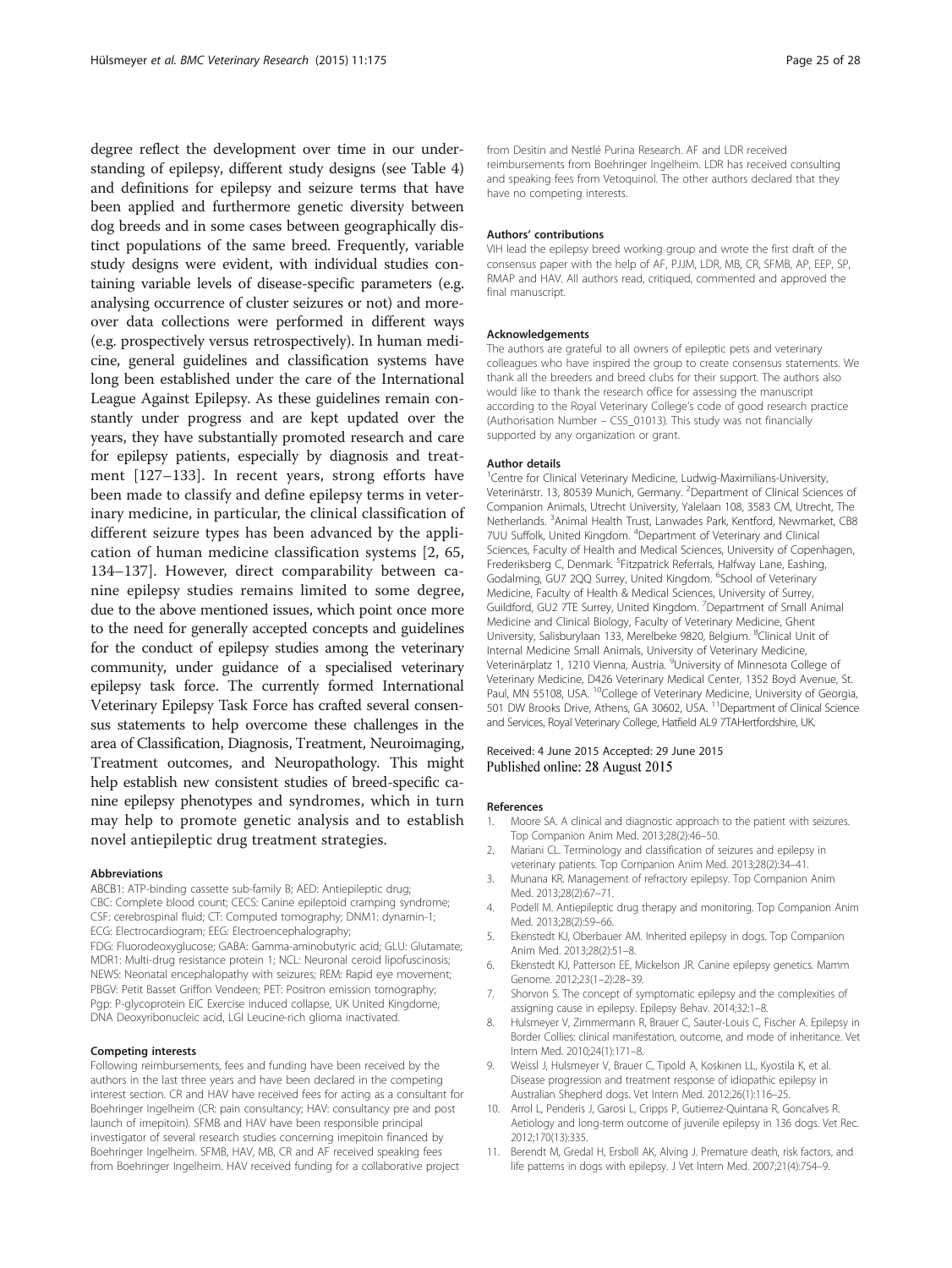- <span id="page-25-0"></span>12. Chang Y, Mellor DJ, Anderson TJ. Idiopathic epilepsy in dogs: owners' perspectives on management with phenobarbitone and/or potassium bromide. J Small Anim Pract. 2006;47(10):574–81.
- 13. Wessmann A, Volk HA, Parkin T, Ortega M, Anderson TJ. Evaluation of quality of life in dogs with idiopathic epilepsy. J Vet Intern Med. 2014;28(2):510–4.
- 14. Cunningham JGGCF. Inheritance and canine idiopathic epilepsy. J Am Anim Hosp Assoc. 1988;24:421–4.
- 15. Schwartz-Porsche. Epidemiological, clinical and pharmacokinetic studies in spontaneously epileptic dogs and cats. Am Coll Vet Intern Med. 1986;4:1161–3.
- 16. Heske L, Nodtvedt A, Jaderlund KH, Berendt M, Egenvall A. A cohort study of epilepsy among 665,000 insured dogs: incidence, mortality and survival after diagnosis. Vet J. 2014;202(3):471–6.
- 17. Kearsley-Fleet L, O'Neill DG, Volk HA, Church DB, Brodbelt DC. Prevalence and risk factors for canine epilepsy of unknown origin in the UK. Vet Record. 2013; 172(13):338.
- 18. Kearsley-Fleet L, O'Neill DG, Volk HA, Church DB, Brodbelt DC. Prevalence and risk factors for canine epilepsy of unknown origin in the UK. Vet Rec. 2013;172(13):338.
- 19. Zimmermann R, Hulsmeyer VI, Sauter-Louis C, Fischer A. Status epilepticus and epileptic seizures in dogs. J Vet Intern Med. 2009;23(5):970–6.
- 20. Podell M, Fenner WR, Powers JD. Seizure classification in dogs from a nonreferral-based population. J Am Vet Med Assoc. 1995;206(11):1721–8.
- 21. Fluehmann G, Doherr MG, Jaggy A. Canine neurological diseases in a referral hospital population between 1989 and 2000 in Switzerland. J Small Anim Pract. 2006;47(10):582–7.
- 22. Bellumori TP, Famula TR, Bannasch DL, Belanger JM, Oberbauer AM. Prevalence of inherited disorders among mixed-breed and purebred dogs: 27,254 cases (1995–2010). J Am Vet Med Assoc. 2013;242(11):1549–55.
- 23. Berendt M, Gullov CH, Christensen SL, Gudmundsdottir H, Gredal H, Fredholm M, et al. Prevalence and characteristics of epilepsy in the Belgian shepherd variants Groenendael and Tervueren born in Denmark 1995–2004. Acta Vet Scand. 2008;50:51.
- 24. Casal ML, Munuve RM, Janis MA, Werner P, Henthorn PS. Epilepsy in Irish Wolfhounds. J Vet Intern Med. 2006;20(1):131–5.
- 25. Gullov CH, Toft N, Baadsager MM, Berendt M. Epilepsy in the Petit Basset Griffon Vendeen: prevalence, semiology, and clinical phenotype. Vet Intern Med. 2011;25(6):1372–8.
- 26. Berendt M, Gredal H, Pedersen LG, Alban L, Alving J. A cross-sectional study of epilepsy in Danish Labrador Retrievers: prevalence and selected risk factors. J Vet Intern Med. 2002;16(3):262–8.
- 27. Saito M, Munana KR, Sharp NJ, Olby NJ. Risk factors for development of status epilepticus in dogs with idiopathic epilepsy and effects of status epilepticus on outcome and survival time: 32 cases (1990–1996). J Am Vet Med Assoc. 2001;219(5):618–23.
- 28. O'Brien DP, Katz ML. Neuronal ceroid lipofuscinosis in 3 Australian shepherd littermates. J Vet Intern Med. 2008;22(2):472–5.
- 29. Katz ML, Farias FH, Sanders DN, Zeng R, Khan S, Johnson GS, et al. A missense mutation in canine CLN6 in an Australian shepherd with neuronal ceroid lipofuscinosis. J Biomed Biotechnol. 2011;2011:198042.
- 30. Minor KM, Patterson EE, Keating MK, Gross SD, Ekenstedt KJ, Taylor SM, et al. Presence and impact of the exercise-induced collapse associated DNM1 mutation in Labrador retrievers and other breeds. Vet J. 2011;189(2):214–9.
- 31. Mealey KL, Meurs KM. Breed distribution of the ABCB1-1Delta (multidrug sensitivity) polymorphism among dogs undergoing ABCB1 genotyping. J Am Vet Med Assoc. 2008;233(6):921–4.
- 32. Swain MD, Orzechowski KL, Swaim HL, Jones YL, Robl MG, Tinaza CA, et al. P-gp substrate-induced neurotoxicity in an Abcb1a knock-in/Abcb1b knock-out mouse model with a mutated canine ABCB1 targeted insertion. Res Vet Sci. 2013;94(3):656–61.
- 33. Gramer I, Leidolf R, Doring B, Klintzsch S, Kramer EM, Yalcin E, et al. Breed distribution of the nt230(del4) MDR1 mutation in dogs. Vet J. 2011;189(1):67–71.
- 34. Seppala EH, Koskinen LL, Gullov CH, Jokinen P, Karlskov-Mortensen P, Bergamasco L, et al. Identification of a novel idiopathic epilepsy locus in Belgian Shepherd dogs. PloS one. 2012;7(3), e33549.
- 35. Oberbauer AM, Grossman DI, Irion DN, Schaffer AL, Eggleston ML, Famula TR. The genetics of epilepsy in the Belgian tervuren and sheepdog. J Hered. 2003;94(1):57–63.
- 36. Oberbauer AM, Belanger JM, Grossman DI, Regan KR, Famula TR. Genome-wide linkage scan for loci associated with epilepsy in Belgian shepherd dogs. BMC Genet. 2010;11:35.
- 37. Gullov CH, Toft N, Berendt M. A longitudinal study of survival in Belgian Shepherds with genetic epilepsy. J Vet Intern Med. 2012;26(5):1115–20.
- 38. Famula TR, Oberbauer AM, Brown KN. Heritability of epileptic seizures in the Belgian tervueren. J Small Anim Pract. 1997;38(8):349–52.
- 39. Famula TR, Oberbauer AM. Segregation analysis of epilepsy in the Belgian tervueren dog. Vet Rec. 2000;147(8):218–21.
- 40. Famula TR, Oberbauer AM. Reducing the incidence of epileptic seizures in the Belgian Tervuren through selection. Prev Vet Med. 1998;33(1–4):251–9.
- 41. Berendt M, Gullov CH, Fredholm M. Focal epilepsy in the Belgian shepherd: evidence for simple Mendelian inheritance. J Small Anim Pract. 2009;50(12):655–61.
- 42. van der Velden NA. Fits in Tervueren Shepherd dogs: a presumed hereditary trait. J Small Anim Pract. 1968;9(2):63–70.
- 43. Packer RA, Patterson EE, Taylor JF, Coates JR, Schnabel RD, O'Brien DP. Characterization and mode of inheritance of a paroxysmal dyskinesia in Chinook dogs. J Vet Intern Med. 2010;24(6):1305–13.
- 44. Black V, Garosi L, Lowrie M, Harvey RJ, Gale J. Phenotypic characterisation of canine epileptoid cramping syndrome in the Border terrier. J. Small Animal Prac. 2013; 55(2):102-7.
- 45. Kathmann I, Jaggy A, Busato A, Bartschi M, Gaillard C. Clinical and genetic investigations of idiopathic epilepsy in the Bernese mountain dog. J Small Anim Pract. 1999;40(7):319–25.
- Short AD, Dunne A, Lohi H, Boulton S, Carter SD, Timofte D, et al. Characteristics of epileptic episodes in UK dog breeds: an epidemiological approach. Vet Rec. 2011;169(2):48.
- 47. Packer RM, Shihab NK, Torres BB, Volk HA. Clinical risk factors associated with anti-epileptic drug responsiveness in canine epilepsy. PLoS One. 2014;9(8), e106026.
- 48. O'Neill DG, Church DB, McGreevy PD, Thomson PC, Brodbelt DC. Longevity and mortality of owned dogs in England. Vet J. 2013;198(3):638–43.
- 49. Alves L, Hulsmeyer V, Jaggy A, Fischer A, Leeb T, Drogemuller M. Polymorphisms in the ABCB1 gene in phenobarbital responsive and resistant idiopathic epileptic Border Collies. J Vet Intern Med. 2011;25(3):484–9.
- 50. Mizukami K, Yabuki A, Chang HS, Uddin MM, Rahman MM, Kushida K, et al. High frequency of a single nucleotide substitution (c.-6-180 T  $>$  G) of the canine MDR1/ABCB1 gene associated with phenobarbital-resistant idiopathic epilepsy in Border Collie dogs. Dis Markers. 2013;35(6):669–72.
- 51. Studdert VP, Mitten RW. Clinical features of ceroid lipofuscinosis in border collie dogs. Aust Vet J. 1991;68(4):137–40.
- 52. Taylor RM, Farrow BR. Ceroid-lipofuscinosis in border collie dogs. Acta Neuropathol. 1988;75(6):627–31.
- 53. Taylor RM, Farrow BR. Ceroid lipofuscinosis in the border collie dog: retinal lesions in an animal model of juvenile Batten disease. Am J Med Genet. 1992;42(4):622–7.
- 54. Melville SA, Wilson CL, Chiang CS, Studdert VP, Lingaas F, Wilton AN. A mutation in canine CLN5 causes neuronal ceroid lipofuscinosis in Border collie dogs. Genomics. 2005;86(3):287–94.
- 55. Battersby IA, Giger U, Hall EJ. Hyperammonaemic encephalopathy secondary to selective cobalamin deficiency in a juvenile Border collie. J Small Anim Pract. 2005;46(7):339–44.
- 56. Kloene A, Sewell A, Hamann H, Distl O, Tipold A. Klinische Untersuchung zu Krampfanfällen bei Border Terriern. Kleintierpraxis. 2008;53(1):5–12.
- 57. Kurnatowski Jv. Klinische und genetische Untersuchungen zu Krampfanfällen bei Border Terriern. Doctorate thesis. elib.tiho-hannover.de/ dissertations/kurnatowskij\_ss07.pdf: TIHO Hannover; 2007.
- 58. Rusbridge C, Knowler SP. Inheritance of occipital bone hypoplasia (Chiari type I malformation) in Cavalier King Charles Spaniels. J Vet Intern Med. 2004;18(5):673–8.
- 59. Driver CJ, Chandler K, Walmsley G, Shihab N, Volk HA. The association between Chiari-like malformation, ventriculomegaly and seizures in cavalier King Charles spaniels. Vet J. 2013;195(2):235–7.
- 60. Herrtage ME, Palmer AC. Episodic falling in the cavalier King Charles spaniel. Vet Rec. 1983;112(19):458–9.
- 61. Gill JL, Tsai KL, Krey C, Noorai RE, Vanbellinghen JF, Garosi LS, et al. A canine BCAN microdeletion associated with episodic falling syndrome. Neurobiol Dis. 2012;45(1):130–6.
- 62. Forman OP, Penderis J, Hartley C, Hayward LJ, Ricketts SL, Mellersh CS. Parallel mapping and simultaneous sequencing reveals deletions in BCAN and FAM83H associated with discrete inherited disorders in a domestic dog breed. PLoS Genet. 2012;8(1), e1002462.
- 63. Rusbridge C. Neurological diseases of the Cavalier King Charles spaniel. J Small Anim Pract. 2005;46(6):265–72.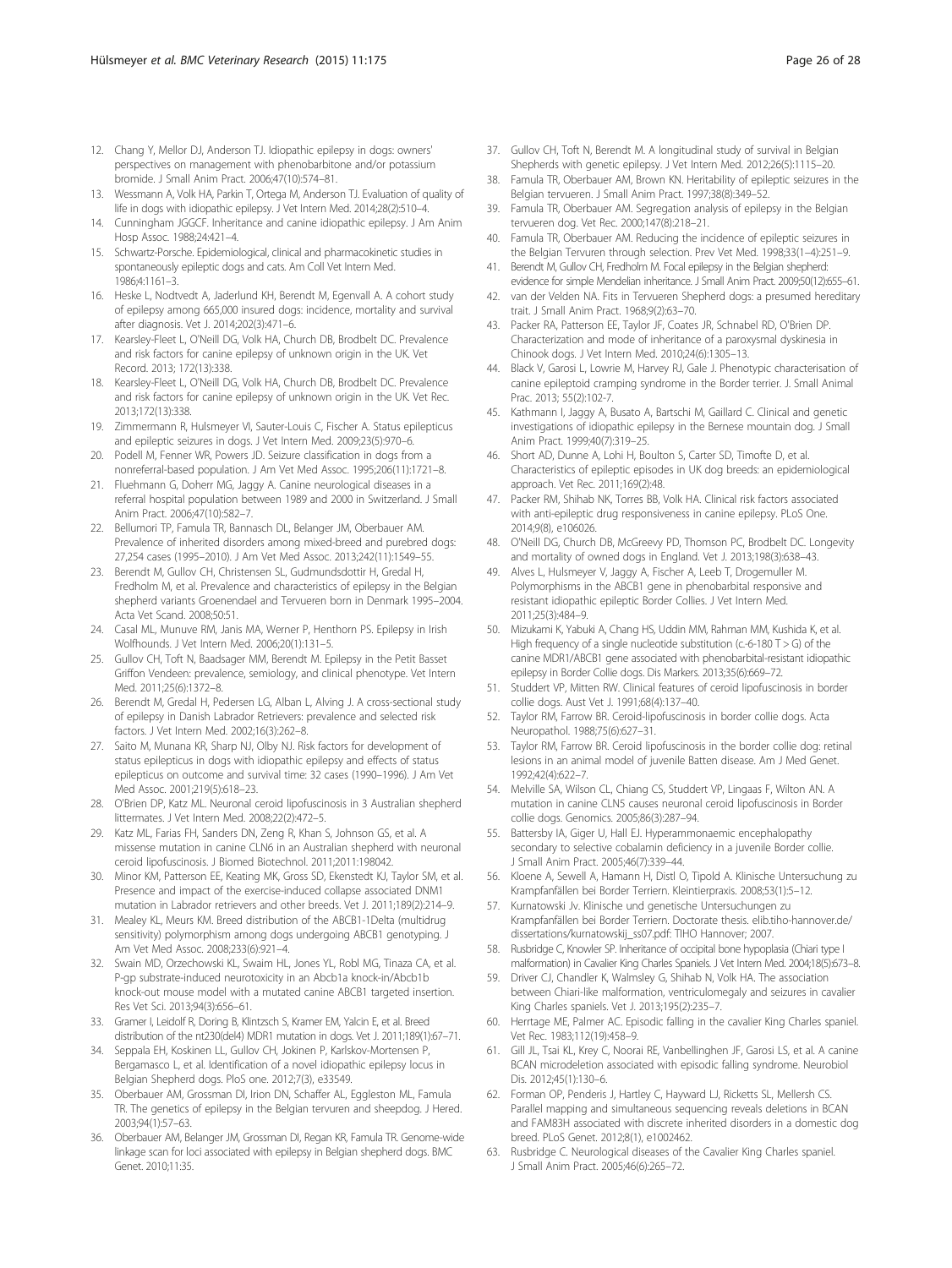- <span id="page-26-0"></span>64. Munana KR, Nettifee-Osborne JA, Bergman Jr RL, Mealey KL. Association between ABCB1 genotype and seizure outcome in collies with epilepsy. J Vet Intern Med. 2012;26(6):1358–64.
- 65. Licht BG, Licht MH, Harper KM, Lin S, Curtin JJ, Hyson LL, et al. Clinical presentations of naturally occurring canine seizures: similarities to human seizures. Epilepsy Behav. 2002;3(5):460–70.
- 66. Bosch B. The Dutch Breeds. Raad van Beheer. 2002;19–193.
- 67. Patterson DF AG, Fyfe JC, Giger U, Green PL. Is this a genetic disease? The J Small Animal Prac. 1989; 30(12):127–139.
- 68. Mandigers PJJ. Epilepsie bij de Nederlandse hondenrassen, incidentie en aanbevelingen voor de fokkerij. Tijdschrift voor Diergeneeskunde 2015.
- 69. Mandigers PJJ. Nieuwe neurologische ziektes? UKG Nieuws. 2015;1:14. 70. Bobbert E, Reekers S. Epilepsie, toeval of erfelijk? Een onderzoek bij de
- Drentse Patrijshond. 1986. 71. Mandigers PJJ, van Nes J, Knol BW, Ubbink GJ, Gruys E. Hereditary
- necrotising myelopathy in Kooiker dogs. Res Vet Sci. 1993;54:118–23. 72. Mandigers PJJ, Vanden Broek J. Relationship between litter size and other
- reproductive traits in the Dutch Kooiker dog. VetQ. 1994;16:229–32. 73. Mandigers P.J.J. Neurological disorders within 'Het Nederlandse
- Kooikerhondje". In: International Symposium VHNK, Zutphen, The Netherlands, 2013. Netherlands; 2013.
- 74. Patterson EE, Armstrong PJ, O'Brien DP, Roberts MC, Johnson GS, Mickelson JR. Clinical description and mode of inheritance of idiopathic epilepsy in English springer spaniels. J Am Vet Med Assoc. 2005;226(1):54–8.
- 75. 2013 ESS UK Health Survey Report, page 20. 3rd july 2015[.http://](http://www.englishspringerhealth.org.uk.) [www.englishspringerhealth.org.uk.](http://www.englishspringerhealth.org.uk)
- 76. Ekenstedt KJ, Patterson EE, Minor KM, Mickelson JR. Candidate genes for idiopathic epilepsy in four dog breeds. BMC Genet. 2011;12:38.
- 77. Herrtage ME. Canine fucosidosis. VetAnnual. 1988;28:223–7.
- 78. Skelly BJ, Sargan DR, Herrtage ME, Winchester BG. The molecular defect underlying canine fucosidosis. J Med Genet. 1996;33(4):284–8.
- 79. Skelly BJ, Sargan DR, Winchester BG, Smith MO, Herrtage ME, Giger U. Genomic screening for fucosidosis in English Springer Spaniels. Am J Vet Res. 1999;60(6):726–9.
- 80. Jeserevics J, Viitmaa R, Cizinauskas S, Sainio K, Jokinen TS, Snellman M, et al. Electroencephalography findings in healthy and Finnish Spitz dogs with epilepsy: visual and background quantitative analysis. J Vet Intern Med. 2007;21(6):1299–306.
- 81. Viitmaa R, Cizinauskas S, Bergamasco LA, Kuusela E, Pascoe P, Teppo AM, et al. Magnetic resonance imaging findings in Finnish Spitz dogs with focal epilepsy. J Vet Intern Med. 2006;20(2):305–10.
- 82. Viitmaa R, Cizinauskas S, Orro T, Niilo-Rama M, Gordin E, Lohi H, et al. Phenotype, inheritance characteristics, and risk factors for idiopathic epilepsy in Finnish Spitz dogs. J Am Vet Med Assoc. 2013;243(7):1001–9.
- 83. Viitmaa R, Haaparanta-Solin M, Snellman M, Cizinauskas S, Orro T, Kuusela E, et al. Cerebral glucose utilization measured with high resolution positron emission tomography in epileptic finnish spitz dogs and healthy dogs. Vet Radiol Ultrasound. 2014;55(4):453–61.
- 84. Srenk P, Jaggy A, Gaillard C, Busato A, Horin P. [Genetic basis of idiopathic epilepsy in the golden retriever]. Tierarztl Prax. 1994;22(6):574–8.
- 85. Srenk P, Jaggy A. Interictal electroencephalographic findings in a family of golden retrievers with idiopathic epilepsy. J Small Anim Pract. 1996;37(7):317–21.
- 86. Lengweiler C, Jaggy A. [Clinical, epidemiologic and therapeutic aspects of idiopathic epilepsy in 25 golden retrievers: results of a long term study]. Schweiz Arch Tierheilkd. 1999;141(5):231–8.
- 87. Patterson EE, Mickelson JR, Da Y, Roberts MC, McVey AS, O'Brien DP, et al. Clinical characteristics and inheritance of idiopathic epilepsy in Vizslas. J Vet Intern Med. 2003;17(3):319–25.
- Bernardi G. Longevity and morbidity in the Irish wolf- hound in the United States from 1966–1986. AKC Gazette. 1986;105:70–8.
- 89. Gill JL, Capper D, Vanbellinghen JF, Chung SK, Higgins RJ, Rees MI, et al. Startle disease in Irish wolfhounds associated with a microdeletion in the glycine transporter GlyT2 gene. Neurobiol Dis. 2011;43(1):184–9.
- 90. van Steenbeek FG, Leegwater PA, van Sluijs FJ, Heuven HC, Rothuizen J. Evidence of inheritance of intrahepatic portosystemic shunts in Irish Wolfhounds. J Vet Intern Med. 2009;23(4):950–2.
- 91. Zandvliet MM, Rothuizen J. Transient hyperammonemia due to urea cycle enzyme deficiency in Irish wolfhounds. J Vet Intern Med. 2007;21(2):215–8.
- 92. Meyer HP, Rothuizen J, Tiemessen I, van den Brom WE, van den Ingh TS. Transient metabolic hyperammonaemia in young Irish wolfhounds. Vet Rec. 1996;138(5):105–7.
- 93. De Risio L, Newton R, Freeman J, Shea A: Idiopathic Epilepsy in the Italian Spinone in the United Kingdom: Prevalence, Clinical Characteristics, and Predictors of Survival and Seizure Remission. J Vet Intern Med 2015; 29(3):917-24.
- 94. Heynold Y, Faissler D, Steffen F, Jaggy A. Clinical, epidemiological and treatment results of idiopathic epilepsy in 54 labrador retrievers: a long-term study. J Small Anim Pract. 1997;38(1):7–14.
- 95. Jaggy A, Faissler D, Gaillard C, Srenk P, Graber H. Genetic aspects of idiopathic epilepsy in Labrador retrievers. J Small Anim Pract. 1998;39(6):275–80.
- 96. Ellenberger C, Mevissen M, Doherr M, Scholtysik G, Jaggy A. Inhibitory and excitatory neurotransmitters in the cerebrospinal fluid of epileptic dogs. Am J Vet Res. 2004;65(8):1108–13.
- 97. Furrow E, Minor KM, Taylor SM, Mickelson JR, Patterson EE. Relationship between dynamin 1 mutation status and characteristics of recurrent episodes of exercise-induced collapse in Labrador Retrievers. J Am Vet Med Assoc. 2013;242(6):786–91.
- 98. Patterson EE, Minor KM, Tchernatynskaia AV, Taylor SM, Shelton GD, Ekenstedt KJ, et al. A canine DNM1 mutation is highly associated with the syndrome of exercise-induced collapse. Nat Genet. 2008;40(10):1235–9.
- 99. Taylor SM, Shmon CL, Adams VJ, Mickelson JR, Patterson EN, Shelton GD. Evaluations of labrador retrievers with exercise-induced collapse, including response to a standardized strenuous exercise protocol. J Am Anim Hosp Assoc. 2009;45(1):3–13.
- 100. Foutz AS, Mitler MM, Cavalli-Sforza LL, Dement WC. Genetic factors in canine narcolepsy. Sleep. 1979;1(4):413–21.
- 101. Lin L, Faraco J, Li R, Kadotani H, Rogers W, Lin X, et al. The sleep disorder canine narcolepsy is caused by a mutation in the hypocretin (orexin) receptor 2 gene. Cell. 1999;98(3):365–76.
- 102. Fox JG, Averill DR, Hallett M, Schunk K. Familial reflex myoclonus in Labrador Retrievers. Am J Vet Res. 1984;45(11):2367–70.
- 103. Rossmeisl Jr JH, Duncan R, Fox J, Herring ES, Inzana KD. Neuronal ceroid-lipofuscinosis in a Labrador Retriever. J Vet Diagn Invest. 2003;15(5):457–60. 104. Bush WW, Barr CS, Stecker MM, Overall KL, Bernier NM, Darrin EW, et al.
- Diagnosis of rapid eye movement sleep disorder with electroencephalography and treatment with tricyclic antidepressants in a dog. J Am Anim Hosp Assoc. 2004;40(6):495–500.
- 105. Jokinen TS, Metsahonkala L, Bergamasco L, Viitmaa R, Syrja P, Lohi H, et al. Benign familial juvenile epilepsy in Lagotto Romagnolo dogs. J Vet Intern Med. 2007;21(3):464–71.
- 106. Seppala EH, Jokinen TS, Fukata M, Fukata Y, Webster MT, Karlsson EK, et al. LGI2 truncation causes a remitting focal epilepsy in dogs. PLoS Genet. 2011;7(7), e1002194.
- 107. Jokinen TS, Haaparanta-Solin M, Viitmaa R, Gronroos TJ, Johansson J, Bergamasco L, et al. FDG-pet in healthy and epileptic Lagotto Romagnolo dogs and changes in brain glucose uptake with age. Vet Radiol Ultrasound. 2014;55(3):331–41.
- 108. Jokinen TS, Rusbridge C, Steffen F, Viitmaa R, Syrja P, De Lahunta A, et al. Cerebellar cortical abiotrophy in Lagotto Romagnolo dogs. J Small Anim Pract. 2007;48(8):470–3.
- 109. Morita T, Shimada A, Takeuchi T, Hikasa Y, Sawada M, Ohiwa S, et al. Cliniconeuropathologic findings of familial frontal lobe epilepsy in Shetland sheepdogs. Can J Vet Res. 2002;66(1):35–41.
- 110. Morita T, Takahashi M, Takeuchi T, Hikasa Y, Ikeda S, Sawada M, et al. Changes in extracellular neurotransmitters in the cerebrum of familial idiopathic epileptic shetland sheepdogs using an intracerebral microdialysis technique and immunohistochemical study for glutamate metabolism. J Vet Med Sci. 2005;67(11):1119–26.
- 111. Hasegawa D, Fujita M, Nakamura S, Takahashi K, Orima H. Electrocorticographic and histological findings in a Shetland sheepdog with intractable epilepsy. J Vet Med Sci. 2002;64(3):277–9.
- 112. Li FY, Cuddon PA, Song J, Wood SL, Patterson JS, Shelton GD, et al. Canine spongiform leukoencephalomyelopathy is associated with a missense mutation in cytochrome b. Neurobiol Dis. 2006;21(1):35–42.
- 113. Licht BG, Lin S, Luo Y, Hyson LL, Licht MH, Harper KM, et al. Clinical characteristics and mode of inheritance of familial focal seizures in Standard Poodles. J Am Vet Med Assoc. 2007;231(10):1520–8.
- 114. Chen X, Johnson GS, Schnabel RD, Taylor JF, Johnson GC, Parker HG, et al. A neonatal encephalopathy with seizures in standard poodle dogs with a missense mutation in the canine ortholog of ATF2. Neurogenetics. 2008;9(1):41–9.
- 115. Jurney C, Haddad J, Crawford N, Miller AD, Van Winkle TJ, Vite CH, et al. Polymicrogyria in standard poodles. J Vet Intern Med. 2009;23(4):871–4.